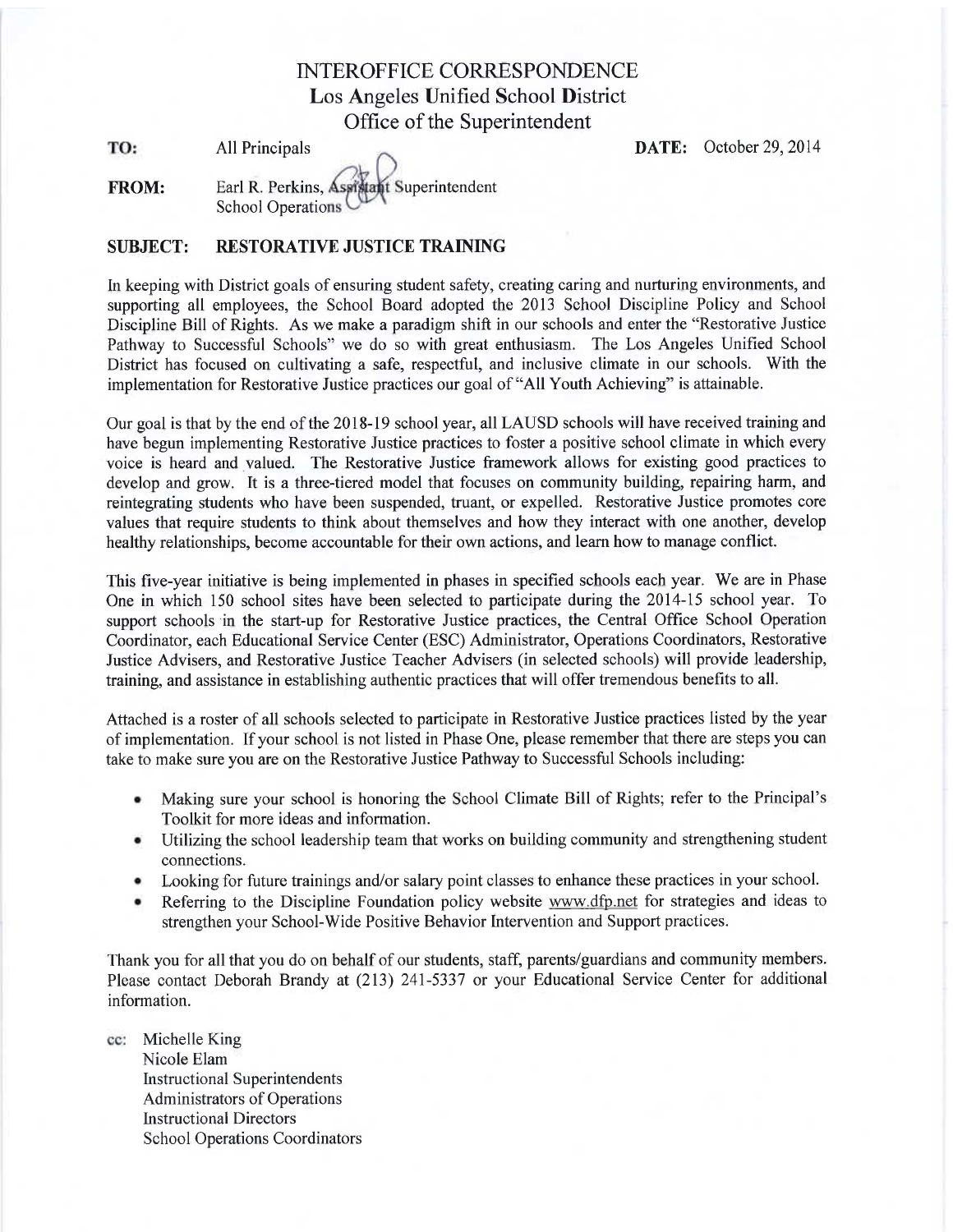| LD           | <b>BD</b>      | Loc Code | <b>School</b>                            | <b>School Type</b> | Configuration        | Yr. to Start           |
|--------------|----------------|----------|------------------------------------------|--------------------|----------------------|------------------------|
| Е            | 7              | 7722     | ANGELOU COMM FN ARTS                     | <b>SENIOR HIGH</b> | $9-12$               | 2014-15 *              |
| E            | $\overline{7}$ | 8563     | ANGELOU COMM GLOB IS                     | <b>SENIOR HIGH</b> | $9 - 12$             | 2014-15 *              |
| E            | $\overline{2}$ | 8746     | DBM/ELCTRON INFO MAG                     | <b>SENIOR HIGH</b> | $9 - 12$             | 2014-15 *              |
| E            | 2              | 8738     | DOWNTWN BUSINESS MAG                     | <b>SENIOR HIGH</b> | $9 - 12$             | 2014-15 *              |
| Е            | 5              | 8751     | MARSHALL HS G/HG/HA                      | <b>SENIOR HIGH</b> | $9 - 12$             | 2014-15 *              |
| E            | 5              | 8750     | <b>MARSHALL SH</b>                       | <b>SENIOR HIGH</b> | $9 - 12$             | 2014-15 *              |
| ${\sf N}$    | 3              | 8146     | CANOGA FOR LANG MAG                      | <b>SENIOR HIGH</b> | $9 - 12$             | 2014-15 *              |
| $\mathsf{N}$ | 3              | 8571     | <b>CANOGA PARK SH</b>                    | <b>SENIOR HIGH</b> | $9 - 12$             | 2014-15 *              |
| N            | 3              | 8572     | CANOGA PK ENV/AG MAG                     | <b>SENIOR HIGH</b> | $9 - 12$             | 2014-15 *              |
| ${\sf N}$    | 6              | 8815     | RESEDA ENV/PHY SC MG                     | <b>SENIOR HIGH</b> | $9 - 12$             | 2014-15 *              |
| ${\sf N}$    | 6              | 8147     | RESEDA LAW/PUB SV MG                     | <b>SENIOR HIGH</b> | $9 - 12$             | 2014-15 *              |
| N            | 6              | 8813     | RESEDA POLICE ACD MG                     | <b>SENIOR HIGH</b> | $9 - 12$             | 2014-15 *              |
| N            | 6              | 8814     | <b>RESEDA SH</b>                         | <b>SENIOR HIGH</b> | $9 - 12$             | 2014-15 *              |
| N            | 6              | 8879     | SYLMAR MATH/SCI MAG                      | <b>SENIOR HIGH</b> | $9 - 12$             | 2014-15 *              |
| N            | 6              | 8878     | <b>SYLMAR SH</b>                         | <b>SENIOR HIGH</b> | $9 - 12$             | 2014-15 *              |
| N            | 4              | 8880     | <b>TAFT CHARTER HS</b>                   | <b>SENIOR HIGH</b> | $9 - 12$             | 2014-15 *              |
| N            | 6              | 8892     | VAN NUYS M/SC SH MAG                     | <b>SENIOR HIGH</b> | $9 - 12$             | 2014-15 *              |
| N            | 6              | 8891     | VAN NUYS MEDICAL MAG                     | <b>SENIOR HIGH</b> | $9 - 12$             | 2014-15 *              |
| N            | 6              | 8894     | VAN NUYS PER ARTS MG                     | <b>SENIOR HIGH</b> | $9 - 12$             | 2014-15 *              |
| ${\sf N}$    | 6              | 8893     | VAN NUYS SH                              | <b>SENIOR HIGH</b> | $9 - 12$             | 2014-15 *              |
| S            | 5              | 8871     | SOUTH GATE SH                            | <b>SENIOR HIGH</b> | $9 - 12$             | 2014-15 *              |
| W            | 4              | 8621     | <b>FAIRFAX SH</b>                        | <b>SENIOR HIGH</b> | $9 - 12$             | 2014-15 *              |
| W            | 4              | 8622     | <b>FAIRFAX VIS ARTS MAG</b>              | <b>SENIOR HIGH</b> | $9 - 12$             | 2014-15 *              |
| W            | 4              | 8886     | <b>UNIVERSITY SH</b>                     | <b>SENIOR HIGH</b> | $9 - 12$             | 2014-15 *              |
| W            | 4              | 7695     | WESM A/A G/HA MAG                        | <b>SENIOR HIGH</b> | $9-12$               | 2014-15 *              |
| W            | 4              | 7696     | <b>WESM ENV NATRL SCI</b>                | <b>SENIOR HIGH</b> | $9 - 12$             | 2014-15 *              |
| W            | 4              | 8943     | WESM HLTH/SPORTS MED                     | <b>SENIOR HIGH</b> | $9 - 12$             | 2014-15 *              |
| XP           | 7              | 8530     | <b>BANNING CIP MAG</b>                   | <b>SENIOR HIGH</b> | $9 - 12$             | 2014-15 *              |
| XP           | 7              | 7621     | <b>BANNING CIS B &amp; T</b>             | <b>SENIOR HIGH</b> | $9 - 10$             | 2014-15 *              |
| XP           | $\overline{7}$ | 8529     | <b>BANNING SH</b>                        | <b>SENIOR HIGH</b> | $9 - 12$             | 2014-15 *              |
| XP           | 7              | 7632     | <b>BANNING SH CIS</b>                    | <b>SENIOR HIGH</b> | $9 - 10$             | 2014-15 *              |
| XP           | 4              | 8696     | <b>BERNSTEIN SH</b>                      | <b>SENIOR HIGH</b> | $9 - 12$             | 2014-15 *              |
| XP           | 4              | 7734     | <b>BERNSTEIN SH STEM</b>                 | <b>SENIOR HIGH</b> | $9 - 12$             | 2014-15 *              |
| XP           | 7              | 8575     | <b>CARSON SH</b>                         | <b>SENIOR HIGH</b> | $9 - 12$             | 2014-15 *              |
| XP           | 6              | 7715     | CHAVEZ LA ARTES                          | <b>SENIOR HIGH</b> | $9 - 12$             | 2014-15 *              |
| XP           | 6              | 7717     | <b>CHAVEZ LA ASE</b>                     | <b>SENIOR HIGH</b> | $9 - 12$             | 2014-15 *              |
| XP           | 6              | 7716     | CHAVEZ LA SJ HUM AC                      | <b>SENIOR HIGH</b> | $9 - 12$             | $2014 - 15$ *          |
| XP           | 6              | 8901     | <b>CHAVEZ LA TCHR PREP</b>               | <b>SENIOR HIGH</b> | $9 - 12$             | 2014-15 *              |
| XP           | 1              | 8603     | DORSEY LAW/GOV MAG                       | <b>SENIOR HIGH</b> | $9 - 12$             | 2014-15 *              |
| XP           | 1              | 8601     | DORSEY MATH/SCI MAG                      | <b>SENIOR HIGH</b> | $9 - 12$             | 2014-15 *              |
| XP           | 1              | 8600     | DORSEY SH                                | <b>SENIOR HIGH</b> | $9 - 12$             | 2014-15 *              |
| XP           | 5              | 8644     | <b>FRANKLIN MATH/SCI MG</b>              | <b>SENIOR HIGH</b> | $9 - 12$             | 2014-15 *              |
| XP           | 5              | 8643     | <b>FRANKLIN SH</b>                       | <b>SENIOR HIGH</b> | $9 - 12$             | 2014-15 *              |
| XP           | 7              | 8651     | FREMONT MATH/SCI MAG                     | <b>SENIOR HIGH</b> | $9 - 12$             | 2014-15 *              |
| XP           | $\overline{7}$ | 8650     | <b>FREMONT SH</b>                        | <b>SENIOR HIGH</b> | $9 - 12$             | 2014-15 *              |
| XP           | $\overline{7}$ | 8662     | <b>GARDENA FOR LANG MAG</b>              | <b>SENIOR HIGH</b> | $9 - 12$             | 2014-15 *              |
| XP           | $\overline{7}$ | 8664     | <b>GARDENA SH</b>                        | <b>SENIOR HIGH</b> | $9 - 12$             | 2014-15 *              |
| XP           | 5              | 8714     | JEFFERSON SH                             | <b>SENIOR HIGH</b> | $9 - 12$             | 2014-15 *              |
| XP           | $\mathbf{1}$   | 8739     | LA MATH/SCI MAG                          | <b>SENIOR HIGH</b> | $9 - 12$             | 2014-15 *              |
| XP           | 1<br>6         | 8736     | LOS ANGELES SH                           | <b>SENIOR HIGH</b> | $9 - 12$             | 2014-15 *              |
| XP           |                | 8769     | MONROE LAW/GOV MAG                       | <b>SENIOR HIGH</b> | $9 - 12$             | 2014-15 *              |
| XP<br>XP     | 6              | 8767     | MONROE POLICE ACD MG<br><b>MONROE SH</b> | <b>SENIOR HIGH</b> | $9 - 12$<br>$9 - 12$ | 2014-15 *<br>2014-15 * |
|              | 6<br>6         | 8768     |                                          | <b>SENIOR HIGH</b> |                      |                        |
| XP           |                | 7762     | <b>POPP</b>                              | <b>SENIOR HIGH</b> | $12 - 12$            | 2014-15 *              |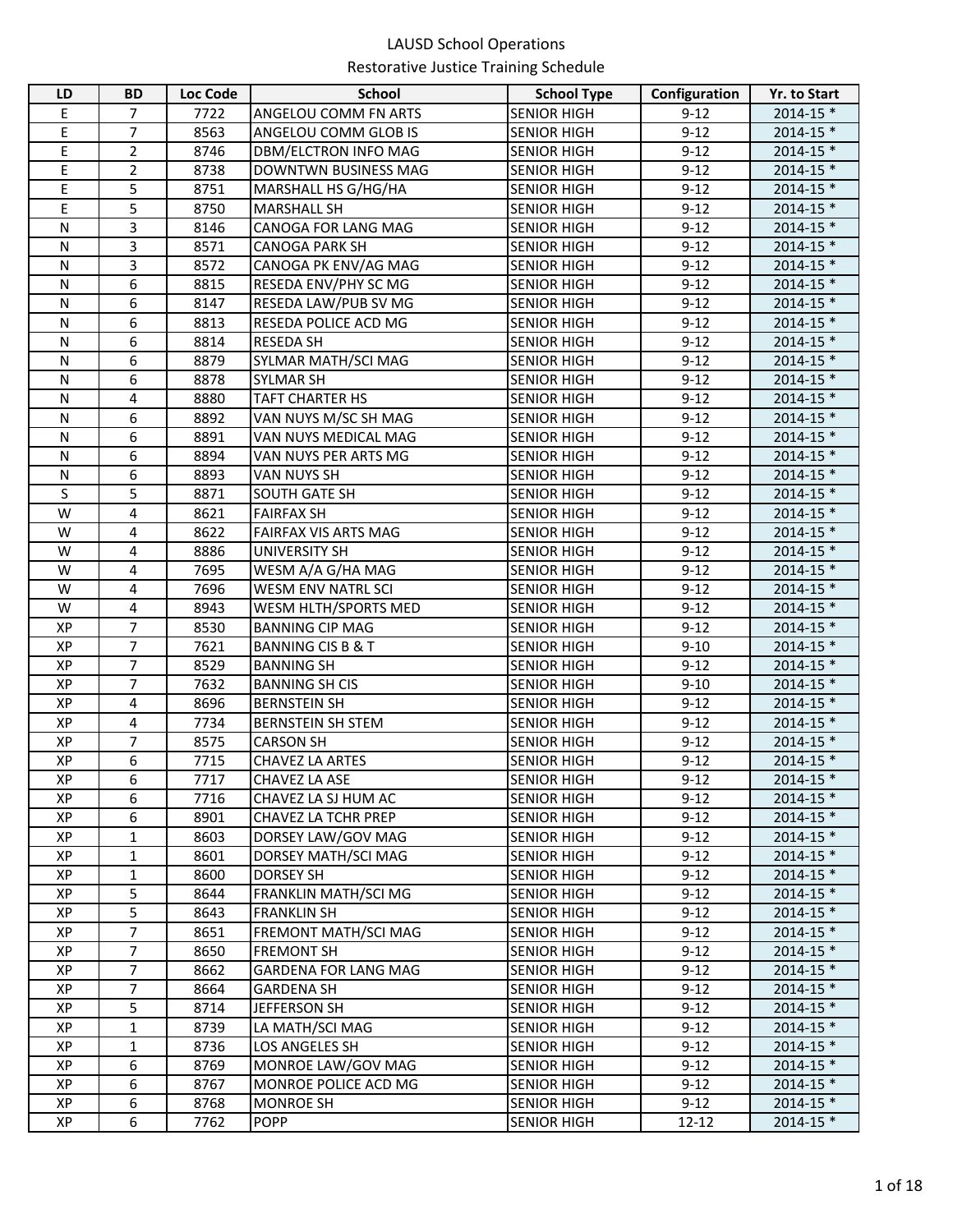| LD          | <b>BD</b>      | Loc Code     | <b>School</b>                                   | <b>School Type</b>             | Configuration      | Yr. to Start       |
|-------------|----------------|--------------|-------------------------------------------------|--------------------------------|--------------------|--------------------|
| XP          | 2              | 8544         | <b>ROYBAL LC</b>                                | <b>SENIOR HIGH</b>             | $9 - 12$           | $2014 - 15$ *      |
| XP          | 6              | 8844         | SAN FERNANDO M/SC MG                            | <b>SENIOR HIGH</b>             | $9 - 12$           | $2014 - 15$ *      |
| XP          | 6              | 8843         | <b>SAN FERNANDO SH</b>                          | <b>SENIOR HIGH</b>             | $9 - 12$           | $2014 - 15$ *      |
| Ε           | $\overline{2}$ | 6575         | 2ND ST EL                                       | ELEMENTARY                     | K-6                | 2014-15            |
| Ε           | $\overline{7}$ | 3932         | 49TH ST EL                                      | ELEMENTARY                     | K-5                | 2014-15            |
| E           | $\overline{2}$ | 2137         | <b>ANN EL</b>                                   | ELEMENTARY                     | K-5                | 2014-15            |
| E           | $\overline{2}$ | 8047         | <b>BELVEDERE MS</b>                             | <b>MIDDLE</b>                  | $6 - 8$            | 2014-15            |
| E           | $\overline{2}$ | 8057         | <b>BERENDO MS</b>                               | <b>MIDDLE</b>                  | $6 - 8$            | 2014-15            |
| Ε           | 5              | 2603         | <b>BUCHANAN EL</b>                              | ELEMENTARY                     | K-6                | 2014-15            |
| E           | 5              | 8066         | <b>BURBANK MS</b>                               | <b>MIDDLE</b>                  | $7 - 8$            | 2014-15            |
| E           | 5              | 8022         | <b>BURBANK POLICE AC MG</b>                     | <b>MIDDLE</b>                  | $6 - 8$            | 2014-15            |
| E           | $\overline{2}$ | 7640         | <b>CHAVEZ EL</b>                                | ELEMENTARY                     | K- 6               | 2014-15            |
| Ε           | 5              | 8614         | <b>EAGLE ROCK HS</b>                            | SPAN                           | $7 - 12$           | 2014-15            |
| E           | $\overline{2}$ | 8118         | <b>EL SERENO MS</b>                             | <b>MIDDLE</b>                  | $6 - 8$            | 2014-15            |
| E           | 5              | 3877         | <b>FLETCHER DR EL</b>                           | ELEMENTARY                     | K- 6               | 2014-15            |
| E           | $\overline{2}$ | 8168         | <b>GRIFFITH MS</b>                              | <b>MIDDLE</b>                  | $6 - 8$            | 2014-15            |
| E           | 5              | 4575         | <b>HOOPER EL</b>                                | ELEMENTARY                     | $1 - 5$            | 2014-15            |
| E           | 5              | 8189         | <b>IRVING MME MAG</b>                           | <b>MIDDLE</b>                  | $6 - 8$            | 2014-15            |
| E           | $\overline{2}$ | 8064         | <b>KIM ACADEMY</b>                              | <b>MIDDLE</b>                  | $6 - 8$            | 2014-15            |
| E           | $\overline{2}$ | 4795         | <b>LATONA EL</b>                                | ELEMENTARY                     | K-6                | 2014-15            |
| E           | $\overline{2}$ | 8729         | <b>LINCOLN SH</b>                               | <b>SENIOR HIGH</b>             | $9 - 12$           | 2014-15            |
| E           | $\overline{7}$ | 8200         | LOS ANGELES ACAD MS                             | <b>MIDDLE</b>                  | $6 - 8$            | 2014-15            |
| E           | 2              | 5438         | <b>MURCHISON EL</b>                             | ELEMENTARY                     | K-6                | 2014-15            |
| E           | 5              | 8264         | NIGHTINGALE MS                                  | <b>MIDDLE</b>                  | $6 - 8$            | 2014-15            |
| E           | $\overline{2}$ | 6685         | SHERIDAN ST EL                                  | ELEMENTARY                     | K- 6               | 2014-15            |
| E           | $\overline{2}$ | 8462         | <b>VIRGIL MS</b>                                | <b>MIDDLE</b>                  | $6 - 8$            | 2014-15            |
| ${\sf N}$   | 4              | 2712         | <b>CALVERT CHTR FOR ES</b>                      | ELEMENTARY                     | K-5                | 2014-15            |
| ${\sf N}$   | 3              | 3027         | <b>CHATSWORTH PARK EL</b>                       | ELEMENTARY                     | K-5                | 2014-15            |
| ${\sf N}$   | 3              | 8590         | <b>CLEVELAND CHTR HS</b>                        | <b>SENIOR HIGH</b>             | $9 - 12$           | 2014-15            |
| N           | 3              | 8102         | <b>COLUMBUS MS</b>                              | <b>MIDDLE</b>                  | $6 - 8$            | 2014-15            |
| N           | 3              | 4117         | <b>GERMAIN ACAD AA</b>                          | ELEMENTARY                     | K-5                | 2014-15            |
| N           | 3              | 8174         | <b>HENRY MS</b>                                 | <b>MIDDLE</b>                  | $6 - 8$            | 2014-15            |
| ${\sf N}$   | 3              | 8182         | <b>HOLMES MS</b>                                | <b>MIDDLE</b>                  | $6 - 8$            | 2014-15            |
| N           | 3              | 8217         | <b>LAWRENCE MS</b>                              | <b>MIDDLE</b>                  | $6 - 8$            | 2014-15            |
| ${\sf N}$   | 3              | 4881         | <b>LIMERICK EL</b>                              | ELEMENTARY                     | K-5                | 2014-15            |
| ${\sf N}$   | 3              | 8230         | <b>MADISON MS</b>                               | <b>MIDDLE</b>                  | $6 - 8$            | 2014-15            |
| N           | 3              | 8238         | <b>MILLIKAN MS</b>                              | <b>MIDDLE</b><br><b>MIDDLE</b> | $6 - 8$            | 2014-15            |
| N<br>N      | 3<br>6         | 8239         | MILLIKAN PER ARTS MG<br><b>MOUNT GLEASON MS</b> | <b>MIDDLE</b>                  | $6 - 8$<br>$6 - 8$ | 2014-15<br>2014-15 |
|             |                | 8240         |                                                 |                                |                    |                    |
| N<br>N      | 3<br>3         | 8259<br>8023 | <b>MULHOLLAND MS</b><br>MULHOLLAND POL AC MG    | <b>MIDDLE</b><br><b>MIDDLE</b> | $6 - 8$<br>$6 - 8$ | 2014-15<br>2014-15 |
| N           | 3              | 8283         | <b>NORTHRIDGE MS</b>                            | <b>MIDDLE</b>                  | $6 - 8$            | 2014-15            |
| N           | 6              | 8321         | PACOIMA MS                                      | <b>MIDDLE</b>                  | $6 - 8$            | 2014-15            |
| N           | 6              | 6123         | <b>PLUMMER EL</b>                               | ELEMENTARY                     | K- 6               | 2014-15            |
| N           | 3              | 8354         | PORTER MS                                       | <b>MIDDLE</b>                  | $6 - 8$            | 2014-15            |
| N           | 4              | 8107         | PORTOLA MS                                      | <b>MIDDLE</b>                  | $6 - 8$            | 2014-15            |
| ${\sf N}$   | 3              | 8355         | <b>REED MS</b>                                  | <b>MIDDLE</b>                  | $6 - 8$            | 2014-15            |
| N           | 6              | 8116         | ROMER MS                                        | <b>MIDDLE</b>                  | $6 - 8$            | 2014-15            |
| N           | 6              | 8363         | SEPULVEDA MS                                    | <b>MIDDLE</b>                  | $6 - 8$            | 2014-15            |
| N           | 6              | 6973         | <b>SUNLAND EL</b>                               | ELEMENTARY                     | K-5                | 2014-15            |
| N           | 3              | 7390         | VALLEY ALTERN MAG                               | <b>SPAN</b>                    | $K-12$             | 2014-15            |
| N           | 3              | 8434         | VAN NUYS MS                                     | <b>MIDDLE</b>                  | $6 - 8$            | 2014-15            |
| ${\sf N}$   | 6              | 8914         | <b>VERDUGO HILLS SH</b>                         | <b>SENIOR HIGH</b>             | $9 - 12$           | 2014-15            |
| $\mathsf S$ | $\overline{7}$ | 5884         | 112TH ST EL                                     | ELEMENTARY                     | K-5                | 2014-15            |
|             |                |              |                                                 |                                |                    |                    |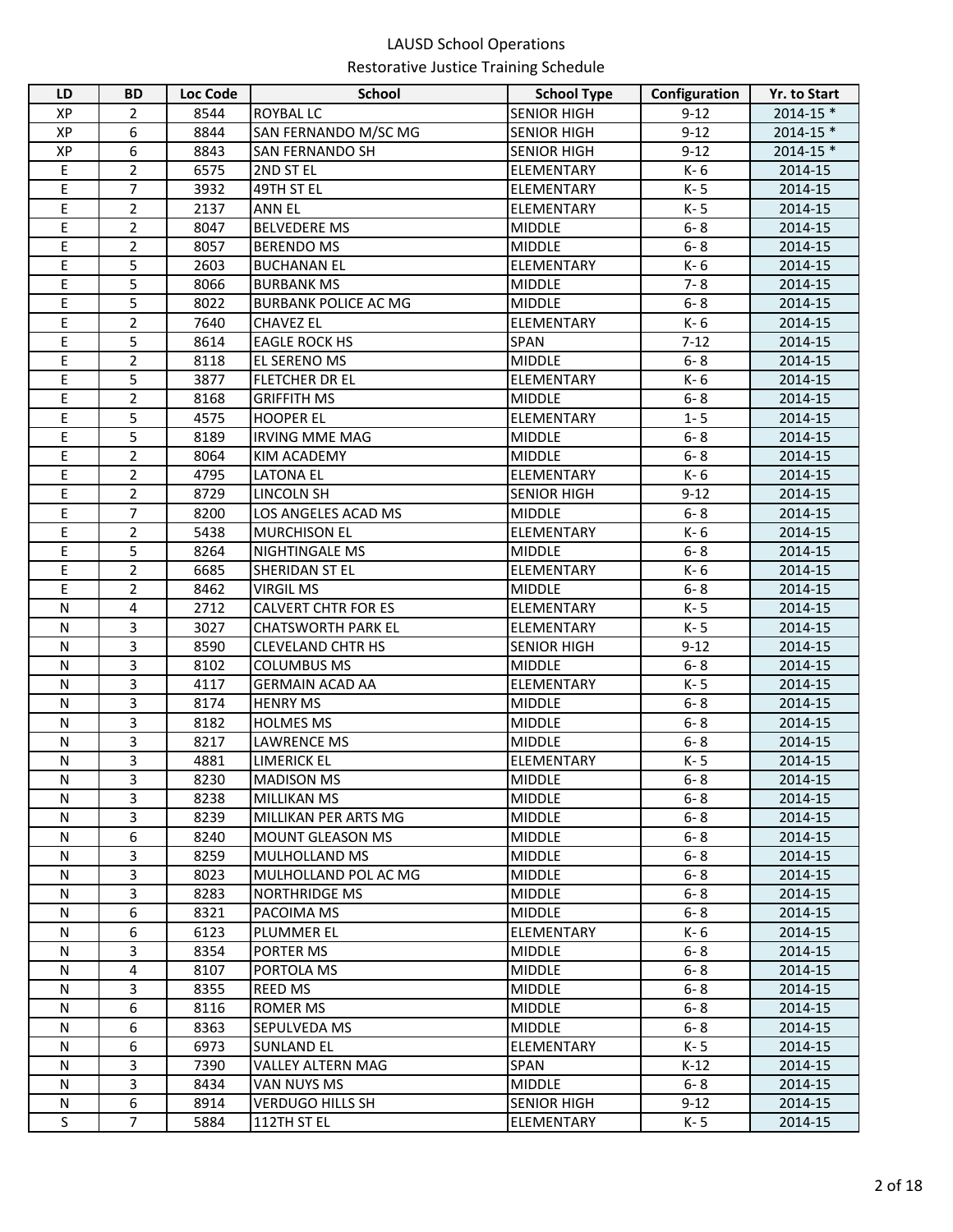| LD        | <b>BD</b>      | <b>Loc Code</b> | <b>School</b>           | <b>School Type</b> | Configuration | Yr. to Start |
|-----------|----------------|-----------------|-------------------------|--------------------|---------------|--------------|
| S         | $\overline{7}$ | 5582            | 93RD ST EL              | ELEMENTARY         | K-6           | 2014-15      |
| S         | 7              | 2089            | <b>AMBLER EL</b>        | <b>ELEMENTARY</b>  | K-5           | 2014-15      |
| S         | $\overline{7}$ | 2146            | <b>ANNALEE EL</b>       | <b>ELEMENTARY</b>  | K-6           | 2014-15      |
| S         | 5              | 7622            | BELL G/HG/HA STEM MG    | <b>SENIOR HIGH</b> | $9 - 12$      | 2014-15      |
| S         | 5              | 8536            | <b>BELL SH</b>          | <b>SENIOR HIGH</b> | $9 - 12$      | 2014-15      |
| S         | $\overline{7}$ | 8060            | <b>BETHUNE MS</b>       | <b>MIDDLE</b>      | $7 - 8$       | 2014-15      |
| S         | $\overline{7}$ | 2527            | <b>BROAD AVE EL</b>     | ELEMENTARY         | K-5           | 2014-15      |
| S         | $\overline{7}$ | 2530            | <b>BROADACRES EL</b>    | <b>ELEMENTARY</b>  | K-5           | 2014-15      |
| S         | $\overline{7}$ | 2685            | <b>CABRILLO EL</b>      | <b>ELEMENTARY</b>  | K-5           | 2014-15      |
| S         | $\overline{7}$ | 8090            | <b>CARNEGIE MS</b>      | <b>MIDDLE</b>      | $6 - 8$       | 2014-15      |
| S         | $\overline{7}$ | 8103            | <b>CURTISS MS</b>       | <b>MIDDLE</b>      | $6 - 8$       | 2014-15      |
| S         | $\overline{7}$ | 8104            | DANA MS                 | <b>MIDDLE</b>      | $6 - 8$       | 2014-15      |
| S         | $\overline{7}$ | 8727            | KING-DREW MED MAG       | <b>SENIOR HIGH</b> | $9 - 12$      | 2014-15      |
| S         | $\overline{7}$ | 6869            | <b>KNOX EL</b>          | <b>ELEMENTARY</b>  | K-6           | 2014-15      |
| S         | $\overline{7}$ | 4829            | LEAPWOOD EL             | <b>ELEMENTARY</b>  | K-5           | 2014-15      |
| S         | 5              | 7664            | <b>LEGACY SH VAPA</b>   | <b>SENIOR HIGH</b> | $9 - 12$      | 2014-15      |
| S         | $\overline{7}$ | 4836            | <b>LELAND EL</b>        | <b>ELEMENTARY</b>  | K-6           | 2014-15      |
| S         | $\mathbf{1}$   | 5096            | <b>MANCHESTER EL</b>    | ELEMENTARY         | $1 - 6$       | 2014-15      |
| S         | $\overline{7}$ | 8779            | <b>NARBONNE SH</b>      | <b>SENIOR HIGH</b> | $9 - 12$      | 2014-15      |
| S         | $\overline{7}$ | 8352            | PEARY MS                | <b>MIDDLE</b>      | $6 - 8$       | 2014-15      |
| S         | $\overline{7}$ | 6137            | PT FERMIN MAR SCI MG    | ELEMENTARY         | K-5           | 2014-15      |
| S         | $\mathbf{1}$   | 6158            | <b>PURCHE EL</b>        | ELEMENTARY         | K-5           | 2014-15      |
| S         | $\overline{7}$ | 8868            | RANCHO DOMINGZ PREP     | SPAN               | $6 - 12$      | 2014-15      |
| S         | $\overline{7}$ | 8847            | SAN PEDRO POL ACD MG    | <b>SENIOR HIGH</b> | $9 - 12$      | 2014-15      |
| S         | $\overline{7}$ | 8850            | SAN PEDRO SH            | <b>SENIOR HIGH</b> | $9 - 12$      | 2014-15      |
| S         | 5              | 8881            | SOUTH EAST SH           | <b>SENIOR HIGH</b> | $9 - 12$      | 2014-15      |
| S         | 5              | 8377            | SOUTH GATE MS           | <b>MIDDLE</b>      | $6 - 8$       | 2014-15      |
| S         | $\overline{5}$ | 8153            | SOUTHEAST MS            | <b>MIDDLE</b>      | $6 - 8$       | 2014-15      |
| S         | $\overline{7}$ | 8487            | <b>WHITE MS</b>         | <b>MIDDLE</b>      | $6 - 8$       | 2014-15      |
| S         | $\overline{7}$ | 8490            | <b>WILMINGTON MS</b>    | <b>MIDDLE</b>      | $6 - 8$       | 2014-15      |
| W         | $\mathbf 1$    | 3781            | 54TH ST EL              | <b>ELEMENTARY</b>  | K-5           | 2014-15      |
| W         | $\mathbf{1}$   | 3795            | 59TH ST EL              | <b>ELEMENTARY</b>  | K-5           | 2014-15      |
| W         | $\mathbf 1$    | 8028            | <b>AUDUBON MS</b>       | <b>MIDDLE</b>      | $6 - 8$       | 2014-15      |
| W         | $\mathbf{1}$   | 2274            | <b>BALDWIN HILLS EL</b> | <b>ELEMENTARY</b>  | K-5           | 2014-15      |
| W         | $\mathbf{1}$   | 8075            | <b>BURROUGHS MS</b>     | <b>MIDDLE</b>      | $6 - 8$       | 2014-15      |
| ${\sf W}$ | $\mathbf 1$    | 2945            | <b>CENTURY PARK EL</b>  | ELEMENTARY         | $K - 5$       | 2014-15      |
| w         | $\mathbf{1}$   | 3002            | <b>CHARNOCK ROAD EL</b> | <b>ELEMENTARY</b>  | K- 6          | 2014-15      |
| W         | 1              | 8245            | <b>COCHRAN MS</b>       | <b>MIDDLE</b>      | $6 - 8$       | 2014-15      |
| W         | $\mathbf{1}$   | 8132            | <b>FOSHAY LC</b>        | <b>SPAN</b>        | $K-12$        | 2014-15      |
| W         | 4              | 4808            | LAUREL EL               | <b>SPAN</b>        | K-8           | 2014-15      |
| W         | $\mathbf{1}$   | 1949            | <b>MARLTON</b>          | <b>SPED</b>        | <b>PK-12</b>  | 2014-15      |
| W         | 1              | 4980            | PIO PICO MS             | <b>MIDDLE</b>      | $6 - 8$       | 2014-15      |
| W         | 4              | 7754            | UNI SH DIG MED MAG      | <b>SENIOR HIGH</b> | $9 - 12$      | 2014-15      |
| W         | 4              | 8481            | <b>WEBSTER MS</b>       | <b>MIDDLE</b>      | $6 - 8$       | 2014-15      |
| W         | $\mathbf{1}$   | 7151            | WEEMES EL               | <b>ELEMENTARY</b>  | K-5           | 2014-15      |
| W         | $\mathbf{1}$   | 7644            | <b>WEST ATHENS EL</b>   | <b>ELEMENTARY</b>  | K- 5          | 2014-15      |
| W         | 4              | 3311            | WESTSIDE GLBL AWR MG    | <b>SPAN</b>        | K-8           | 2014-15      |
| ХP        | 7              | 5857            | 107TH ST EL             | ELEMENTARY         | K-5           | 2014-15      |
| XP        | 1              | 3959            | 42ND ST EL              | ELEMENTARY         | K- 5          | 2014-15      |
| XP        | $\overline{7}$ | 6795            | 68TH ST EL              | <b>ELEMENTARY</b>  | K- 6          | 2014-15      |
| XP        | 5              | 8094            | <b>CARVER MS</b>        | <b>MIDDLE</b>      | $6 - 8$       | 2014-15      |
| XP        | $\mathbf{1}$   | 8596            | CRENSHAW STEMM MAG      | <b>SENIOR HIGH</b> | $9 - 12$      | 2014-15      |
| XP        | $\overline{7}$ | 7667            | <b>DYMALLY SH</b>       | <b>SENIOR HIGH</b> | $9 - 12$      | 2014-15      |
| XP        | 4              | 8123            | <b>EMERSON MS</b>       | <b>MIDDLE</b>      | $6 - 8$       | 2014-15      |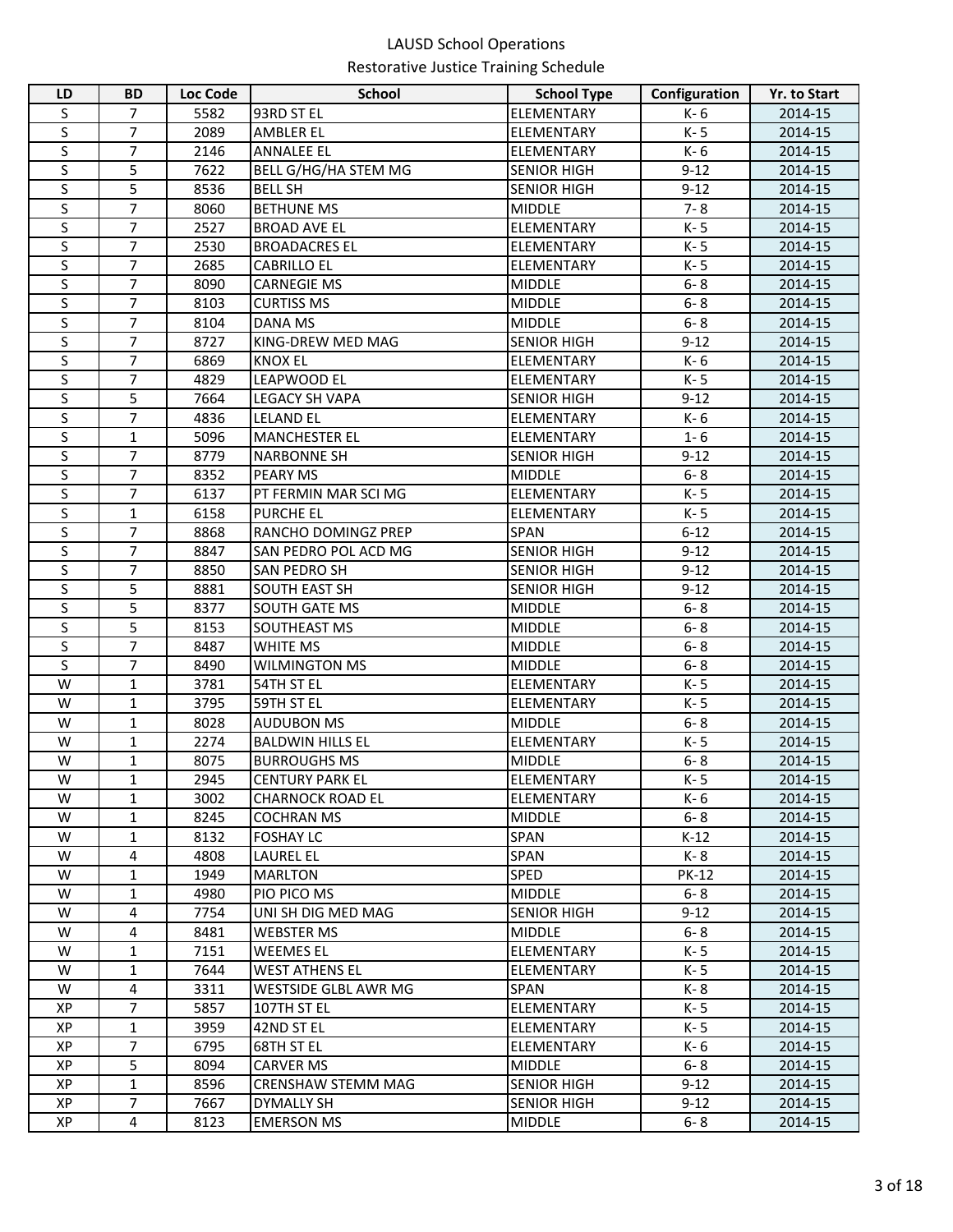| LD        | <b>BD</b>      | <b>Loc Code</b> | <b>School</b>              | <b>School Type</b> | Configuration | Yr. to Start |
|-----------|----------------|-----------------|----------------------------|--------------------|---------------|--------------|
| XP        | 7              | 3822            | <b>FIGUEROA EL</b>         | ELEMENTARY         | $2 - 5$       | 2014-15      |
| XP        | 6              | 8142            | <b>FULTON COLLEGE PREP</b> | <b>SPAN</b>        | $6 - 12$      | 2014-15      |
| XP        | 7              | 8160            | <b>GOMPERS MS</b>          | <b>MIDDLE</b>      | $6 - 8$       | 2014-15      |
| XP        | 7              | 5849            | <b>GRIFFITH JOYNER EL</b>  | ELEMENTARY         | K-5           | 2014-15      |
| XP        | $\mathbf{1}$   | 8170            | HARTE PREP MS              | <b>MIDDLE</b>      | $6 - 8$       | 2014-15      |
| XP        | $\mathbf{1}$   | 8713            | <b>HAWKINS SH C/DAGS</b>   | <b>SENIOR HIGH</b> | $9 - 12$      | 2014-15      |
| <b>XP</b> | $\mathbf{1}$   | 7665            | <b>HAWKINS SH CHAS</b>     | <b>SENIOR HIGH</b> | $9 - 12$      | 2014-15      |
| XP        | $\mathbf{1}$   | 7666            | <b>HAWKINS SH RISE</b>     | <b>SENIOR HIGH</b> | $9 - 12$      | 2014-15      |
| <b>XP</b> | $\overline{7}$ | 8721            | <b>JORDAN SH</b>           | <b>SENIOR HIGH</b> | $9 - 12$      | 2014-15      |
| XP        | $\mathbf 1$    | 4786            | LA SALLE EL                | <b>ELEMENTARY</b>  | K-5           | 2014-15      |
| XP        | $\mathbf{1}$   | 8236            | <b>MANN MS</b>             | <b>MIDDLE</b>      | $6 - 8$       | 2014-15      |
| <b>XP</b> | $\mathbf{1}$   | 8743            | <b>MANUAL ARTS SH</b>      | <b>SENIOR HIGH</b> | $9 - 12$      | 2014-15      |
| <b>XP</b> | $\overline{7}$ | 8237            | <b>MARKHAM MS</b>          | <b>MIDDLE</b>      | $6 - 8$       | 2014-15      |
| XP        | $\mathbf{1}$   | 8255            | <b>MUIR MS</b>             | <b>MIDDLE</b>      | $6 - 8$       | 2014-15      |
| XP        | 5              | 8268            | NIMITZ MS                  | <b>MIDDLE</b>      | $6 - 8$       | 2014-15      |
| XP        | $\mathbf{1}$   | 6868            | OBAMA GLBL PREP ACAD       | <b>MIDDLE</b>      | $6 - 8$       | 2014-15      |
| XP        | $\overline{2}$ | 7783            | RFK NEW OPEN WLD           | <b>SPAN</b>        | $K-12$        | 2014-15      |
| XP        | $\mathbf{1}$   | 4658            | YES ACADEMY                | <b>ELEMENTARY</b>  | K-5           | 2014-15      |
| XS        | $\overline{2}$ | 8991            | <b>CDS TRI-C</b>           | <b>OPTION</b>      | $7 - 12$      | 2014-15      |
| XS        | $\overline{2}$ | 8580            | <b>CENTRAL HS</b>          | <b>OPTION</b>      | $9 - 12$      | 2014-15      |
| XS        | $\overline{7}$ | 8578            | <b>EAGLE TREE CONTN HS</b> | <b>OPTION</b>      | $9 - 12$      | 2014-15      |
| XS        | $\overline{2}$ | 8497            | <b>SECONDARY CDS</b>       | <b>OPTION</b>      | $6 - 12$      | 2014-15      |
| XS        | $\mathbf{1}$   | 8598            | YOUNG HS                   | <b>OPTION</b>      | $9 - 12$      | 2014-15      |
| Ε         | $\overline{2}$ | 7288            | 28TH ST EL                 | ELEMENTARY         | K-5           | 2015-16      |
| E         | $\overline{2}$ | 8009            | ADAMS MS                   | <b>MIDDLE</b>      | $6 - 8$       | 2015-16      |
| E         | 5              | 2151            | <b>ANNANDALE EL</b>        | ELEMENTARY         | K-6           | 2015-16      |
| E         | $\overline{2}$ | 2699            | <b>CAHUENGA EL</b>         | <b>ELEMENTARY</b>  | K-5           | 2015-16      |
| E         | $\overline{2}$ | 8045            | <b>CASTRO MS</b>           | <b>MIDDLE</b>      | $6 - 8$       | 2015-16      |
| Ε         | $\overline{2}$ | 8062            | <b>CLINTON MS</b>          | <b>MIDDLE</b>      | $6 - 8$       | 2015-16      |
| E         | $\overline{2}$ | 3315            | <b>DENA EL</b>             | <b>ELEMENTARY</b>  | K-6           | 2015-16      |
| E         | 5              | 8615            | EAGLE RCK G/HG/HA MG       | <b>MIDDLE</b>      | $7-12$        | 2015-16      |
| E         | $\overline{7}$ | 2942            | <b>ESTRELLA EL</b>         | <b>ELEMENTARY</b>  | K-5           | 2015-16      |
| E         | $\overline{2}$ | 3671            | <b>EUCLID EL</b>           | <b>ELEMENTARY</b>  | K-5           | 2015-16      |
| E         | $\overline{2}$ | 3740            | <b>FARMDALE EL</b>         | <b>ELEMENTARY</b>  | K-5           | 2015-16      |
| Ε         | 5              | 3918            | <b>FORD BLVD EL</b>        | <b>ELEMENTARY</b>  | K-6           | 2015-16      |
| E         | $\overline{c}$ | 3426            | <b>GARZA PC</b>            | <b>ELEMENTARY</b>  | $K-2$         | 2015-16      |
| E         | $\overline{2}$ | 4096            | <b>GATES EL</b>            | <b>ELEMENTARY</b>  | K-5           | 2015-16      |
| Ε         | 5              | 4123            | <b>GLASSELL PARK EL</b>    | <b>ELEMENTARY</b>  | K-5           | 2015-16      |
| E         | 5              | 4164            | <b>GLENFELIZ BLVD EL</b>   | <b>ELEMENTARY</b>  | K- 6          | 2015-16      |
| E         | $\overline{2}$ | 6274            | <b>HAMASAKI EL</b>         | <b>ELEMENTARY</b>  | K- 6          | 2015-16      |
| Е         | $\overline{2}$ | 4534            | <b>HILLSIDE EL</b>         | <b>ELEMENTARY</b>  | K- 5          | 2015-16      |
| E         | 5              | 4696            | <b>KENNEDY EL</b>          | <b>ELEMENTARY</b>  | K- 6          | 2015-16      |
| E         | $\overline{2}$ | 8058            | LIECHTY MS                 | <b>MIDDLE</b>      | $6 - 8$       | 2015-16      |
| E         | $\overline{2}$ | 4982            | LOS ANGELES EL             | <b>ELEMENTARY</b>  | K-5           | 2015-16      |
| E         | $\overline{2}$ | 2544            | <b>MACARTHUR PARK VPA</b>  | <b>ELEMENTARY</b>  | K- 5          | 2015-16      |
| E         | 5              | 5384            | <b>MONTE VISTA EL</b>      | <b>ELEMENTARY</b>  | $2 - 6$       | 2015-16      |
| E         | 5              | 5411            | MT WASHINGTON EL           | <b>ELEMENTARY</b>  | K- 6          | 2015-16      |
| E         | $\overline{2}$ | 5699            | NORWOOD EL                 | <b>ELEMENTARY</b>  | K-5           | 2015-16      |
| E         | 5              | 2308            | RIDE EL SMART ACAD         | <b>ELEMENTARY</b>  | K- 5          | 2015-16      |
| E         | $\overline{2}$ | 6753            | SIERRA PARK EL             | ELEMENTARY         | K- 6          | 2015-16      |
| E         | 5              | 7178            | <b>TOLAND WAY EL</b>       | ELEMENTARY         | K- 6          | 2015-16      |
| E         | $\overline{2}$ | 8618            | WILSON SH                  | <b>SENIOR HIGH</b> | $9 - 12$      | 2015-16      |
| N         | 6              | 8080            | BYRD MS                    | <b>MIDDLE</b>      | $6 - 8$       | 2015-16      |
| N         | 6              | 2781            | <b>CANTERBURY EL</b>       | ELEMENTARY         | K- 5          | 2015-16      |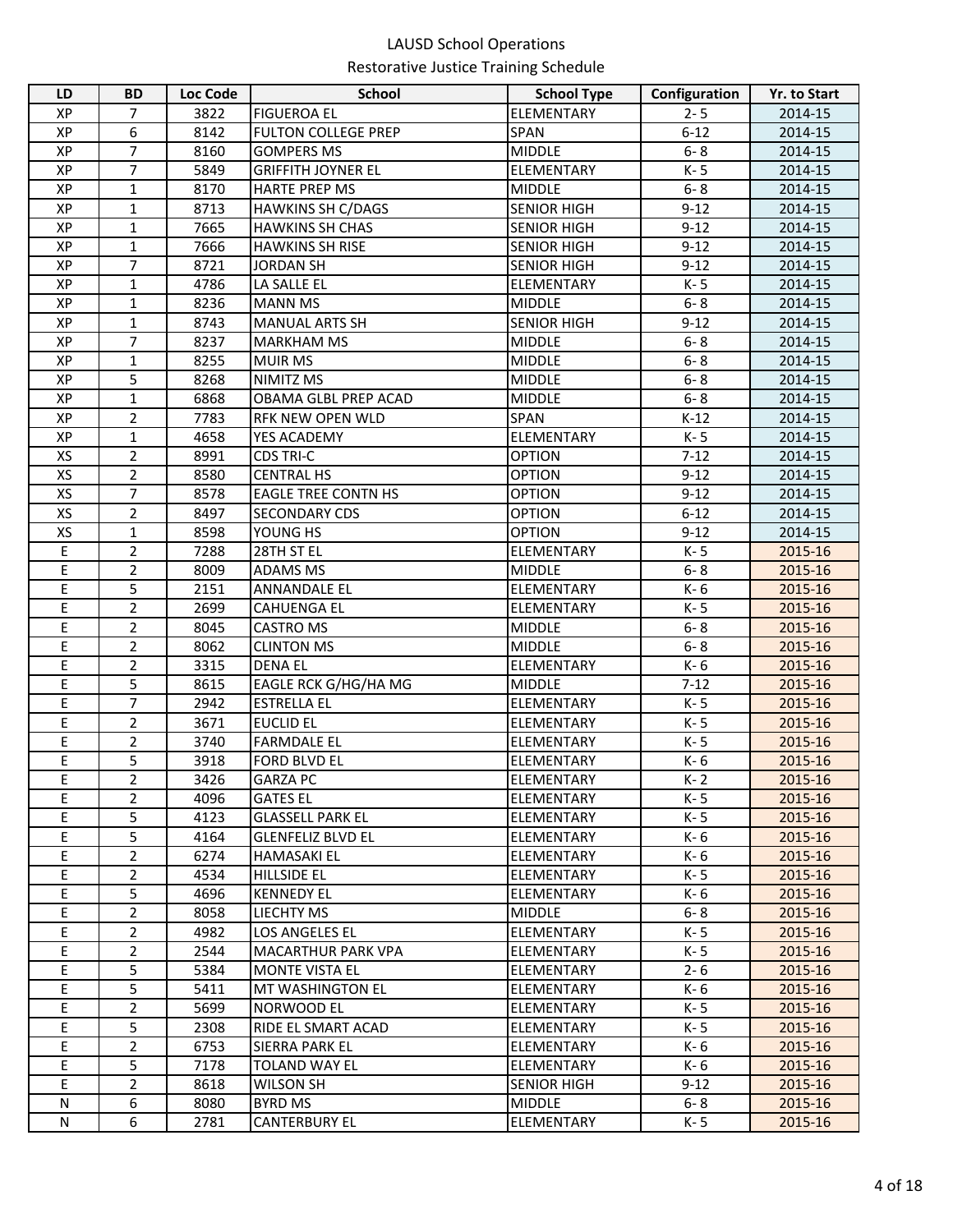| LD           | <b>BD</b>      | <b>Loc Code</b> | <b>School</b>               | <b>School Type</b> | Configuration | <b>Yr. to Start</b> |
|--------------|----------------|-----------------|-----------------------------|--------------------|---------------|---------------------|
| N            | 6              | 3014            | <b>CHASE EL</b>             | ELEMENTARY         | K-5           | 2015-16             |
| $\mathsf{N}$ | 3              | 8583            | <b>CHATSWORTH CHTR HS</b>   | <b>SENIOR HIGH</b> | $9 - 12$      | 2015-16             |
| N            | 6              | 4130            | <b>GLEDHILL EL</b>          | ELEMENTARY         | K-5           | 2015-16             |
| N            | 6              | 4192            | <b>GLENWOOD EL</b>          | ELEMENTARY         | K-5           | 2015-16             |
| N            | 3              | 8169            | <b>HALE CA</b>              | <b>MIDDLE</b>      | $6 - 8$       | 2015-16             |
| $\mathsf{N}$ | 6              | 4431            | <b>HARDING EL</b>           | ELEMENTARY         | K-5           | 2015-16             |
| $\mathsf{N}$ | 3              | 4445            | <b>HART ST EL</b>           | ELEMENTARY         | K-5           | 2015-16             |
| $\mathsf{N}$ | 3              | 4452            | <b>HASKELL EL</b>           | ELEMENTARY         | K-5           | 2015-16             |
| $\mathsf{N}$ | 3              | 4692            | <b>JUSTICE ST ACAD CHTR</b> | ELEMENTARY         | K-5           | 2015-16             |
| $\mathsf{N}$ | 3              | 4762            | KNOLLWOOD PREP ACAD         | ELEMENTARY         | K-5           | 2015-16             |
| N            | 6              | 4775            | <b>LANGDON EL</b>           | ELEMENTARY         | K-5           | 2015-16             |
| N            | $\overline{3}$ | 4887            | LOCKHURST DR CHTR EL        | ELEMENTARY         | K-5           | 2015-16             |
| N            | 6              | 8228            | <b>MACLAY MS</b>            | <b>MIDDLE</b>      | $6 - 8$       | 2015-16             |
| N            | 3              | 8229            | MADISON M/S/MED MAG         | <b>MIDDLE</b>      | $6 - 8$       | 2015-16             |
| N            | 3              | 5233            | <b>MELVIN EL</b>            | <b>ELEMENTARY</b>  | K-5           | 2015-16             |
| N            | 3              | 1910            | MILLER CTC                  | SPED               | $7 - 12$      | 2015-16             |
| N            | 3              | 8786            | NO HOLLYWOOD SH             | <b>SENIOR HIGH</b> | $9 - 12$      | 2015-16             |
| $\mathsf{N}$ | 6              | 6096            | PLAINVIEW ACADEMC CA        | ELEMENTARY         | K-5           | 2015-16             |
| $\mathsf{N}$ | 6              | 6452            | SAN FERNANDO EL             | ELEMENTARY         | K-5           | 2015-16             |
| $\mathsf{N}$ | 6              | 8358            | <b>SAN FERNANDO MS</b>      | <b>MIDDLE</b>      | $6 - 8$       | 2015-16             |
| N            | 4              | 8406            | <b>SUTTER MS</b>            | <b>MIDDLE</b>      | $6 - 8$       | 2015-16             |
| $\mathsf{N}$ | 6              | 7658            | SYLMAR PROMISE ACAD         | <b>SENIOR HIGH</b> | $9 - 11$      | 2015-16             |
| $\mathsf{N}$ | 3              | 8435            | VAN NUYS M/SC MS MAG        | <b>MIDDLE</b>      | $6 - 8$       | 2015-16             |
| $\mathsf{N}$ | 6              | 7648            | VERDUGO HILLS VAPA          | <b>SENIOR HIGH</b> | $9 - 10$      | 2015-16             |
| $\mathsf{N}$ | 6              | 7548            | <b>VINEDALE EL</b>          | ELEMENTARY         | K-5           | 2015-16             |
| N            | 6              | 3541            | EL DORADO EL                | ELEMENTARY         | K-5           | 2015-16             |
| $\mathsf{N}$ | 6              | 4329            | <b>HADDON EL</b>            | <b>ELEMENTARY</b>  | K-5           | 2015-16             |
| N            | 3              | 8183            | HOLMES INT HUMAN MAG        | <b>MIDDLE</b>      | $6 - 8$       | 2015-16             |
| N            | 6              | 2302            | <b>OBAMA EL</b>             | ELEMENTARY         | K-5           | 2015-16             |
| N            | 6              | 8610            | PANORAMA SH                 | <b>SENIOR HIGH</b> | $9 - 12$      | 2015-16             |
| N            | 3              | 8558            | PEARL JOURN/COMM MAG        | <b>SENIOR HIGH</b> | $9 - 12$      | 2015-16             |
| $\mathsf{N}$ | 6              | 7404            | SANTANA ARTS ACADEMY        | ELEMENTARY         | K-5           | 2015-16             |
| $\mathsf{N}$ | 3              | 7247            | <b>TULSA EL</b>             | ELEMENTARY         | K-5           | 2015-16             |
| $\mathsf{N}$ | 4              | 8344            | WOODLAND HILLS ACAD         | <b>MIDDLE</b>      | $6 - 8$       | 2015-16             |
| S            | $\overline{7}$ | 3767            | 15TH ST EL                  | ELEMENTARY         | K-5           | 2015-16             |
| S            | 7              | 6822            | 66TH ST EL                  | ELEMENTARY         | K- 6          | 2015-16             |
| <sub>S</sub> | $\overline{7}$ | 6630            | 75TH ST EL                  | ELEMENTARY         | K-6           | 2015-16             |
| S            | $\mathbf{1}$   | 5562            | <b>BARRETT EL</b>           | ELEMENTARY         | K-5           | 2015-16             |
| S            | $\overline{7}$ | 2315            | <b>BARTON HILL EL</b>       | ELEMENTARY         | K-6           | 2015-16             |
| $\sf S$      | $\overline{7}$ | 2890            | <b>CATSKILL EL</b>          | ELEMENTARY         | K-5           | 2015-16             |
| S            | $\overline{7}$ | 2986            | <b>CHAPMAN EL</b>           | ELEMENTARY         | K-5           | 2015-16             |
| S            | $\overline{7}$ | 2301            | DE LA TORRE JR EL           | ELEMENTARY         | K-5           | 2015-16             |
| S            | 7              | 8110            | <b>DODSON MS</b>            | <b>MIDDLE</b>      | $6 - 8$       | 2015-16             |
| $\sf S$      | $\overline{7}$ | 8127            | <b>FLEMING MS</b>           | <b>MIDDLE</b>      | $6 - 8$       | 2015-16             |
| S            | 5              | 8151            | <b>GAGE MS</b>              | <b>MIDDLE</b>      | $6 - 8$       | 2015-16             |
| S            | 5              | 4562            | <b>HOLMES EL</b>            | ELEMENTARY         | K- 6          | 2015-16             |
| $\sf S$      | 5              | 8701            | <b>LEGACY SH INTNL STD</b>  | <b>SPAN</b>        | $6 - 12$      | 2015-16             |
| S            | 5              | 8921            | <b>LEGACY SH STEAM</b>      | <b>SENIOR HIGH</b> | $9 - 12$      | 2015-16             |
| S            | 5              | 4863            | <b>LIBERTY EL</b>           | ELEMENTARY         | K-5           | 2015-16             |
| S<br>S       | 5              | 2381            | MAYWOOD EL                  | ELEMENTARY         | K-5           | 2015-16             |
|              | 7              | 5329            | <b>MIRAMONTE EL</b>         | ELEMENTARY         | K- 6          | 2015-16             |
| S<br>$\sf S$ | 7              | 5644            | <b>NORMONT EL</b>           | ELEMENTARY         | K-5           | 2015-16             |
|              | 5              | 2372            | OCHOA LC                    | <b>SPAN</b>        | K-8           | 2015-16             |
| S            | 5              | 5153            | ORCHARD ACADEMIES 2B        | <b>MIDDLE</b>      | $6 - 8$       | 2015-16             |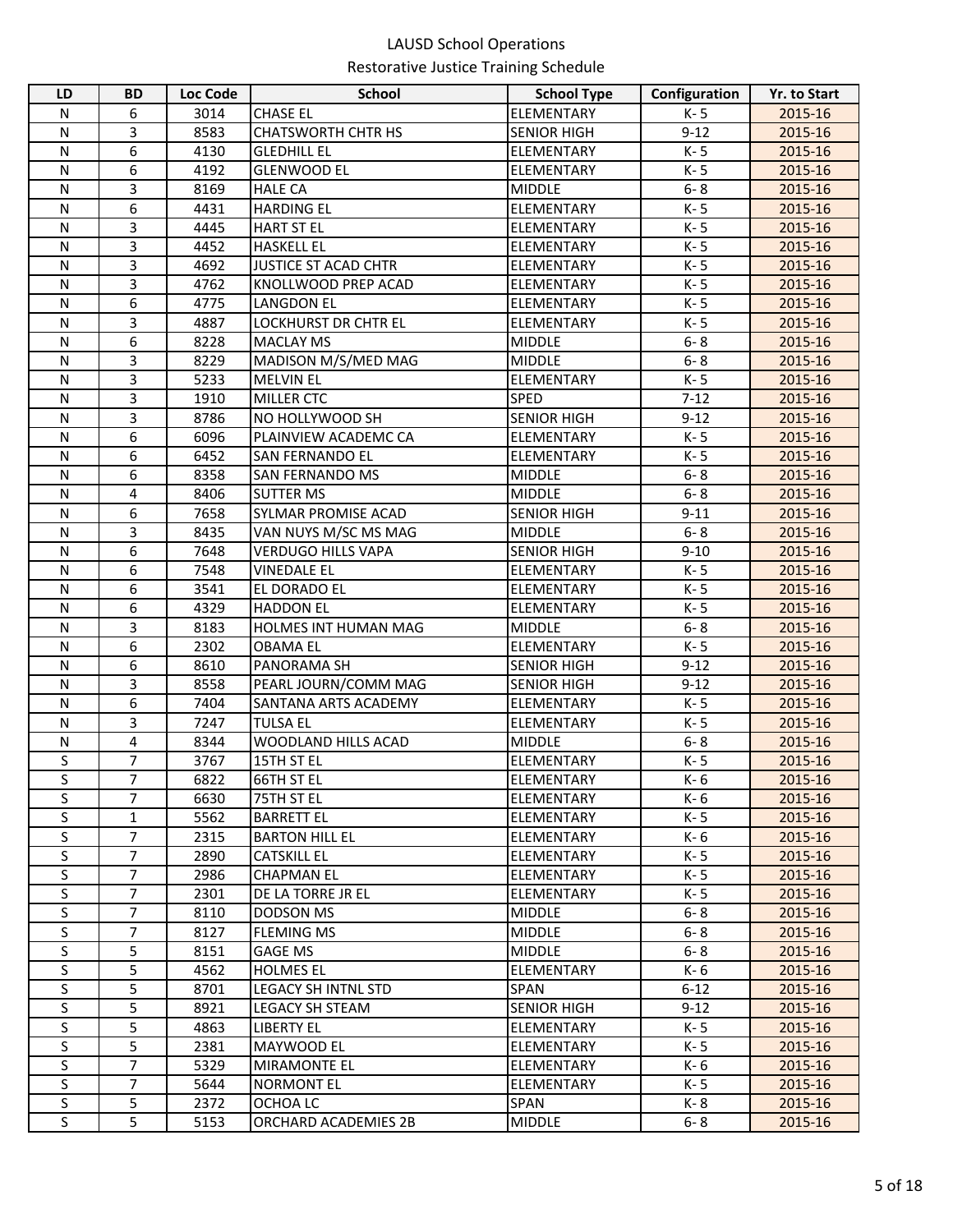| LD | <b>BD</b>      | <b>Loc Code</b> | <b>School</b>               | <b>School Type</b> | Configuration | Yr. to Start |
|----|----------------|-----------------|-----------------------------|--------------------|---------------|--------------|
| S  | 5              | 5154            | ORCHARD ACADEMIES 2C        | <b>MIDDLE</b>      | $6 - 8$       | 2015-16      |
| S  | 5              | 6875            | SAN MIGUEL EL               | <b>ELEMENTARY</b>  | K-5           | 2015-16      |
| S  | 5              | 6904            | <b>STANFORD EL</b>          | ELEMENTARY         | $1 - 5$       | 2015-16      |
| S  | 5              | 6918            | <b>STATE EL</b>             | ELEMENTARY         | K-5           | 2015-16      |
| S  | $\overline{7}$ | 7419            | VAN DEENE EL                | ELEMENTARY         | K-6           | 2015-16      |
| S  | 5              | 4640            | <b>WALNUT PARK EL</b>       | <b>ELEMENTARY</b>  | K-5           | 2015-16      |
| S  | 5              | 8390            | WALNUT PARK MS SJ/SL        | <b>MIDDLE</b>      | $6 - 8$       | 2015-16      |
| S  | 5              | 7904            | <b>WOODLAWN EL</b>          | <b>ELEMENTARY</b>  | K-5           | 2015-16      |
| W  | $\mathbf{1}$   | 5521            | 95TH ST EL                  | <b>ELEMENTARY</b>  | K-5           | 2015-16      |
| W  | $\mathbf 1$    | 2082            | <b>ALTA LOMA EL</b>         | <b>ELEMENTARY</b>  | K-5           | 2015-16      |
| W  | $\mathbf{1}$   | 2123            | ANGELES MESA EL             | <b>ELEMENTARY</b>  | K-5           | 2015-16      |
| W  | $\mathbf{1}$   | 2616            | <b>BUDLONG EL</b>           | <b>ELEMENTARY</b>  | K-5           | 2015-16      |
| W  | $\mathbf{1}$   | 3082            | <b>CIMARRON EL</b>          | <b>ELEMENTARY</b>  | K-5           | 2015-16      |
| W  | $\mathbf{1}$   | 8686            | <b>HAMILTON SH-COMPLEX</b>  | <b>SENIOR HIGH</b> | $9 - 12$      | 2015-16      |
| W  | 4              | 8693            | HOLLYWOOD SH                | <b>SENIOR HIGH</b> | $9 - 12$      | 2015-16      |
| W  | 4              | 4712            | <b>KENTWOOD EL</b>          | ELEMENTARY         | K-5           | 2015-16      |
| W  | $\mathbf{1}$   | 8741            | LACES MAG                   | <b>SPAN</b>        | $6 - 12$      | 2015-16      |
| W  | 4              | 8235            | MARINA DEL REY MS           | <b>MIDDLE</b>      | $6 - 8$       | 2015-16      |
| W  | 4              | 1952            | MCBRIDE SP ED CTR           | <b>SPED</b>        | $6 - 12$      | 2015-16      |
| W  | $\mathbf{1}$   | 3500            | MIDCITY PRESCOTT MAG        | SPAN               | $1 - 8$       | 2015-16      |
| W  | $\mathbf{1}$   | 8341            | PALMS G/HA MAG              | <b>MIDDLE</b>      | $6 - 8$       | 2015-16      |
| W  | $\mathbf{1}$   | 8340            | PALMS MS                    | <b>MIDDLE</b>      | $6 - 8$       | 2015-16      |
| W  | $\mathbf{1}$   | 2644            | <b>SATURN EL</b>            | ELEMENTARY         | K-5           | 2015-16      |
| W  | 4              | 6589            | <b>SELMA EL</b>             | ELEMENTARY         | K-6           | 2015-16      |
| W  | $\mathbf{1}$   | 2311            | SOUTH REGION EL #10         | ELEMENTARY         | K-5           | 2015-16      |
| W  | 4              | 7397            | <b>VALLEY VIEW EL</b>       | ELEMENTARY         | K-6           | 2015-16      |
| W  | 4              | 8907            | <b>VENICE SH</b>            | <b>SENIOR HIGH</b> | $9 - 12$      | 2015-16      |
| W  | $\mathbf{1}$   | 7671            | <b>WESTERN EL</b>           | ELEMENTARY         | K-5           | 2015-16      |
| W  | $\mathbf{1}$   | 7795            | WILSHIRE CREST EL           | ELEMENTARY         | K-5           | 2015-16      |
| W  | $\overline{2}$ | 7808            | <b>WILTON PL EL</b>         | <b>ELEMENTARY</b>  | K-5           | 2015-16      |
| W  | $\mathbf{1}$   | 7822            | WINDSOR M/S AERO MAG        | ELEMENTARY         | K-5           | 2015-16      |
| W  | 4              | 8493            | WRIGHT ENG DES MAG          | <b>MIDDLE</b>      | $6 - 8$       | 2015-16      |
| XP | 7              | 5836            | 109TH ST EL                 | ELEMENTARY         | K-5           | 2015-16      |
| XP | $\mathbf{1}$   | 7301            | 24TH ST EL                  | <b>ELEMENTARY</b>  | K-4           | 2015-16      |
| XP | 1              | 3808            | 52ND ST EL                  | <b>ELEMENTARY</b>  | K-5           | 2015-16      |
| XP | $\mathbf{1}$   | 3178            | <b>COLISEUM EL</b>          | ELEMENTARY         | K-5           | 2015-16      |
| XP | $\overline{7}$ | 8112            | DREW MS                     | <b>MIDDLE</b>      | 7-8           | 2015-16      |
| ХP | 6              | 8607            | EAST VALLEY SH              | <b>SENIOR HIGH</b> | $9-12$        | 2015-16      |
| XP | $\mathbf{1}$   | 4529            | HILLCREST CES/MUS MG        | <b>ELEMENTARY</b>  | $1 - 5$       | 2015-16      |
| ХP | $\mathbf{1}$   | 4528            | <b>HILLCREST DR EL</b>      | <b>ELEMENTARY</b>  | K-5           | 2015-16      |
| XP | $\overline{2}$ | 8179            | <b>HOLLENBECK MS</b>        | <b>MIDDLE</b>      | $6 - 8$       | 2015-16      |
| XP | $\overline{2}$ | 7753            | LINCOLN SH LEMA             | <b>SENIOR HIGH</b> | $9 - 12$      | 2015-16      |
| ХP | 4              | 8425            | <b>MARK TWAIN MS</b>        | <b>MIDDLE</b>      | $6 - 8$       | 2015-16      |
| XP | 7              | 8232            | MARKHAM HLTH CAR MAG        | <b>MIDDLE</b>      | $6 - 8$       | 2015-16      |
| XP | $\overline{2}$ | 8611            | <b>MENDEZ SH</b>            | <b>SENIOR HIGH</b> | $9 - 12$      | 2015-16      |
| XP | $\overline{7}$ | 7718            | RIVERA LC COM & TECH        | <b>SENIOR HIGH</b> | $9 - 12$      | 2015-16      |
| XP | 7              | 8867            | RIVERA LC PUB SRV           | <b>SENIOR HIGH</b> | $9 - 12$      | 2015-16      |
| XP | $\overline{2}$ | 7749            | ROOSEVELT SH                | <b>SENIOR HIGH</b> | $9 - 12$      | 2015-16      |
| XP | $\overline{2}$ | 7752            | SOLIS LEARNING ACAD         | <b>SENIOR HIGH</b> | $9 - 11$      | 2015-16      |
| XP | $\overline{2}$ | 8387            | <b>STEVENSON MS</b>         | MIDDLE             | $6 - 8$       | 2015-16      |
| ХP | 6              | 8396            | <b>SUN VALLEY ET MAG</b>    | <b>MIDDLE</b>      | $6 - 8$       | 2015-16      |
| XP | 6              | 8093            | <b>SUN VALLEY SH</b>        | <b>SENIOR HIGH</b> | $9 - 12$      | 2015-16      |
| XP | $\overline{2}$ | 8606            | <b>TORRES ELA PERF ARTS</b> | <b>SENIOR HIGH</b> | $9 - 12$      | 2015-16      |
| ХP | $\overline{2}$ | 7777            | TORRES SOC JST LDSHP        | <b>SENIOR HIGH</b> | $9-12$        | 2015-16      |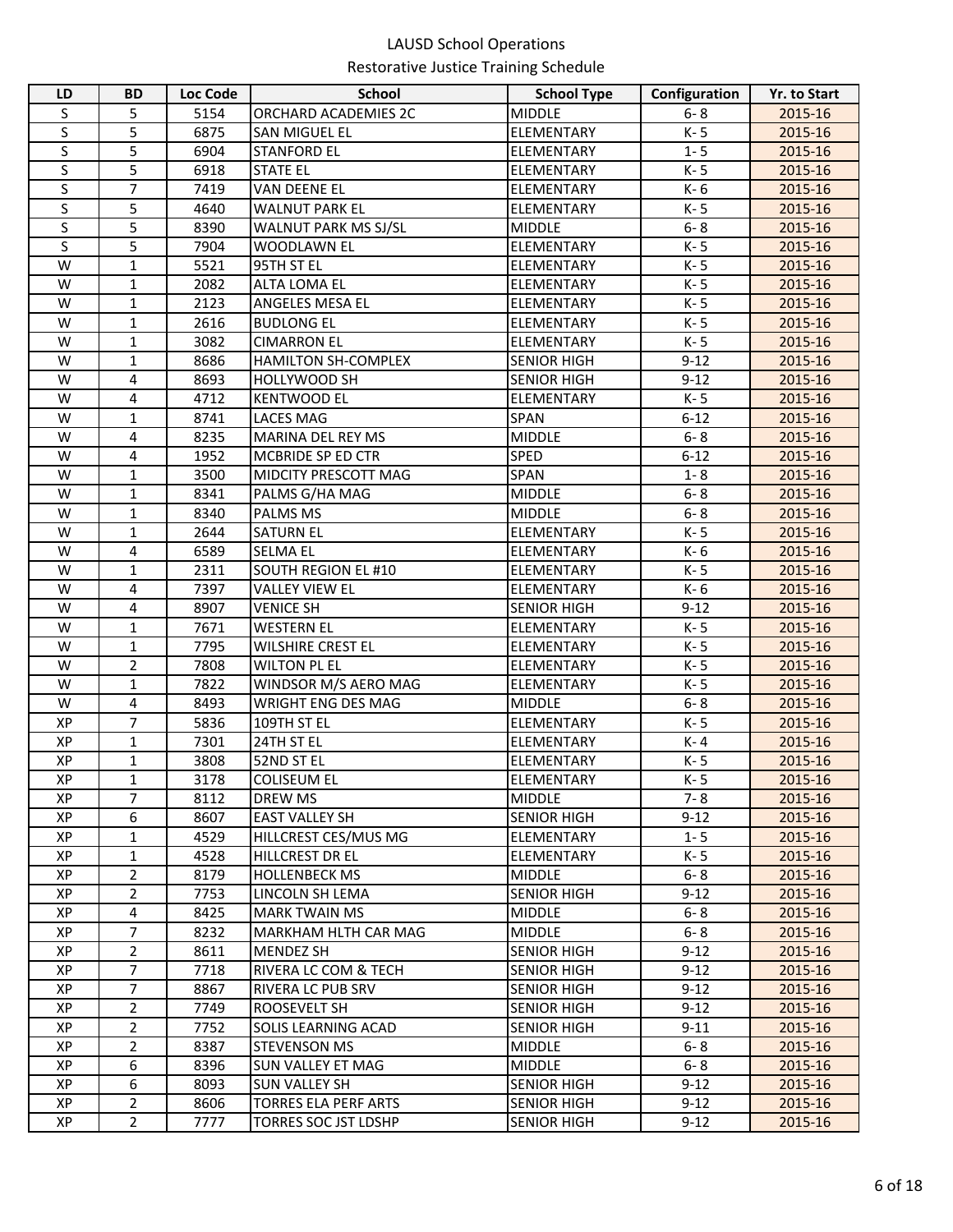| LD | <b>BD</b>      | <b>Loc Code</b> | <b>School</b>               | <b>School Type</b> | Configuration | Yr. to Start |
|----|----------------|-----------------|-----------------------------|--------------------|---------------|--------------|
| ХP | 6              | 8117            | <b>VISTA MS</b>             | <b>MIDDLE</b>      | $6 - 8$       | 2015-16      |
| XP | $\mathbf{1}$   | 8926            | WASHINGTON MUSIC MAG        | <b>SENIOR HIGH</b> | $9 - 12$      | 2015-16      |
| XP | 1              | 8928            | <b>WASHINGTON PREP SH</b>   | <b>SENIOR HIGH</b> | $9 - 12$      | 2015-16      |
| XS | $\overline{7}$ | 8531            | <b>AVALON HS</b>            | <b>OPTION</b>      | $9 - 12$      | 2015-16      |
| XS | 3              | 8092            | <b>CDS LONDON</b>           | <b>OPTION</b>      | $9 - 12$      | 2015-16      |
| XS | $\overline{7}$ | 8652            | HOPE HS                     | <b>OPTION</b>      | $9 - 12$      | 2015-16      |
| XS | $\overline{7}$ | 8781            | PATTON HS                   | <b>OPTION</b>      | $9 - 12$      | 2015-16      |
| XS | $\mathbf{1}$   | 8602            | <b>VIEW PARK CONTN HS</b>   | <b>OPTION</b>      | $9 - 12$      | 2015-16      |
| XS | 4              | 8623            | WHITMAN HS                  | <b>OPTION</b>      | $9 - 12$      | 2015-16      |
| Ε  | $\overline{2}$ | 7082            | 10TH ST EL                  | <b>ELEMENTARY</b>  | $1 - 5$       | 2016-17      |
| Ε  | $\overline{2}$ | 3836            | 1ST ST EL                   | <b>ELEMENTARY</b>  | K-6           | 2016-17      |
| E  | $\overline{2}$ | 7274            | 20TH ST EL                  | <b>ELEMENTARY</b>  | K-5           | 2016-17      |
| E  | $\overline{2}$ | 3973            | 4TH ST EL                   | <b>ELEMENTARY</b>  | K-5           | 2016-17      |
| E  | $\overline{2}$ | 2014            | <b>ALBION EL</b>            | <b>ELEMENTARY</b>  | K-6           | 2016-17      |
| E  | $\overline{2}$ | 2041            | ALEXANDRIA EL               | <b>ELEMENTARY</b>  | K-5           | 2016-17      |
| E  | 5              | 2178            | <b>ARAGON EL</b>            | <b>ELEMENTARY</b>  | K-5           | 2016-17      |
| E  | 5              | 2219            | <b>ASCOT EL</b>             | <b>ELEMENTARY</b>  | K-5           | 2016-17      |
| E  | $\overline{2}$ | 2397            | <b>BELVEDERE EL</b>         | <b>ELEMENTARY</b>  | K-5           | 2016-17      |
| E  | $\overline{2}$ | 8754            | <b>BRAVO MEDICAL MAG</b>    | <b>SENIOR HIGH</b> | $9 - 12$      | 2016-17      |
| E  | $\overline{2}$ | 2493            | <b>BREED EL</b>             | <b>ELEMENTARY</b>  | K-6           | 2016-17      |
| E  | $\overline{2}$ | 2521            | <b>BRIDGE EL</b>            | ELEMENTARY         | K-5           | 2016-17      |
| E  | 5              | 8021            | <b>BURBANK MATH/SCI MAG</b> | <b>MIDDLE</b>      | $6 - 8$       | 2016-17      |
| E  | $\overline{2}$ | 2863            | <b>CASTELAR EL</b>          | ELEMENTARY         | K-5           | 2016-17      |
| E  | $\overline{2}$ | 2386            | DEL OLMO EL                 | ELEMENTARY         | K-5           | 2016-17      |
| E  | $\overline{2}$ | 2383            | ESPERANZA EL                | ELEMENTARY         | K-5           | 2016-17      |
| E  | 2              | 3699            | <b>EVERGREEN EL</b>         | ELEMENTARY         | K-6           | 2016-17      |
| Ε  | 2              | 8679            | <b>GARFIELD SH</b>          | <b>SENIOR HIGH</b> | $9 - 12$      | 2016-17      |
| E  | 5              | 4681            | <b>HARMONY EL</b>           | ELEMENTARY         | K-5           | 2016-17      |
| E  | 2              | 4548            | <b>HOBART BLVD EL</b>       | ELEMENTARY         | K-5           | 2016-17      |
| E  | 5              | 8208            | KING FILM/MEDIA MAG         | <b>MIDDLE</b>      | $6 - 8$       | 2016-17      |
| E  | 5              | 4890            | LOCKWOOD EL                 | <b>ELEMENTARY</b>  | K-6           | 2016-17      |
| E  | 5              | 4904            | <b>LOGAN EL</b>             | <b>SPAN</b>        | K-8           | 2016-17      |
| Ε  | 5              | 4959            | <b>LORETO EL</b>            | ELEMENTARY         | K-5           | 2016-17      |
| Ε  | $\overline{2}$ | 5055            | <b>MAGNOLIA EL</b>          | <b>ELEMENTARY</b>  | K-6           | 2016-17      |
| E  | 7              | 5068            | <b>MAIN ST EL</b>           | <b>ELEMENTARY</b>  | K-5           | 2016-17      |
| E  | $\overline{2}$ | 5082            | <b>MALABAR EL</b>           | ELEMENTARY         | K- 6          | 2016-17      |
| E  | 5              | 5288            | MICHELTORENA EL             | <b>ELEMENTARY</b>  | K-5           | 2016-17      |
| Е  | $\overline{2}$ | 8853            | ORTHOPAEDIC HOSP MAG        | <b>SENIOR HIGH</b> | $9 - 12$      | 2016-17      |
| E  | $\overline{2}$ | 7750            | ROOSEVELT SH ESP            | <b>SENIOR HIGH</b> | $9 - 12$      | 2016-17      |
| E  | $\overline{2}$ | 6370            | <b>ROSEMONT EL</b>          | <b>ELEMENTARY</b>  | $1 - 5$       | 2016-17      |
| E  | 5              | 6493            | SAN PASCUAL EL              | <b>ELEMENTARY</b>  | K- 6          | 2016-17      |
| E  | $\overline{2}$ | 6849            | SOTO EL                     | <b>ELEMENTARY</b>  | K- 6          | 2016-17      |
| E  | $\overline{2}$ | 7356            | <b>UNION EL</b>             | <b>ELEMENTARY</b>  | K- 5          | 2016-17      |
| E  | 2              | 7370            | UTAH EL                     | SPAN               | K-8           | 2016-17      |
| Ε  | 1              | 7479            | <b>VERMONT EL</b>           | <b>ELEMENTARY</b>  | K-5           | 2016-17      |
| Ε  | 5              | 7589            | <b>WADSWORTH EL</b>         | ELEMENTARY         | K- 5          | 2016-17      |
| Е  | $\overline{7}$ | 7654            | <b>WEST VERNON EL</b>       | <b>ELEMENTARY</b>  | K-5           | 2016-17      |
| Е  | $\mathbf{1}$   | 1914            | WIDNEY HS                   | <b>SPED</b>        | $7 - 12$      | 2016-17      |
| E  | $\overline{2}$ | 8619            | WILSON ADM/LAW MAG          | <b>SENIOR HIGH</b> | $9 - 12$      | 2016-17      |
| N  | 6              | 7398            | ALTA CALIFORNIA EL          | ELEMENTARY         | K-5           | 2016-17      |
| N  | 6              | 2329            | <b>BEACHY EL</b>            | ELEMENTARY         | K-5           | 2016-17      |
| N  | 6              | 3577            | <b>BELLINGHAM EL</b>        | <b>ELEMENTARY</b>  | K- 5          | 2016-17      |
| N  | 6              | 2486            | <b>BRAINARD EL</b>          | <b>ELEMENTARY</b>  | K-5           | 2016-17      |
| N  | 6              | 3829            | <b>BROADOUS EL</b>          | ELEMENTARY         | K- 5          | 2016-17      |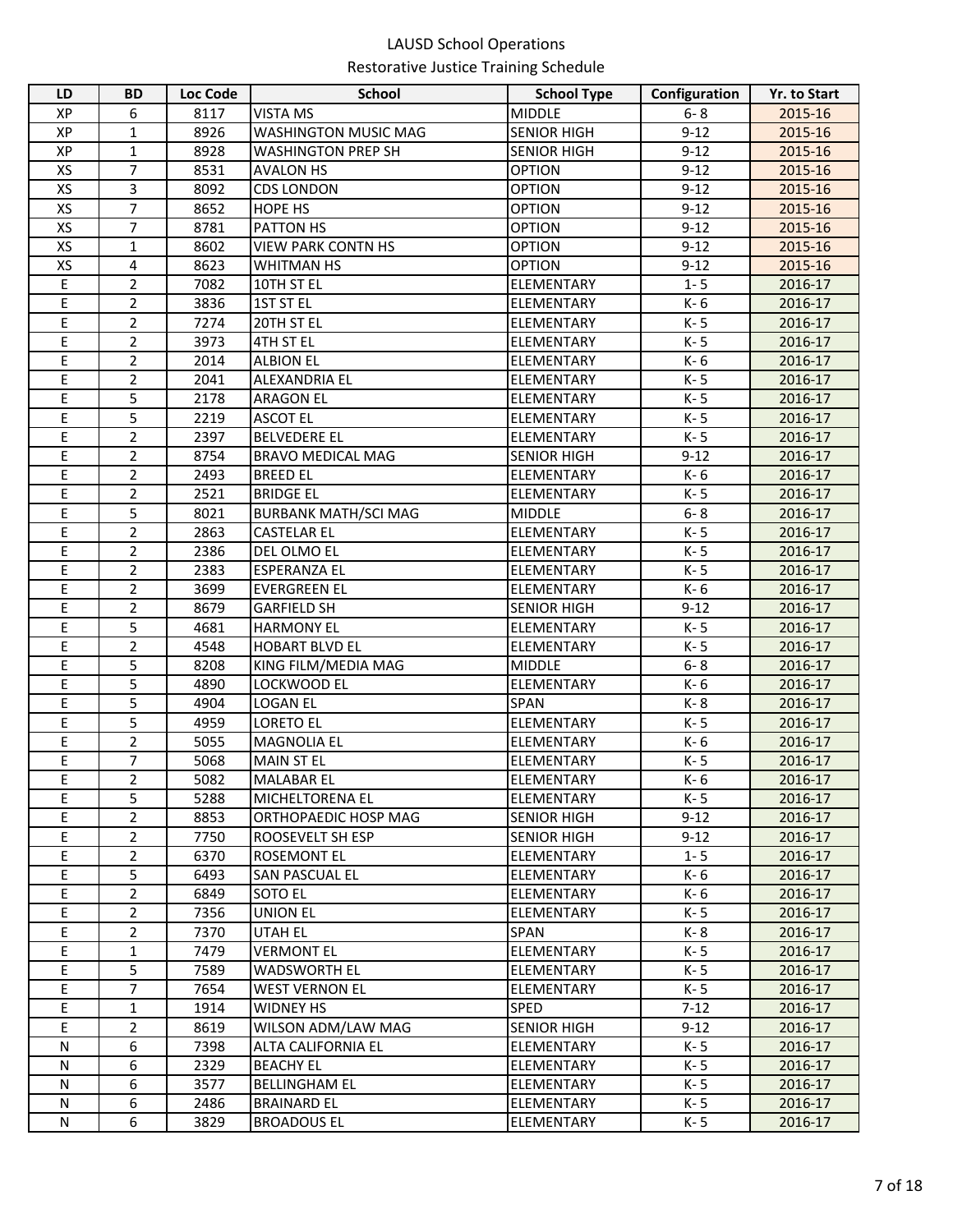| LD           | <b>BD</b>      | Loc Code     | <b>School</b>                            | <b>School Type</b>                      | Configuration | Yr. to Start       |
|--------------|----------------|--------------|------------------------------------------|-----------------------------------------|---------------|--------------------|
| N            | 6              | 2767         | <b>CANTARA EL</b>                        | ELEMENTARY                              | K-5           | 2016-17            |
| $\mathsf{N}$ | 6              | 7401         | <b>CARDENAS EL</b>                       | <b>ELEMENTARY</b>                       | K-5           | 2016-17            |
| N            | 6              | 3137         | <b>COHASSET EL</b>                       | ELEMENTARY                              | K-5           | 2016-17            |
| ${\sf N}$    | 3              | 3151         | <b>COLDWATER CYN EL</b>                  | ELEMENTARY                              | K-5           | 2016-17            |
| N            | 6              | 7432         | <b>COLUMBUS AVE EL</b>                   | ELEMENTARY                              | K-5           | 2016-17            |
| N            | 3              | 8101         | COLUMBUS MS M/S/MED                      | <b>MIDDLE</b>                           | $6 - 8$       | 2016-17            |
| N            | 6              | 5016         | <b>COUGHLIN EL</b>                       | <b>ELEMENTARY</b>                       | K-5           | 2016-17            |
| ${\sf N}$    | 3              | 3340         | <b>DARBY AVE CHARTER</b>                 | <b>ELEMENTARY</b>                       | K-5           | 2016-17            |
| N            | 3              | 3377         | DEARBORN EL CA                           | <b>ELEMENTARY</b>                       | K-5           | 2016-17            |
| ${\sf N}$    | 3              | 3589         | <b>EMELITA ACADEMY CHTR</b>              | <b>ELEMENTARY</b>                       | K-5           | 2016-17            |
| ${\sf N}$    | 3              | 8138         | FROST MS COMP/M/S MG                     | <b>MIDDLE</b>                           | $6 - 8$       | 2016-17            |
| N            | 3              | 4110         | <b>GAULT EL</b>                          | <b>ELEMENTARY</b>                       | K-5           | 2016-17            |
| N            | 3              | 8683         | <b>GRANT SH</b>                          | <b>SENIOR HIGH</b>                      | $9 - 12$      | 2016-17            |
| ${\sf N}$    | 6              | 4295         | <b>GRIDLEY EL</b>                        | <b>ELEMENTARY</b>                       | K-5           | 2016-17            |
| N            | 3              | 4453         | HASKELL MATH/SCI MAG                     | <b>ELEMENTARY</b>                       | $1 - 5$       | 2016-17            |
| N            | 6              | 4493         | <b>HAZELTINE EL</b>                      | <b>ELEMENTARY</b>                       | K-5           | 2016-17            |
| N            | 3              | 8175         | HENRY MS COMP/M/S MG                     | <b>MIDDLE</b>                           | $6 - 8$       | 2016-17            |
| N            | 4              | 4521         | <b>HESBY OAKS LEAD CHTR</b>              | <b>SPAN</b>                             | K-8           | 2016-17            |
| N            | 3              | 8725         | <b>KENNEDY SH</b>                        | <b>SENIOR HIGH</b>                      | $9 - 12$      | 2016-17            |
| ${\sf N}$    | 6              | 7399         | <b>KORENSTEIN EL</b>                     | <b>ELEMENTARY</b>                       | K-5           | 2016-17            |
| ${\sf N}$    | 3              | 4781         | <b>LANKERSHIM EL</b>                     | <b>ELEMENTARY</b>                       | K-5           | 2016-17            |
| ${\sf N}$    | 3              | 1947         | LOKRANTZ SP ED CTR                       | <b>SPED</b>                             | PK-6          | 2016-17            |
| $\mathsf{N}$ | 3              | 5342         | <b>MONLUX EL</b>                         | ELEMENTARY                              | K-5           | 2016-17            |
| ${\sf N}$    | 6              | 8024         | MT GLEASON G/HA MAG                      | <b>MIDDLE</b>                           | $6 - 8$       | 2016-17            |
| $\mathsf{N}$ | 4              | 5452         | NESTLE AVE CHARTER                       | ELEMENTARY                              | K-5           | 2016-17            |
| ${\sf N}$    | 6              | 5603         | <b>NOBLE EL</b>                          | ELEMENTARY                              | K-5           | 2016-17            |
| ${\sf N}$    | 3              | 8513         | NORTHRIDGE ACAD SH                       | <b>SENIOR HIGH</b>                      | $9 - 12$      | 2016-17            |
| ${\sf N}$    | 6              | 8306         | <b>OLIVE VISTA MS</b>                    | <b>MIDDLE</b>                           | $6 - 8$       | 2016-17            |
| ${\sf N}$    | 6              | 5894         | <b>OSCEOLA EL</b>                        | ELEMENTARY                              | K-5           | 2016-17            |
| ${\sf N}$    | 6              | 5918         | <b>OXNARD EL</b>                         | ELEMENTARY                              | K-5           | 2016-17            |
| N            | 6              | 8323         | PACOIMA COMP/MTH MAG                     | <b>MIDDLE</b>                           | $6 - 8$       | 2016-17            |
| N            | 6              | 3576         | <b>PARKS LC</b>                          | <b>ELEMENTARY</b>                       | K-5           | 2016-17            |
| $\mathsf{N}$ | 6              | 6068         | PINEWOOD EL                              | ELEMENTARY                              | K-5           | 2016-17            |
| ${\sf N}$    | 6              | 6192         | <b>RANCHITO EL</b>                       | <b>ELEMENTARY</b>                       | K-5           | 2016-17            |
| $\mathsf{N}$ | 3              | 6233         | <b>RESEDA EL</b>                         | <b>ELEMENTARY</b>                       | K-5           | 2016-17            |
| ${\sf N}$    | 3              | 6288         | RIO VISTA EL                             | <b>ELEMENTARY</b>                       | K-5           | 2016-17            |
| N            | 6              | 8364         | SEPULVEDA G/HA MAG                       | <b>MIDDLE</b>                           | $6 - 8$       | 2016-17            |
| N            | 4<br>3         | 6606         | <b>SERRANIA EL</b>                       | <b>ELEMENTARY</b>                       | K-5           | 2016-17            |
| N            |                | 6699         | <b>SHERMAN OAKS EL CS</b>                | <b>ELEMENTARY</b>                       | K-5           | 2016-17            |
| N            | 3              | 8842         | <b>SOCES MAG</b>                         | <b>SPAN</b>                             | $4 - 12$      | 2016-17            |
| N<br>N       | 3<br>6         | 6986<br>7014 | <b>SUNNY BRAE EL</b><br><b>SYLMAR EL</b> | <b>ELEMENTARY</b>                       | K-5<br>K-5    | 2016-17<br>2016-17 |
| N            | 6              | 7027         | <b>SYLVAN PARK EL</b>                    | <b>ELEMENTARY</b><br><b>ELEMENTARY</b>  | K-5           | 2016-17            |
| N            | 4              |              | <b>TARZANA EL</b>                        |                                         |               |                    |
| N            | 6              | 7041<br>7068 | <b>TELFAIR EL</b>                        | <b>ELEMENTARY</b><br><b>ELEMENTARY</b>  | K-5<br>K-5    | 2016-17<br>2016-17 |
| N            | 6              | 7384         | <b>VALERIO EL</b>                        |                                         | K-5           | 2016-17            |
| ${\sf N}$    | 3              | 8898         | VALLEY ACAD ARTS/SCI                     | <b>ELEMENTARY</b><br><b>SENIOR HIGH</b> | $9 - 12$      | 2016-17            |
| N            | 6              | 7521         | <b>VICTORY EL</b>                        | <b>ELEMENTARY</b>                       | K-5           | 2016-17            |
| N            | 6              | 7400         | VISTA DEL VALLE ACAD                     | ELEMENTARY                              | K-5           | 2016-17            |
| N            | 3              | 8137         | <b>FROST MS</b>                          | <b>MIDDLE</b>                           | $6 - 8$       | 2016-17            |
| $\mathsf S$  | $\overline{7}$ | 5887         | 122ND ST EL                              | <b>ELEMENTARY</b>                       | K-5           | 2016-17            |
| $\sf S$      | $\mathbf{1}$   | 5877         | 135TH ST EL                              | ELEMENTARY                              | K-5           | 2016-17            |
| $\mathsf S$  | $\overline{7}$ | 5575         | 96TH ST EL                               | ELEMENTARY                              | K- 6          | 2016-17            |
| S            | $\overline{7}$ | 2096         | AMESTOY EL                               | <b>ELEMENTARY</b>                       | K-5           | 2016-17            |
|              |                |              |                                          |                                         |               |                    |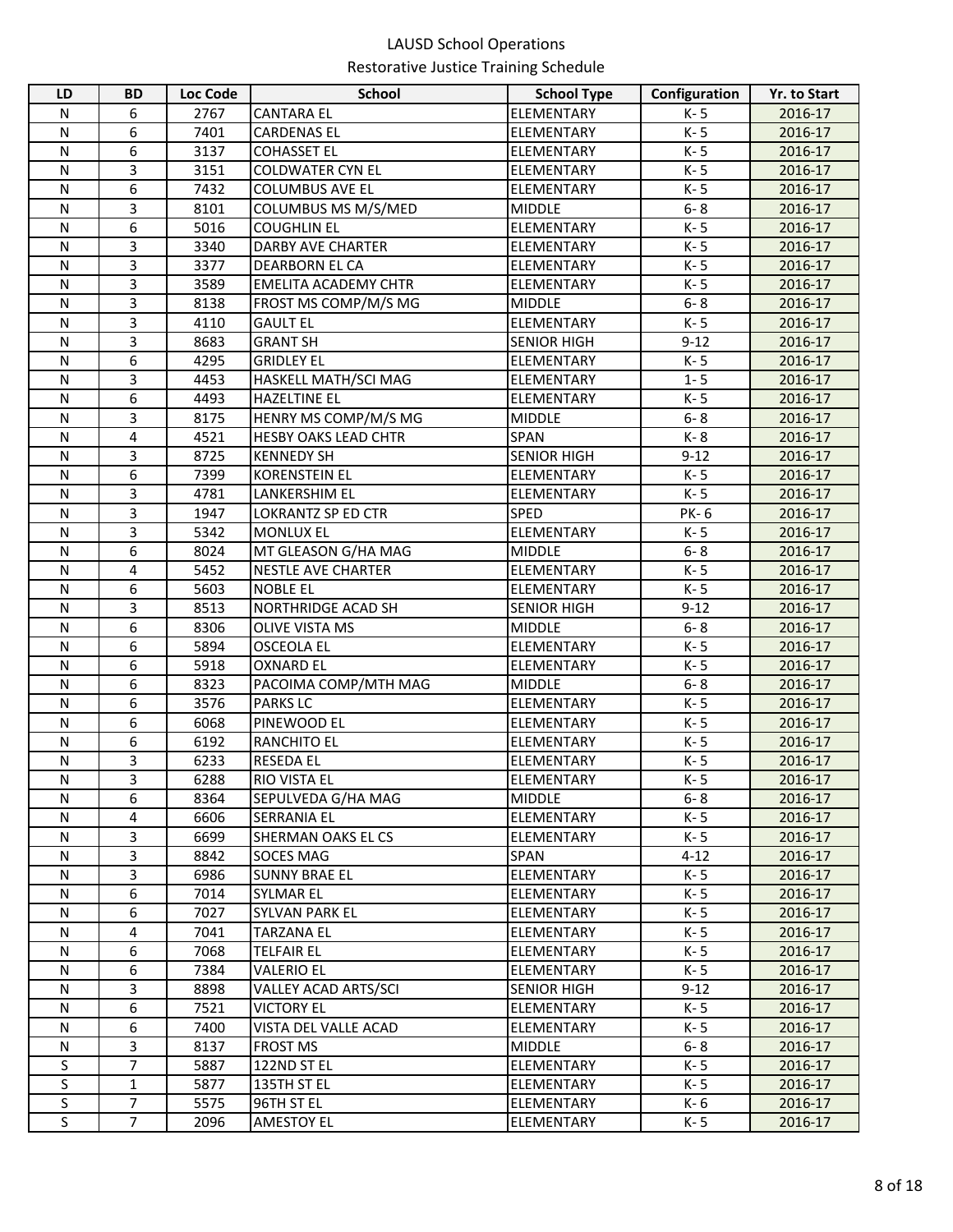| LD                           | <b>BD</b>                    | <b>Loc Code</b> | <b>School</b>                     | <b>School Type</b>                     | Configuration  | Yr. to Start       |
|------------------------------|------------------------------|-----------------|-----------------------------------|----------------------------------------|----------------|--------------------|
| S                            | 7                            | 2247            | <b>AVALON GARDENS EL</b>          | ELEMENTARY                             | K-6            | 2016-17            |
| S                            | $\overline{7}$               | 6886            | <b>BACA ARTS ACAD</b>             | ELEMENTARY                             | K-6            | 2016-17            |
| S                            | 1                            | 4020            | <b>BAKEWELL PC</b>                | ELEMENTARY                             | K-K            | 2016-17            |
| S                            | 7                            | 2288            | <b>BANDINI EL</b>                 | ELEMENTARY                             | K-6            | 2016-17            |
| S                            | $\overline{7}$               | 1941            | <b>BANNEKER SP ED CTR</b>         | <b>SPED</b>                            | $7 - 12$       | 2016-17            |
| S                            | $\overline{7}$               | 2815            | CAROLDALE LRNG COMM               | SPAN                                   | K-8            | 2016-17            |
| S                            | 7                            | 3205            | <b>COMPTON EL</b>                 | ELEMENTARY                             | K-5            | 2016-17            |
| S                            | 5                            | 3219            | <b>CORONA EL</b>                  | ELEMENTARY                             | $1 - 5$        | 2016-17            |
| S                            | 7                            | 8113            | <b>EDISON MS</b>                  | <b>MIDDLE</b>                          | $6 - 8$        | 2016-17            |
| S                            | 5                            | 3548            | <b>ELIZABETH LC</b>               | SPAN                                   | $K-12$         | 2016-17            |
| S                            | 5                            | 3849            | <b>FISHBURN EL</b>                | <b>ELEMENTARY</b>                      | K-5            | 2016-17            |
| S                            | $\overline{7}$               | 3890            | <b>FLORENCE EL</b>                | <b>ELEMENTARY</b>                      | K-6            | 2016-17            |
| S                            | $\overline{7}$               | 4014            | <b>FRIES EL</b>                   | <b>ELEMENTARY</b>                      | K-5            | 2016-17            |
| S                            | $\overline{7}$               | 4274            | <b>GRAPE EL</b>                   | ELEMENTARY                             | K-5            | 2016-17            |
| S                            | $\overline{7}$               | 4315            | <b>GULF EL</b>                    | <b>ELEMENTARY</b>                      | K-5            | 2016-17            |
| S                            | $\overline{7}$               | 8518            | HARBOR TCHR PREP ACD              | <b>SENIOR HIGH</b>                     | $9 - 12$       | 2016-17            |
| S                            | $\overline{7}$               | 4466            | <b>HAWAIIAN EL</b>                | ELEMENTARY                             | K-5            | 2016-17            |
| S                            | 5                            | 4507            | <b>HELIOTROPE EL</b>              | <b>ELEMENTARY</b>                      | K-5            | 2016-17            |
| S                            | 5                            | 2375            | <b>HUGHES EL</b>                  | <b>ELEMENTARY</b>                      | K-6            | 2016-17            |
| S                            | 5                            | 4918            | LOMA VISTA EL                     | <b>ELEMENTARY</b>                      | K-5            | 2016-17            |
| S                            | 5                            | 8882            | MAYWOOD ACADEMY SH                | <b>SENIOR HIGH</b>                     | $9 - 12$       | 2016-17            |
| S                            | 7                            | 6658            | MC KINLEY EL                      | ELEMENTARY                             | K-6            | 2016-17            |
| S                            | 5                            | 5301            | <b>MIDDLETON EL</b>               | ELEMENTARY                             | $1 - 6$        | 2016-17            |
| S                            | 5                            | 5315            | MILES EL                          | ELEMENTARY                             | K-5            | 2016-17            |
| S                            | $\mathbf{1}$                 | 5321            | MILLER EL                         | ELEMENTARY                             | K-6            | 2016-17            |
| S                            | $\overline{7}$               | 2313            | MOORE M/S/T ACAD                  | ELEMENTARY                             | K-5            | 2016-17            |
| S                            | $\overline{7}$               | 8778            | NARBONNE MATH/SC MAG              | <b>SENIOR HIGH</b>                     | $9 - 12$       | 2016-17            |
| S                            | 5                            | 2378            | NUEVA VISTA EL                    | ELEMENTARY                             | K-6            | 2016-17            |
| S                            | 5                            | 4642            | PACIFIC BLVD SCHOOL               | <b>SPAN</b>                            | K-5            | 2016-17            |
| S                            | $\overline{7}$               | 6021            | PARMELEE EL                       | ELEMENTARY                             | K-6            | 2016-17            |
| S                            | $\overline{7}$               | 8351            | PEARY MATH/SCI MAG                | <b>MIDDLE</b>                          | $6 - 8$        | 2016-17            |
| S                            | $\overline{7}$               | 6148            | PRESIDENT EL                      | ELEMENTARY                             | K-6            | 2016-17            |
| S                            | $\overline{7}$               | 6438            | <b>RUSSELL EL</b>                 | ELEMENTARY                             | K-6            | 2016-17            |
| S                            | 5                            | 5193            | WALNUT PARK MS STEM               | <b>MIDDLE</b>                          | $6 - 8$        | 2016-17            |
| S<br>$\overline{\mathsf{W}}$ | $\overline{7}$               | 7781            | <b>WILMINGTON PARK EL</b>         | ELEMENTARY                             | K-5            | 2016-17            |
|                              | $\mathbf{1}$                 | 7137            | 32ND/USC PER ART MAG              | SPAN                                   | K-5            | 2016-17            |
| W                            | $\mathbf{1}$                 | 6808            | 61ST ST EL                        | <b>ELEMENTARY</b>                      | K- 6           | 2016-17            |
| W<br>W                       | 1                            | 6781            | <b>6TH AVE EL</b>                 | <b>ELEMENTARY</b><br><b>ELEMENTARY</b> | K-5            | 2016-17            |
| W                            | $\mathbf{1}$<br>$\mathbf{1}$ | 6644            | 74TH ST EL<br>74TH ST G/HG/HA MAG | <b>ELEMENTARY</b>                      | K-5<br>$1 - 5$ | 2016-17            |
| W                            | $\mathbf{1}$                 | 6645<br>5111    | ALEXANDER SCI CTR SC              | <b>ELEMENTARY</b>                      | K-5            | 2016-17            |
| W                            | $\mathbf{1}$                 | 2192            | <b>ARLINGTON HTS EL</b>           | <b>ELEMENTARY</b>                      | K-5            | 2016-17<br>2016-17 |
| W                            | $\mathbf{1}$                 | 8029            | AUDUBON G/HA MAG                  | <b>MIDDLE</b>                          | $6 - 8$        | 2016-17            |
| W                            | 4                            | 8038            | <b>BANCROFT MS</b>                | <b>MIDDLE</b>                          | $6 - 8$        | 2016-17            |
| W                            | 4                            | 2507            | BRENTWOOD SCI MAG                 | <b>ELEMENTARY</b>                      | K-5            | 2016-17            |
| W                            | $\mathbf{1}$                 | 7164            | <b>BRIGHT EL</b>                  | ELEMENTARY                             | K-5            | 2016-17            |
| W                            | 1                            | 8076            | <b>BURROUGHS G/HA MAG</b>         | <b>MIDDLE</b>                          | $6 - 8$        | 2016-17            |
| W                            | $\mathbf{1}$                 | 2939            | CARSON-GORE ACADEMY               | ELEMENTARY                             | K-5            | 2016-17            |
| W                            | $\mathbf{1}$                 | 2849            | <b>CARTHAY CENTER EL</b>          | ELEMENTARY                             | K-5            | 2016-17            |
| W                            | 1                            | 3068            | <b>CIENEGA EL</b>                 | ELEMENTARY                             | K-5            | 2016-17            |
| W                            | 5                            | 4260            | <b>GRANT EL</b>                   | ELEMENTARY                             | K- 6           | 2016-17            |
| W                            | $\mathbf{1}$                 | 8594            | <b>HAMILTON MUS ACAD MG</b>       | <b>SENIOR HIGH</b>                     | $9 - 12$       | 2016-17            |
| W                            | 4                            | 8225            | LE CONTE INT HUM MAG              | <b>MIDDLE</b>                          | $6 - 8$        | 2016-17            |
| W                            | 4                            | 8226            | LE CONTE MS                       | <b>MIDDLE</b>                          | $6 - 8$        | 2016-17            |
|                              |                              |                 |                                   |                                        |                |                    |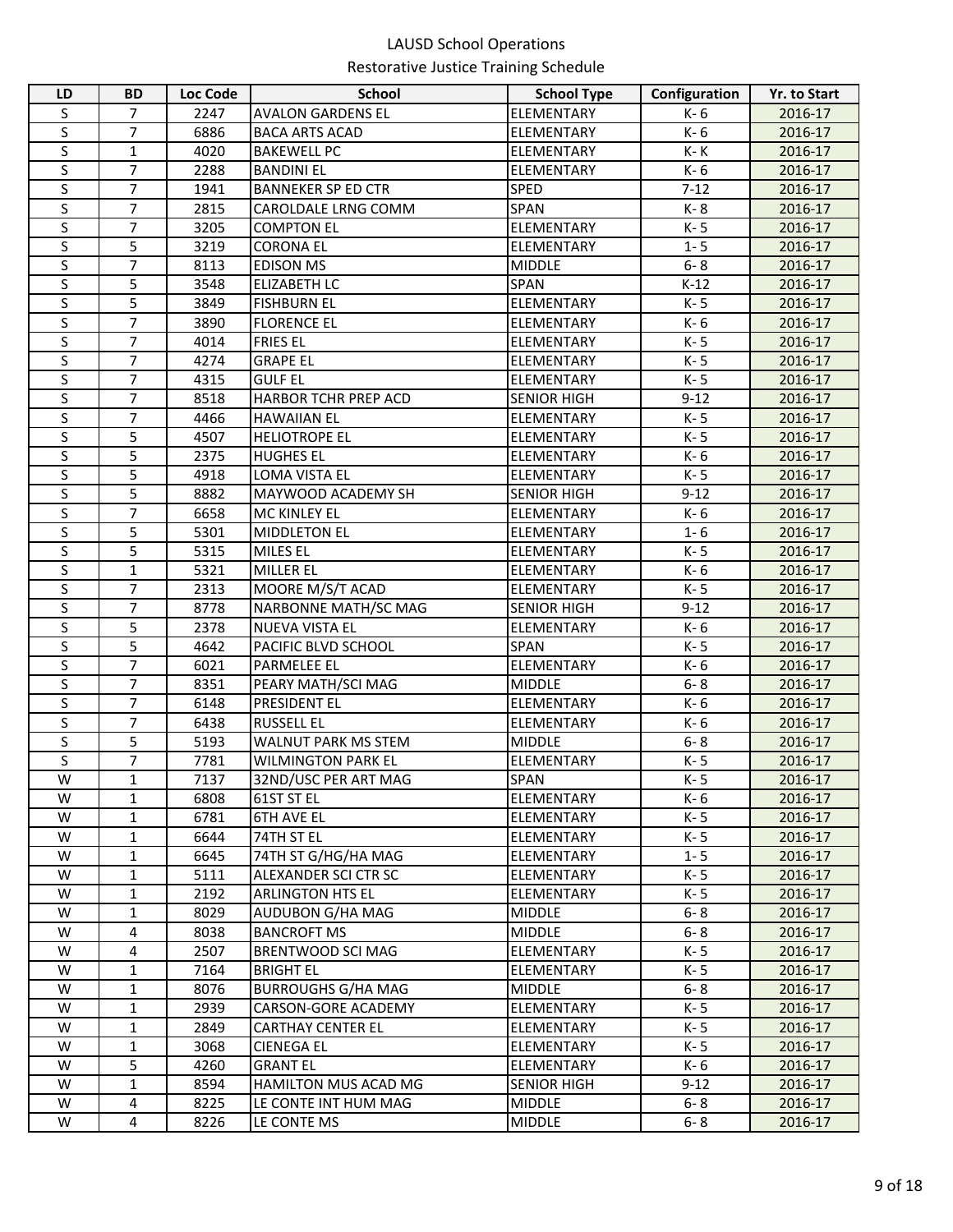| LD       | <b>BD</b>           | Loc Code     | School                                                 | <b>School Type</b>                  | Configuration        | Yr. to Start       |
|----------|---------------------|--------------|--------------------------------------------------------|-------------------------------------|----------------------|--------------------|
| W        | 4                   | 5014         | LOYOLA VILLAGE EL                                      | <b>ELEMENTARY</b>                   | K-5                  | 2016-17            |
| W        | $\mathbf{1}$        | 5110         | <b>MANHATTAN PLACE EL</b>                              | <b>ELEMENTARY</b>                   | K-5                  | 2016-17            |
| W        | 1                   | 5178         | <b>MARVIN EL</b>                                       | ELEMENTARY                          | K-5                  | 2016-17            |
| W        | 1                   | 5247         | <b>MENLO EL</b>                                        | <b>ELEMENTARY</b>                   | K-5                  | 2016-17            |
| W        | $\mathbf{1}$        | 8760         | MIDDLE COLLEGE HS                                      | <b>SENIOR HIGH</b>                  | $9 - 12$             | 2016-17            |
| W        | $\mathbf{1}$        | 5630         | <b>NORMANDIE EL</b>                                    | ELEMENTARY                          | K-5                  | 2016-17            |
| W        | $\mathbf{1}$        | 5986         | <b>PALMS EL</b>                                        | ELEMENTARY                          | K-5                  | 2016-17            |
| W        | 5                   | 6178         | <b>RAMONA EL</b>                                       | ELEMENTARY                          | K-6                  | 2016-17            |
| W        | $\mathbf{1}$        | 6219         | <b>RAYMOND AVE EL</b>                                  | ELEMENTARY                          | K-5                  | 2016-17            |
| W        | 4                   | 8356         | <b>REVERE MS</b>                                       | <b>MIDDLE</b>                       | $6 - 8$              | 2016-17            |
| W        | 4                   | 6384         | ROSEWOOD EL                                            | ELEMENTARY                          | K- 6                 | 2016-17            |
| W        | $\mathbf{1}$        | 6671         | SHENANDOAH EL                                          | ELEMENTARY                          | K-5                  | 2016-17            |
| W        | $\mathbf{1}$        | 2312         | <b>SOUTH REGION EL #11</b>                             | ELEMENTARY                          | K- 6                 | 2016-17            |
| W        | $\mathbf{1}$        | 7575         | <b>VIRGINIA EL</b>                                     | ELEMENTARY                          | K-5                  | 2016-17            |
| W        | 4                   | 7603         | <b>WALGROVE EL</b>                                     | <b>ELEMENTARY</b>                   | K- 5                 | 2016-17            |
| W        | 4                   | 7697         | WESTMNSTR COMP SC MG                                   | ELEMENTARY                          | $1 - 5$              | 2016-17            |
| W        | $\overline{4}$      | 7712         | <b>WESTPORT HTS EL</b>                                 | ELEMENTARY                          | K-5                  | 2016-17            |
| XP       | $\overline{2}$      | 8543         | <b>BELMONT SH</b>                                      | <b>SENIOR HIGH</b>                  | $9 - 12$             | 2016-17            |
| XP       | $\overline{2}$      | 8210         | BELMONT SH LA TCH PR                                   | <b>SENIOR HIGH</b>                  | $9 - 12$             | 2016-17            |
| XP       | $\mathbf{1}$        | 7123         | <b>BRADLEY GLBL AWR MAG</b>                            | ELEMENTARY                          | K-5                  | 2016-17            |
| XP       | $\overline{2}$      | 8517         | <b>CONTRERAS LC</b>                                    | <b>SENIOR HIGH</b>                  | $9 - 12$             | 2016-17            |
| XP       | $\overline{2}$      | 8774         | <b>CONTRERAS LC GLBL ST</b>                            | <b>SENIOR HIGH</b>                  | $9 - 12$             | 2016-17            |
| XP       | $\overline{2}$      | 8516         | <b>CORTINES SCH OF VPA</b>                             | <b>SENIOR HIGH</b>                  | $9 - 12$             | 2016-17            |
| XP       | $\mathbf{1}$        | 8595         | <b>CRENSHAW BET MAG</b>                                | <b>SENIOR HIGH</b>                  | $9 - 12$             | 2016-17            |
| XP       | $\mathbf{1}$        | 8584         | CRENSHAW VAPA MAG                                      | <b>SENIOR HIGH</b>                  | $9 - 12$             | 2016-17            |
| XP       | $\overline{7}$      | 5783         | FLOURNOY MATH/SC MAG                                   | <b>ELEMENTARY</b>                   | $2 - 5$              | 2016-17            |
| XP       | 5                   | 8700         | <b>HUNTINGTON PARK SH</b>                              | <b>SENIOR HIGH</b>                  | $9 - 12$             | 2016-17            |
| XP       | $\mathbf{1}$        | 6534         | <b>KING JR EL</b>                                      | <b>ELEMENTARY</b>                   | K-5                  | 2016-17            |
| XP       | $\mathbf{1}$        | 8744         | <b>MANUAL ARTS COL PREP</b>                            | <b>SENIOR HIGH</b>                  | $9 - 12$             | 2016-17            |
| XP       | 4                   | 5172         | MARK TWAIN WL MAG                                      | <b>MIDDLE</b>                       | $6 - 8$              | 2016-17            |
| XP       | 5                   | 8866         | MARQUEZ SH HPIAM                                       | <b>SENIOR HIGH</b>                  | $9 - 12$             | 2016-17            |
| XP       | 5                   | 7669         | MARQUEZ SH SOC JUS                                     | <b>SENIOR HIGH</b>                  | $9 - 12$             | 2016-17            |
| XP       | 6                   | 8636         | POLYTECHNIC SH                                         | <b>SENIOR HIGH</b>                  | $9 - 12$             | 2016-17            |
| XP       | $\overline{2}$      | 7771         | RFK AMBSDR GLBL LDSH                                   | <b>SPAN</b>                         | $6 - 12$             | 2016-17            |
| XP       | 7<br>$\overline{7}$ | 6301         | <b>RITTER EL</b>                                       | ELEMENTARY                          | K-5                  | 2016-17            |
| XP       |                     | 7719         | RIVERA LC GRN DESIGN                                   | <b>SENIOR HIGH</b>                  | $9 - 12$             | 2016-17            |
| XP       | 7                   | 7721         | <b>RIVERA LC PERF ARTS</b>                             | <b>SENIOR HIGH</b>                  | $9 - 12$             | 2016-17            |
| XP<br>XP | $\overline{2}$<br>5 | 8716         | <b>SANTEE EDUC COMPLEX</b><br><b>SOTOMAYOR LA HADA</b> | <b>SENIOR HIGH</b>                  | $9 - 12$             | 2016-17            |
| XP       | 6                   | 7707<br>7646 | <b>SUN VALLEY BSEL MAG</b>                             | <b>SENIOR HIGH</b><br><b>MIDDLE</b> | $9 - 12$<br>$6 - 10$ | 2016-17<br>2016-17 |
| XP       | 4                   | 7639         | THE INCUBATOR SCHOOL                                   | <b>SPAN</b>                         | $6 - 12$             |                    |
| XP       | $\overline{2}$      | 7773         | <b>TORRES ENG &amp; TECH</b>                           | <b>SENIOR HIGH</b>                  | $9 - 12$             | 2016-17<br>2016-17 |
| XP       | 2                   | 7775         | <b>TORRES HUM/ART/TECH</b>                             | <b>SENIOR HIGH</b>                  | $9 - 12$             | 2016-17            |
| XP       | $\overline{2}$      | 7772         | <b>TORRES RENAISSANCE</b>                              | <b>SENIOR HIGH</b>                  | $9 - 12$             | 2016-17            |
| XP       | $\overline{2}$      | 8748         | <b>WEST ADAMS PREP SH</b>                              | <b>SENIOR HIGH</b>                  | $9 - 12$             | 2016-17            |
| XS       | 3                   | 8507         | AGGELER HS                                             | <b>OPTION</b>                       | $7 - 12$             | 2016-17            |
| XS       | 7                   | 8852         | ANGEL'S GATE HS                                        | <b>OPTION</b>                       | $9 - 12$             | 2016-17            |
| XS       | $\overline{2}$      | 8831         | <b>BOYLE HEIGHTS HS</b>                                | <b>OPTION</b>                       | $9 - 12$             | 2016-17            |
| XS       | 3                   | 1944         | CARLSON HOSP (K-12)                                    | SPED                                | $K-12$               | 2016-17            |
| XS       | 3                   | 8506         | <b>CDS AGGELER</b>                                     | <b>OPTION</b>                       | $7 - 12$             | 2016-17            |
| XS       | 4                   | 8670         | <b>CDS ALONZO</b>                                      | <b>OPTION</b>                       | $7 - 12$             | 2016-17            |
| XS       | $\overline{7}$      | 7761         | <b>CDS JOHNSON</b>                                     | <b>OPTION</b>                       | $9 - 12$             | 2016-17            |
| XS       | $\overline{7}$      | 8589         | <b>CDS JOHNSTON</b>                                    | <b>OPTION</b>                       | $7-12$               | 2016-17            |
| XS       | 1                   | 8688         | <b>CHEVIOT HILLS HS</b>                                | <b>OPTION</b>                       | $9-12$               | 2016-17            |
|          |                     |              |                                                        |                                     |                      |                    |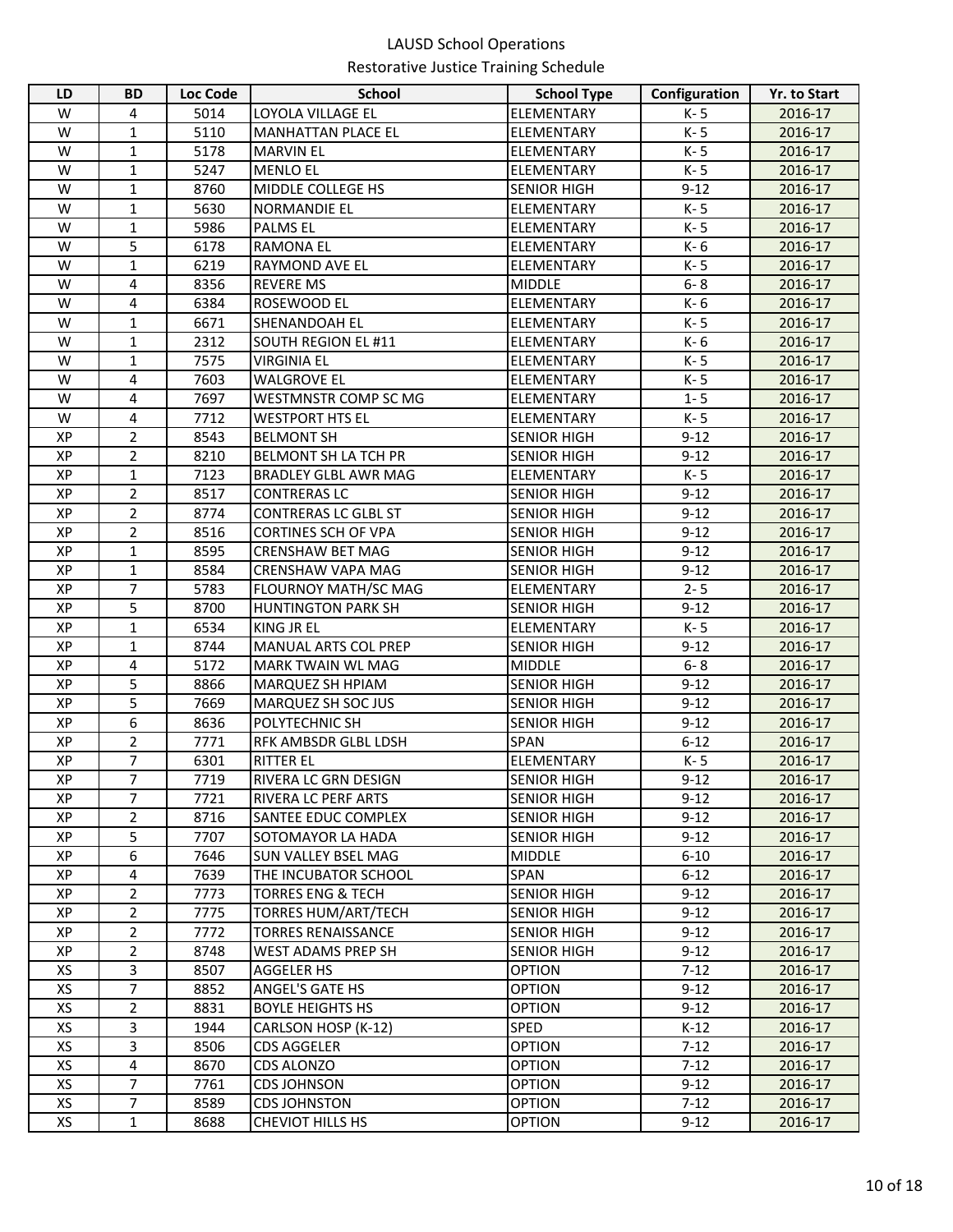| LD | <b>BD</b>      | Loc Code | <b>School</b>               | <b>School Type</b> | Configuration | Yr. to Start |
|----|----------------|----------|-----------------------------|--------------------|---------------|--------------|
| XS | 2              | 8801     | <b>CITY OF ANGELS</b>       | <b>OPTION</b>      | $K-12$        | 2016-17      |
| XS | 6              | 8816     | <b>GREY HS</b>              | <b>OPTION</b>      | $9 - 12$      | 2016-17      |
| XS | 5              | 8645     | <b>HIGHLAND PARK HS</b>     | <b>OPTION</b>      | $9 - 12$      | 2016-17      |
| XS | 3              | 8685     | <b>LONDON HS</b>            | <b>OPTION</b>      | $9 - 12$      | 2016-17      |
| XS | $\overline{2}$ | 8757     | <b>METROPOLITAN HS</b>      | <b>OPTION</b>      | $9 - 12$      | 2016-17      |
| XS | $\overline{2}$ | 8807     | <b>RAMONA HS</b>            | <b>OPTION</b>      | $7-12$        | 2016-17      |
| XS | $\overline{7}$ | 8723     | <b>RODIA HS</b>             | <b>OPTION</b>      | $9 - 12$      | 2016-17      |
| XS | 3              | 8585     | <b>STONEY POINT HS</b>      | <b>OPTION</b>      | $9 - 12$      | 2016-17      |
| XS | $\mathbf{1}$   | 8948     | YTH OPP UNLTD ALT HS        | <b>OPTION</b>      | $9 - 12$      | 2016-17      |
| Ε  | 5              | 2027     | <b>ALDAMA EL</b>            | <b>ELEMENTARY</b>  | K-6           | 2017-18      |
| Ε  | $\overline{2}$ | 4356     | <b>ANTON EL</b>             | <b>ELEMENTARY</b>  | K-6           | 2017-18      |
| E  | $\overline{7}$ | 4685     | <b>AURORA EL</b>            | <b>ELEMENTARY</b>  | K-5           | 2017-18      |
| Е  | 5              | 2671     | <b>BUSHNELL WAY EL</b>      | <b>ELEMENTARY</b>  | K- 6          | 2017-18      |
| E  | 5              | 3110     | <b>CLIFFORD EL</b>          | <b>ELEMENTARY</b>  | K-6           | 2017-18      |
| E  | 5              | 3507     | <b>EAGLE ROCK EL</b>        | <b>ELEMENTARY</b>  | K- 6          | 2017-18      |
| E  | $\overline{2}$ | 3521     | <b>EASTMAN EL</b>           | <b>ELEMENTARY</b>  | K-5           | 2017-18      |
| E  | 5              | 3562     | EL SERENO EL                | <b>ELEMENTARY</b>  | K-6           | 2017-18      |
| E  | $\overline{2}$ | 4137     | <b>GLEN ALTA EL</b>         | <b>SPAN</b>        | K-8           | 2017-18      |
| E  | $\overline{2}$ | 4301     | <b>GRIFFIN EL</b>           | <b>ELEMENTARY</b>  | K-5           | 2017-18      |
| E  | $\overline{2}$ | 4438     | <b>HARRISON EL</b>          | <b>ELEMENTARY</b>  | K-6           | 2017-18      |
| E  | $\overline{2}$ | 4589     | <b>HOOVER EL</b>            | <b>ELEMENTARY</b>  | K-5           | 2017-18      |
| E  | 2              | 4616     | <b>HUMPHREYS EL</b>         | <b>ELEMENTARY</b>  | K-5           | 2017-18      |
| E  | $\overline{2}$ | 4630     | <b>HUNTINGTON DR EL</b>     | <b>ELEMENTARY</b>  | K-6           | 2017-18      |
| E  | $\overline{2}$ | 2393     | <b>LAKE ST PRIMARY</b>      | <b>ELEMENTARY</b>  | $K-1$         | 2017-18      |
| E  | 5              | 4986     | LOS FELIZ EL                | <b>ELEMENTARY</b>  | K-6           | 2017-18      |
| E  | $\overline{5}$ | 5205     | <b>MAYBERRY EL</b>          | <b>ELEMENTARY</b>  | K-6           | 2017-18      |
| E  | 5              | 5385     | <b>RIORDAN PC</b>           | <b>ELEMENTARY</b>  | K-1           | 2017-18      |
| E  | $\overline{2}$ | 2542     | <b>WHITE EL</b>             | <b>ELEMENTARY</b>  | $1 - 5$       | 2017-18      |
| Ε  | 5              | 7959     | YORKDALE EL                 | <b>ELEMENTARY</b>  | K-6           | 2017-18      |
| E  | $\overline{2}$ | 5505     | 9TH ST EL                   | <b>ELEMENTARY</b>  | K-5           | 2017-18      |
| Е  | $\overline{2}$ | 8008     | ADAMS G/HA MAG              | <b>MIDDLE</b>      | $6 - 8$       | 2017-18      |
| E  | $\overline{2}$ | 4322     | ARROYO SECO MUSM SCI        | <b>SPAN</b>        | K-8           | 2017-18      |
| E  | $\overline{2}$ | 8049     | BELVEDERE LAT MUS MG        | <b>MIDDLE</b>      | $6 - 8$       | 2017-18      |
| Ε  | $\overline{2}$ | 8048     | BELVEDERE MEDIA MAG         | <b>MIDDLE</b>      | $6 - 8$       | 2017-18      |
| Ε  | 5              | 2604     | <b>BUCHANAN MTH/SCI MAG</b> | <b>ELEMENTARY</b>  | K-5           | 2017-18      |
| E  | 5              | 3096     | <b>CITY TERRACE EL</b>      | ELEMENTARY         | K-5           | 2017-18      |
| E  | $\overline{2}$ | 2277     | COMMONWLTH G/HG MAG         |                    | $2 - 5$       | 2017-18      |
| Е  | $\overline{7}$ | 1987     | <b>CTR ADV TRANS SKILLS</b> | <b>SPED</b>        | $9 - 12$      | 2017-18      |
| E  | $\overline{5}$ | 3356     | <b>DAYTON HEIGHTS EL</b>    | <b>ELEMENTARY</b>  | K-5           | 2017-18      |
| E  | $\overline{2}$ | 8120     | EL SERENO G/HA MAG          | <b>MIDDLE</b>      | $6 - 8$       | 2017-18      |
| Е  | $\overline{2}$ | 8119     | EL SERENO MATH/SC MG        | <b>MIDDLE</b>      | $6 - 8$       | 2017-18      |
| E  | 5              | 3575     | ELYSIAN HEIGHTS EL          | <b>ELEMENTARY</b>  | K-6           | 2017-18      |
| Е  | 2              | 3672     | EUCLID G/HA BIL MAG         | <b>ELEMENTARY</b>  | $1 - 5$       | 2017-18      |
| E  | $\overline{2}$ | 8680     | GARFIELD COMP SCI MG        | <b>SENIOR HIGH</b> | $9 - 12$      | 2017-18      |
| E  | $\overline{2}$ | 4617     | HUMPHREYS MTH/SC MAG        | <b>ELEMENTARY</b>  | $1 - 5$       | 2017-18      |
| E  | $\overline{2}$ | 2943     | <b>JONES EL</b>             | <b>ELEMENTARY</b>  | K-5           | 2017-18      |
| E  | 2              | 2701     | KIM EL                      | <b>ELEMENTARY</b>  | K-5           | 2017-18      |
| E  | 5              | 8209     | KING MS G/HG/HI ACH         | <b>MIDDLE</b>      | $6 - 8$       | 2017-18      |
| E  | $\overline{2}$ | 8732     | LINCOLN HS MTH/SC MG        | <b>SENIOR HIGH</b> | $9 - 12$      | 2017-18      |
| E  | $\overline{7}$ | 4680     | LIZARRAGA EL                | <b>ELEMENTARY</b>  | K-5           | 2017-18      |
| E  | $\overline{2}$ | 4945     | LORENA EL                   | <b>ELEMENTARY</b>  | K-5           | 2017-18      |
| E  | $\overline{2}$ | 3247     | PLASENCIA EL                | ELEMENTARY         | K-5           | 2017-18      |
| E  | $\overline{2}$ | 2384     | POLITI EL                   | ELEMENTARY         | K-5           | 2017-18      |
| E  | $\overline{2}$ | 6425     | ROWAN EL                    | <b>ELEMENTARY</b>  | K-5           | 2017-18      |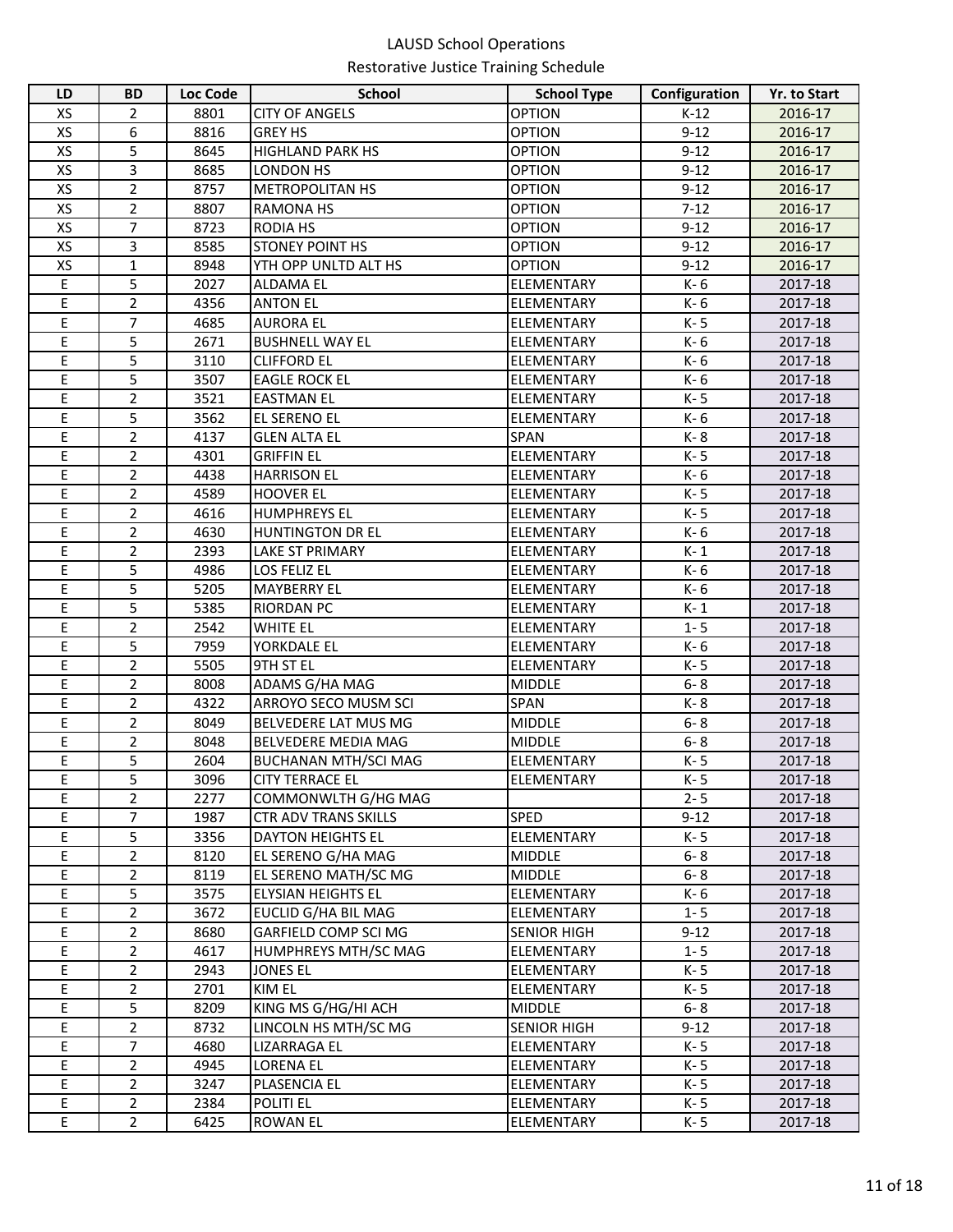| LD           | <b>BD</b>      | <b>Loc Code</b> | <b>School</b>               | <b>School Type</b> | Configuration | <b>Yr. to Start</b> |
|--------------|----------------|-----------------|-----------------------------|--------------------|---------------|---------------------|
| Е            | $\overline{2}$ | 6507            | SAN PEDRO EL                | ELEMENTARY         | K-5           | 2017-18             |
| E            | $\overline{2}$ | 8613            | WILSON POLICE ACD MG        | <b>SENIOR HIGH</b> | $9 - 12$      | 2017-18             |
| N            | 3              | 2335            | <b>BECKFORD CHTR ENR ST</b> | <b>ELEMENTARY</b>  | K-5           | 2017-18             |
| N            | 3              | 2470            | <b>BLYTHE EL</b>            | <b>ELEMENTARY</b>  | K-5           | 2017-18             |
| $\mathsf{N}$ | 6              | 3830            | <b>BROADOUS MTH/SCI MAG</b> | <b>ELEMENTARY</b>  | $3 - 5$       | 2017-18             |
| N            | 3              | 2630            | <b>BURBANK EL</b>           | <b>ELEMENTARY</b>  | K-5           | 2017-18             |
| $\mathsf{N}$ | 4              | 2704            | <b>CALABASH CA</b>          | <b>ELEMENTARY</b>  | K-5           | 2017-18             |
| N            | 3              | 2959            | <b>CHANDLER LA</b>          | <b>ELEMENTARY</b>  | K-5           | 2017-18             |
| N            | 3              | 3610            | <b>ENADIA TECH ENR CHTR</b> | <b>ELEMENTARY</b>  | K-5           | 2017-18             |
| $\mathsf{N}$ | 3              | 3630            | <b>ERWIN EL</b>             | <b>ELEMENTARY</b>  | K-5           | 2017-18             |
| $\mathsf{N}$ | 6              | 3753            | <b>FERNANGELES EL</b>       | <b>ELEMENTARY</b>  | K-5           | 2017-18             |
| N            | 4              | 4027            | <b>FULLBRIGHT EL</b>        | <b>ELEMENTARY</b>  | K-5           | 2017-18             |
| N            | 3              | 4233            | <b>GRANADA COMMUNITY CH</b> | ELEMENTARY         | K-5           | 2017-18             |
| N            | 6              | 4870            | <b>LIGGETT EL</b>           | <b>ELEMENTARY</b>  | K-5           | 2017-18             |
| N            | 3              | 5198            | <b>MAYALL EL</b>            | <b>ELEMENTARY</b>  | K-5           | 2017-18             |
| N            | 4              | 7402            | <b>MOSK EL</b>              | <b>ELEMENTARY</b>  | K-5           | 2017-18             |
| $\mathsf{N}$ | 3              | 6027            | PARTHENIA EL                | <b>ELEMENTARY</b>  | $K - 5$       | 2017-18             |
| $\mathsf{N}$ | 3              | 6140            | POMELO COMMUNITY CS         | <b>ELEMENTARY</b>  | K-5           | 2017-18             |
| N            | 6              | 6975            | <b>SUNLAND EL GIFTED</b>    | ELEMENTARY         | $2 - 5$       | 2017-18             |
| $\mathsf{N}$ | 3              | 7007            | <b>SUPERIOR EL</b>          | ELEMENTARY         | K-5           | 2017-18             |
| $\mathsf{N}$ | 6              | 7438            | <b>VAN NUYS EL</b>          | ELEMENTARY         | K-5           | 2017-18             |
| $\mathsf{N}$ | 3              | 7637            | WELBY WAY EL CS             | ELEMENTARY         | K-5           | 2017-18             |
| $\mathsf{N}$ | $\overline{3}$ | 7877            | <b>WOODLAKE EL</b>          | <b>ELEMENTARY</b>  | K-5           | 2017-18             |
| $\mathsf{N}$ | 6              | 2164            | <b>APPERSON EL</b>          | ELEMENTARY         | K-5           | 2017-18             |
| $\mathsf{N}$ | 3              | 2323            | <b>BASSETT EL</b>           | ELEMENTARY         | K-5           | 2017-18             |
| N            | 6              | 2658            | <b>BURTON EL</b>            | ELEMENTARY         | K-5           | 2017-18             |
| $\mathsf{N}$ | 6              | 2726            | <b>CAMELLIA EL</b>          | ELEMENTARY         | K-5           | 2017-18             |
| N            | 3              | 2753            | <b>CANOGA PARK EL</b>       | ELEMENTARY         | K-5           | 2017-18             |
| N            | 3              | 2802            | <b>CAPISTRANO EL</b>        | <b>ELEMENTARY</b>  | K-5           | 2017-18             |
| $\mathsf{N}$ | 6              | 3493            | <b>DYER EL</b>              | <b>ELEMENTARY</b>  | K-5           | 2017-18             |
| $\mathsf{N}$ | 3              | 4349            | <b>HAMLIN CA</b>            | <b>ELEMENTARY</b>  | K-5           | 2017-18             |
| $\mathsf{N}$ | 3              | 4726            | <b>KESTER EL</b>            | ELEMENTARY         | K-5           | 2017-18             |
| $\mathsf{N}$ | 3              | 4760            | <b>KITTRIDGE EL</b>         | <b>ELEMENTARY</b>  | K-5           | 2017-18             |
| N            | 6              | 4790            | <b>LASSEN EL</b>            | <b>ELEMENTARY</b>  | K-5           | 2017-18             |
| Ν            | 3              | 1908            | LEICHMAN SP ED CTR          | <b>SPED</b>        | $7-12$        | 2017-18             |
| ${\sf N}$    | $\overline{6}$ | 4973            | LORNE EL                    | ELEMENTARY         | $K - 5$       | 2017-18             |
| N            | 6              | 4974            | LORNE MATH/SCI MAG          | <b>ELEMENTARY</b>  | $3 - 5$       | 2017-18             |
| N            | 6              | 1948            | LOWMAN SP ED CTR            | <b>SPED</b>        | <b>PK-12</b>  | 2017-18             |
| N            | 3              | 5176            | MILLIKAN SCIENCE AC         | <b>MIDDLE</b>      | $6 - 8$       | 2017-18             |
| $\mathsf{N}$ | 3              | 5343            | MONLUX MATH/SCI MAG         | <b>ELEMENTARY</b>  | $3 - 5$       | 2017-18             |
| N            | 6              | 5404            | <b>MOUNTAIN VIEW EL</b>     | <b>ELEMENTARY</b>  | K-5           | 2017-18             |
| $\mathsf{N}$ | 3              | 5446            | <b>NAPA EL</b>              | <b>ELEMENTARY</b>  | K-5           | 2017-18             |
| $\mathsf{N}$ | 3              | 5459            | <b>NEVADA EL</b>            | <b>ELEMENTARY</b>  | K-5           | 2017-18             |
| $\mathsf{N}$ | 3              | 8273            | NOBEL MATH/SCI MAG          | <b>MIDDLE</b>      | $6 - 8$       | 2017-18             |
| $\mathsf{N}$ | 3              | 8272            | <b>NOBEL MS</b>             | <b>MIDDLE</b>      | $6 - 8$       | 2017-18             |
| $\mathsf{N}$ | 6              | 8322            | PACOIMA TV/TH/FA MAG        | <b>MIDDLE</b>      | $6 - 8$       | 2017-18             |
| N            | 6              | 5604            | PANORAMA CITY EL            | <b>ELEMENTARY</b>  | K-5           | 2017-18             |
| ${\sf N}$    | 6              | 6356            | ROSCOE EL                   | <b>ELEMENTARY</b>  | K-5           | 2017-18             |
| N            | 6              | 6479            | SAN JOSE EL                 | ELEMENTARY         | K-5           | 2017-18             |
| N            | 6              | 6565            | SATICOY EL                  | ELEMENTARY         | K-5           | 2017-18             |
| $\mathsf{N}$ | 6              | 6665            | <b>SHARP EL</b>             | <b>ELEMENTARY</b>  | K- 5          | 2017-18             |
| $\mathsf{N}$ | 6              | 6945            | STONEHURST EL               | ELEMENTARY         | K- 5          | 2017-18             |
| N            | 6              | 7408            | SYLMAR LDSHP ACAD           | <b>SPAN</b>        | K-8           | 2017-18             |
| ${\sf N}$    | 6              | 7467            | VENA G/HA MAG               | ELEMENTARY         | $2 - 5$       | 2017-18             |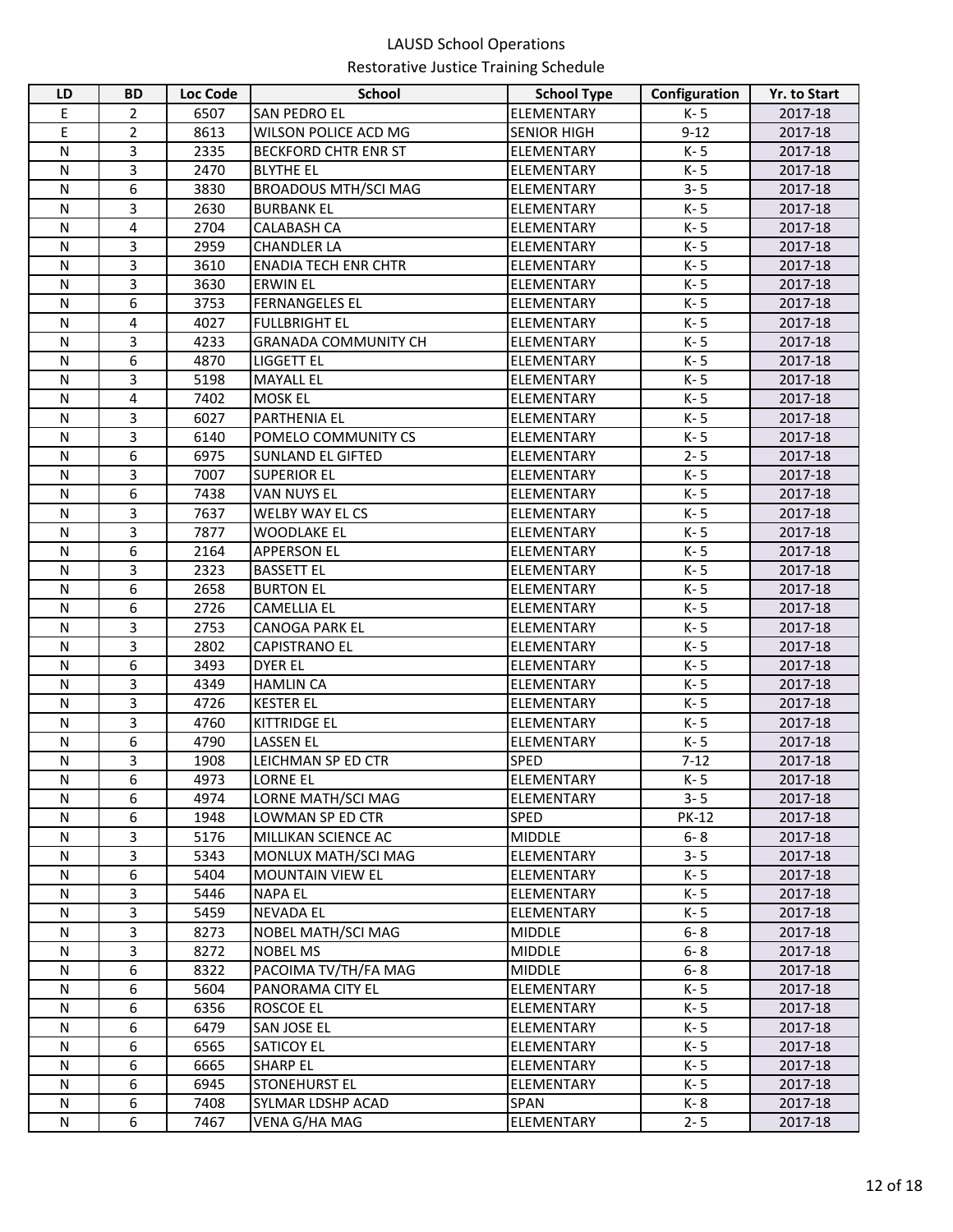| N<br>7774<br><b>WILBUR EL</b><br>ELEMENTARY<br>K-5<br>4<br>2017-18<br>S<br>$\overline{7}$<br>K-5<br>5740<br>118TH ST EL<br>ELEMENTARY<br>2017-18<br>$\overline{\mathsf{S}}$<br>$\overline{7}$<br>$1 - 5$<br>2091<br>AMBLER G/HA MAG<br>2017-18<br>ELEMENTARY<br>S<br>$\overline{7}$<br>3466<br><b>DOMINGUEZ EL</b><br>K-5<br>2017-18<br><b>ELEMENTARY</b><br>S<br>7<br>3640<br>K-5<br>2017-18<br><b>ESHELMAN EL</b><br>ELEMENTARY<br>S<br>$\overline{7}$<br>K-6<br>4219<br>ELEMENTARY<br>2017-18<br><b>GRAHAM EL</b><br>S<br>$\overline{7}$<br>K-5<br>4342<br><b>HALLDALE EL</b><br>ELEMENTARY<br>2017-18<br>S<br>5<br>2391<br>K-5<br>2017-18<br><b>HUNTINGTON PARK EL</b><br>ELEMENTARY<br>S<br>$\overline{7}$<br>7342<br><b>MEYLER EL</b><br>ELEMENTARY<br>K-5<br>2017-18<br>S<br>5<br>6878<br>K-6<br>2017-18<br><b>MONTARA AVE EL</b><br>ELEMENTARY<br>S<br>$\overline{7}$<br>K-5<br>2017-18<br>6013<br><b>PARK WESTERN EL</b><br>ELEMENTARY<br>S<br>7<br>K-5<br>6870<br>S SHORES PER ARTS MG<br>ELEMENTARY<br>2017-18<br>S<br>5<br>K-5<br>6466<br><b>SAN GABRIEL EL</b><br>ELEMENTARY<br>2017-18<br>S<br>7<br>K-6<br>6863<br><b>SOUTH PARK EL</b><br>ELEMENTARY<br>2017-18<br>S<br>5<br>K-6<br>7493<br><b>VERNON CITY EL</b><br>2017-18<br>ELEMENTARY<br>$\sf S$<br>$\mathbf{1}$<br>7630<br><b>WASHINGTON PC</b><br>$K-1$<br>2017-18<br>ELEMENTARY<br>S<br>5<br>K-5<br>2309<br><b>WILLOW EL</b><br>2017-18<br>ELEMENTARY<br>$\sf S$<br>$\overline{7}$<br>K-5<br>5753<br>2017-18<br>186TH ST EL<br>ELEMENTARY<br>S<br>5<br>$1 - 5$<br>2590<br><b>BRYSON EL M/S/T</b><br>2017-18<br><b>ELEMENTARY</b><br>S<br>$\overline{7}$<br>3384<br>K-5<br>DEL AMO EL<br>ELEMENTARY<br>2017-18<br>S<br>5<br>3220<br><b>ESCUTIA PC</b><br>K- K<br>ELEMENTARY<br>2017-18<br>$\overline{\mathsf{s}}$<br>$\overline{7}$<br>$6 - 8$<br>8128<br>FLEMING MS MATH/SCI<br><b>MIDDLE</b><br>2017-18<br>S<br>5<br>8150<br>GAGE MS M/S/T MAG<br><b>MIDDLE</b><br>$6 - 8$<br>2017-18<br>S<br>$\overline{7}$<br>6014<br>HARBOR M/SC G/HA MAG<br>ELEMENTARY<br>$1 - 5$<br>2017-18<br>S<br>5<br>$1 - 5$<br>2374<br>HUGHES MATH/SCI MAG<br>ELEMENTARY<br>2017-18<br>S<br>5<br>6881<br><b>INDEPENDENCE EL MST</b><br>ELEMENTARY<br>$1 - 5$<br>2017-18<br>S<br>5<br>5302<br>$K-1$<br>MIDDLETON PC<br>ELEMENTARY<br>2017-18<br>$\overline{\mathsf{S}}$<br>$\overline{5}$<br>$1 - 5$<br>5316<br>MILES MTH/SCI BIL MG<br>2017-18<br>ELEMENTARY<br>S<br>5<br>$2 - 5$<br>6882<br>MONTARA EL M/S/T<br>2017-18<br><b>ELEMENTARY</b><br>S<br>5<br>NUEVA VISTA P/V MAG<br>ELEMENTARY<br>$3 - 5$<br>2017-18<br>5702<br>$\sf S$<br>$1 - 5$<br>$\mathbf{1}$<br>6159<br>PURCHE EL SCI/TECH<br>ELEMENTARY<br>2017-18<br>S<br>$\overline{7}$<br>RUSSELL G/HA MAG<br>$2 - 6$<br>6439<br>ELEMENTARY<br>2017-18<br>S<br>5<br>4644<br>SAN ANTONIO M/SC MAG<br>$1 - 5$<br>2017-18<br>ELEMENTARY<br>S<br>5<br>6876<br>SAN MIGUEL MTH/SC MG<br>$2 - 5$<br>2017-18<br>ELEMENTARY<br>S<br>$\overline{7}$<br>8851<br>SAN PEDRO MAR/M/S MG<br>$9 - 12$<br>2017-18<br><b>SENIOR HIGH</b><br>S<br>5<br>6905<br><b>STANFORD PC</b><br>ELEMENTARY<br>K-K<br>2017-18<br>$\overline{7}$<br>S<br>7036<br><b>TAPER EL TECHNOLOGY</b><br><b>ELEMENTARY</b><br>K-5<br>2017-18<br>S<br>$\overline{7}$<br>1957<br>WILLENBERG SP ED CTR<br><b>SPED</b><br><b>PK-12</b><br>2017-18<br>S<br>$\overline{7}$<br>1956<br>SELLERY SP ED CTR<br><b>SENIOR HIGH</b><br>$9 - 12$<br>2017-18<br>W<br>K-5<br>$\mathbf{1}$<br>7110<br>3RD ST EL<br>ELEMENTARY<br>2017-18<br>W<br>4<br>2534<br><b>BROADWAY EL</b><br>ELEMENTARY<br>K-5<br>2017-18<br>W<br>4<br>3041<br><b>CHEREMOYA EL</b><br><b>ELEMENTARY</b><br>K- 6<br>2017-18<br>W<br>4<br>$6 - 8$<br>5210<br>LE CONTE CES CA MAG<br>2017-18<br>W<br>$1 - 5$<br>4<br>5015<br>LOYOLA PER ARTS MAG<br>ELEMENTARY<br>2017-18<br>W<br>5113<br>K- 5<br>$\mathbf{1}$<br><b>MACK EL</b><br><b>ELEMENTARY</b><br>2017-18<br>W<br>5164<br>4<br><b>MARQUEZ CHARTER</b><br>K-5<br>2017-18<br>ELEMENTARY<br>W<br>4<br>5889<br>K-5<br>OPEN CHARTER MAGNET<br>ELEMENTARY<br>2017-18<br>W<br>4<br>6052<br>PASEO DEL REY NAT SC<br><b>ELEMENTARY</b><br>K- 5<br>2017-18<br>W<br>1<br>6164<br><b>QUEEN ANNE EL</b><br>ELEMENTARY<br>K- 5<br>2017-18<br>W<br><b>SHORT EL</b><br>K- 6<br>4<br>6740<br>ELEMENTARY<br>2017-18<br>W<br>4<br>6932<br><b>STERRY EL</b><br>K- 5<br>2017-18<br>ELEMENTARY<br>W<br>4<br>7699<br>K-5<br>2017-18<br>WESTMINSTER EL<br>ELEMENTARY | LD | <b>BD</b>    | Loc Code | <b>School</b>        | <b>School Type</b> | Configuration | Yr. to Start |
|-------------------------------------------------------------------------------------------------------------------------------------------------------------------------------------------------------------------------------------------------------------------------------------------------------------------------------------------------------------------------------------------------------------------------------------------------------------------------------------------------------------------------------------------------------------------------------------------------------------------------------------------------------------------------------------------------------------------------------------------------------------------------------------------------------------------------------------------------------------------------------------------------------------------------------------------------------------------------------------------------------------------------------------------------------------------------------------------------------------------------------------------------------------------------------------------------------------------------------------------------------------------------------------------------------------------------------------------------------------------------------------------------------------------------------------------------------------------------------------------------------------------------------------------------------------------------------------------------------------------------------------------------------------------------------------------------------------------------------------------------------------------------------------------------------------------------------------------------------------------------------------------------------------------------------------------------------------------------------------------------------------------------------------------------------------------------------------------------------------------------------------------------------------------------------------------------------------------------------------------------------------------------------------------------------------------------------------------------------------------------------------------------------------------------------------------------------------------------------------------------------------------------------------------------------------------------------------------------------------------------------------------------------------------------------------------------------------------------------------------------------------------------------------------------------------------------------------------------------------------------------------------------------------------------------------------------------------------------------------------------------------------------------------------------------------------------------------------------------------------------------------------------------------------------------------------------------------------------------------------------------------------------------------------------------------------------------------------------------------------------------------------------------------------------------------------------------------------------------------------------------------------------------------------------------------------------------------------------------------------------------------------------------------------------------------------------------------------------------------------------------------------------------------------------------------------------------------------------------------------------------------------------------------------------------------------------------------------------------------------------------------------------------------------------------------------------------------------------------------------------------------------------------------------------------------------------------------------------------------------------------------------------------------------------------------------------------------------------------------------------------------------------------------------------|----|--------------|----------|----------------------|--------------------|---------------|--------------|
|                                                                                                                                                                                                                                                                                                                                                                                                                                                                                                                                                                                                                                                                                                                                                                                                                                                                                                                                                                                                                                                                                                                                                                                                                                                                                                                                                                                                                                                                                                                                                                                                                                                                                                                                                                                                                                                                                                                                                                                                                                                                                                                                                                                                                                                                                                                                                                                                                                                                                                                                                                                                                                                                                                                                                                                                                                                                                                                                                                                                                                                                                                                                                                                                                                                                                                                                                                                                                                                                                                                                                                                                                                                                                                                                                                                                                                                                                                                                                                                                                                                                                                                                                                                                                                                                                                                                                                                                                         |    |              |          |                      |                    |               |              |
|                                                                                                                                                                                                                                                                                                                                                                                                                                                                                                                                                                                                                                                                                                                                                                                                                                                                                                                                                                                                                                                                                                                                                                                                                                                                                                                                                                                                                                                                                                                                                                                                                                                                                                                                                                                                                                                                                                                                                                                                                                                                                                                                                                                                                                                                                                                                                                                                                                                                                                                                                                                                                                                                                                                                                                                                                                                                                                                                                                                                                                                                                                                                                                                                                                                                                                                                                                                                                                                                                                                                                                                                                                                                                                                                                                                                                                                                                                                                                                                                                                                                                                                                                                                                                                                                                                                                                                                                                         |    |              |          |                      |                    |               |              |
|                                                                                                                                                                                                                                                                                                                                                                                                                                                                                                                                                                                                                                                                                                                                                                                                                                                                                                                                                                                                                                                                                                                                                                                                                                                                                                                                                                                                                                                                                                                                                                                                                                                                                                                                                                                                                                                                                                                                                                                                                                                                                                                                                                                                                                                                                                                                                                                                                                                                                                                                                                                                                                                                                                                                                                                                                                                                                                                                                                                                                                                                                                                                                                                                                                                                                                                                                                                                                                                                                                                                                                                                                                                                                                                                                                                                                                                                                                                                                                                                                                                                                                                                                                                                                                                                                                                                                                                                                         |    |              |          |                      |                    |               |              |
|                                                                                                                                                                                                                                                                                                                                                                                                                                                                                                                                                                                                                                                                                                                                                                                                                                                                                                                                                                                                                                                                                                                                                                                                                                                                                                                                                                                                                                                                                                                                                                                                                                                                                                                                                                                                                                                                                                                                                                                                                                                                                                                                                                                                                                                                                                                                                                                                                                                                                                                                                                                                                                                                                                                                                                                                                                                                                                                                                                                                                                                                                                                                                                                                                                                                                                                                                                                                                                                                                                                                                                                                                                                                                                                                                                                                                                                                                                                                                                                                                                                                                                                                                                                                                                                                                                                                                                                                                         |    |              |          |                      |                    |               |              |
|                                                                                                                                                                                                                                                                                                                                                                                                                                                                                                                                                                                                                                                                                                                                                                                                                                                                                                                                                                                                                                                                                                                                                                                                                                                                                                                                                                                                                                                                                                                                                                                                                                                                                                                                                                                                                                                                                                                                                                                                                                                                                                                                                                                                                                                                                                                                                                                                                                                                                                                                                                                                                                                                                                                                                                                                                                                                                                                                                                                                                                                                                                                                                                                                                                                                                                                                                                                                                                                                                                                                                                                                                                                                                                                                                                                                                                                                                                                                                                                                                                                                                                                                                                                                                                                                                                                                                                                                                         |    |              |          |                      |                    |               |              |
|                                                                                                                                                                                                                                                                                                                                                                                                                                                                                                                                                                                                                                                                                                                                                                                                                                                                                                                                                                                                                                                                                                                                                                                                                                                                                                                                                                                                                                                                                                                                                                                                                                                                                                                                                                                                                                                                                                                                                                                                                                                                                                                                                                                                                                                                                                                                                                                                                                                                                                                                                                                                                                                                                                                                                                                                                                                                                                                                                                                                                                                                                                                                                                                                                                                                                                                                                                                                                                                                                                                                                                                                                                                                                                                                                                                                                                                                                                                                                                                                                                                                                                                                                                                                                                                                                                                                                                                                                         |    |              |          |                      |                    |               |              |
|                                                                                                                                                                                                                                                                                                                                                                                                                                                                                                                                                                                                                                                                                                                                                                                                                                                                                                                                                                                                                                                                                                                                                                                                                                                                                                                                                                                                                                                                                                                                                                                                                                                                                                                                                                                                                                                                                                                                                                                                                                                                                                                                                                                                                                                                                                                                                                                                                                                                                                                                                                                                                                                                                                                                                                                                                                                                                                                                                                                                                                                                                                                                                                                                                                                                                                                                                                                                                                                                                                                                                                                                                                                                                                                                                                                                                                                                                                                                                                                                                                                                                                                                                                                                                                                                                                                                                                                                                         |    |              |          |                      |                    |               |              |
|                                                                                                                                                                                                                                                                                                                                                                                                                                                                                                                                                                                                                                                                                                                                                                                                                                                                                                                                                                                                                                                                                                                                                                                                                                                                                                                                                                                                                                                                                                                                                                                                                                                                                                                                                                                                                                                                                                                                                                                                                                                                                                                                                                                                                                                                                                                                                                                                                                                                                                                                                                                                                                                                                                                                                                                                                                                                                                                                                                                                                                                                                                                                                                                                                                                                                                                                                                                                                                                                                                                                                                                                                                                                                                                                                                                                                                                                                                                                                                                                                                                                                                                                                                                                                                                                                                                                                                                                                         |    |              |          |                      |                    |               |              |
|                                                                                                                                                                                                                                                                                                                                                                                                                                                                                                                                                                                                                                                                                                                                                                                                                                                                                                                                                                                                                                                                                                                                                                                                                                                                                                                                                                                                                                                                                                                                                                                                                                                                                                                                                                                                                                                                                                                                                                                                                                                                                                                                                                                                                                                                                                                                                                                                                                                                                                                                                                                                                                                                                                                                                                                                                                                                                                                                                                                                                                                                                                                                                                                                                                                                                                                                                                                                                                                                                                                                                                                                                                                                                                                                                                                                                                                                                                                                                                                                                                                                                                                                                                                                                                                                                                                                                                                                                         |    |              |          |                      |                    |               |              |
|                                                                                                                                                                                                                                                                                                                                                                                                                                                                                                                                                                                                                                                                                                                                                                                                                                                                                                                                                                                                                                                                                                                                                                                                                                                                                                                                                                                                                                                                                                                                                                                                                                                                                                                                                                                                                                                                                                                                                                                                                                                                                                                                                                                                                                                                                                                                                                                                                                                                                                                                                                                                                                                                                                                                                                                                                                                                                                                                                                                                                                                                                                                                                                                                                                                                                                                                                                                                                                                                                                                                                                                                                                                                                                                                                                                                                                                                                                                                                                                                                                                                                                                                                                                                                                                                                                                                                                                                                         |    |              |          |                      |                    |               |              |
|                                                                                                                                                                                                                                                                                                                                                                                                                                                                                                                                                                                                                                                                                                                                                                                                                                                                                                                                                                                                                                                                                                                                                                                                                                                                                                                                                                                                                                                                                                                                                                                                                                                                                                                                                                                                                                                                                                                                                                                                                                                                                                                                                                                                                                                                                                                                                                                                                                                                                                                                                                                                                                                                                                                                                                                                                                                                                                                                                                                                                                                                                                                                                                                                                                                                                                                                                                                                                                                                                                                                                                                                                                                                                                                                                                                                                                                                                                                                                                                                                                                                                                                                                                                                                                                                                                                                                                                                                         |    |              |          |                      |                    |               |              |
|                                                                                                                                                                                                                                                                                                                                                                                                                                                                                                                                                                                                                                                                                                                                                                                                                                                                                                                                                                                                                                                                                                                                                                                                                                                                                                                                                                                                                                                                                                                                                                                                                                                                                                                                                                                                                                                                                                                                                                                                                                                                                                                                                                                                                                                                                                                                                                                                                                                                                                                                                                                                                                                                                                                                                                                                                                                                                                                                                                                                                                                                                                                                                                                                                                                                                                                                                                                                                                                                                                                                                                                                                                                                                                                                                                                                                                                                                                                                                                                                                                                                                                                                                                                                                                                                                                                                                                                                                         |    |              |          |                      |                    |               |              |
|                                                                                                                                                                                                                                                                                                                                                                                                                                                                                                                                                                                                                                                                                                                                                                                                                                                                                                                                                                                                                                                                                                                                                                                                                                                                                                                                                                                                                                                                                                                                                                                                                                                                                                                                                                                                                                                                                                                                                                                                                                                                                                                                                                                                                                                                                                                                                                                                                                                                                                                                                                                                                                                                                                                                                                                                                                                                                                                                                                                                                                                                                                                                                                                                                                                                                                                                                                                                                                                                                                                                                                                                                                                                                                                                                                                                                                                                                                                                                                                                                                                                                                                                                                                                                                                                                                                                                                                                                         |    |              |          |                      |                    |               |              |
|                                                                                                                                                                                                                                                                                                                                                                                                                                                                                                                                                                                                                                                                                                                                                                                                                                                                                                                                                                                                                                                                                                                                                                                                                                                                                                                                                                                                                                                                                                                                                                                                                                                                                                                                                                                                                                                                                                                                                                                                                                                                                                                                                                                                                                                                                                                                                                                                                                                                                                                                                                                                                                                                                                                                                                                                                                                                                                                                                                                                                                                                                                                                                                                                                                                                                                                                                                                                                                                                                                                                                                                                                                                                                                                                                                                                                                                                                                                                                                                                                                                                                                                                                                                                                                                                                                                                                                                                                         |    |              |          |                      |                    |               |              |
|                                                                                                                                                                                                                                                                                                                                                                                                                                                                                                                                                                                                                                                                                                                                                                                                                                                                                                                                                                                                                                                                                                                                                                                                                                                                                                                                                                                                                                                                                                                                                                                                                                                                                                                                                                                                                                                                                                                                                                                                                                                                                                                                                                                                                                                                                                                                                                                                                                                                                                                                                                                                                                                                                                                                                                                                                                                                                                                                                                                                                                                                                                                                                                                                                                                                                                                                                                                                                                                                                                                                                                                                                                                                                                                                                                                                                                                                                                                                                                                                                                                                                                                                                                                                                                                                                                                                                                                                                         |    |              |          |                      |                    |               |              |
|                                                                                                                                                                                                                                                                                                                                                                                                                                                                                                                                                                                                                                                                                                                                                                                                                                                                                                                                                                                                                                                                                                                                                                                                                                                                                                                                                                                                                                                                                                                                                                                                                                                                                                                                                                                                                                                                                                                                                                                                                                                                                                                                                                                                                                                                                                                                                                                                                                                                                                                                                                                                                                                                                                                                                                                                                                                                                                                                                                                                                                                                                                                                                                                                                                                                                                                                                                                                                                                                                                                                                                                                                                                                                                                                                                                                                                                                                                                                                                                                                                                                                                                                                                                                                                                                                                                                                                                                                         |    |              |          |                      |                    |               |              |
|                                                                                                                                                                                                                                                                                                                                                                                                                                                                                                                                                                                                                                                                                                                                                                                                                                                                                                                                                                                                                                                                                                                                                                                                                                                                                                                                                                                                                                                                                                                                                                                                                                                                                                                                                                                                                                                                                                                                                                                                                                                                                                                                                                                                                                                                                                                                                                                                                                                                                                                                                                                                                                                                                                                                                                                                                                                                                                                                                                                                                                                                                                                                                                                                                                                                                                                                                                                                                                                                                                                                                                                                                                                                                                                                                                                                                                                                                                                                                                                                                                                                                                                                                                                                                                                                                                                                                                                                                         |    |              |          |                      |                    |               |              |
|                                                                                                                                                                                                                                                                                                                                                                                                                                                                                                                                                                                                                                                                                                                                                                                                                                                                                                                                                                                                                                                                                                                                                                                                                                                                                                                                                                                                                                                                                                                                                                                                                                                                                                                                                                                                                                                                                                                                                                                                                                                                                                                                                                                                                                                                                                                                                                                                                                                                                                                                                                                                                                                                                                                                                                                                                                                                                                                                                                                                                                                                                                                                                                                                                                                                                                                                                                                                                                                                                                                                                                                                                                                                                                                                                                                                                                                                                                                                                                                                                                                                                                                                                                                                                                                                                                                                                                                                                         |    |              |          |                      |                    |               |              |
|                                                                                                                                                                                                                                                                                                                                                                                                                                                                                                                                                                                                                                                                                                                                                                                                                                                                                                                                                                                                                                                                                                                                                                                                                                                                                                                                                                                                                                                                                                                                                                                                                                                                                                                                                                                                                                                                                                                                                                                                                                                                                                                                                                                                                                                                                                                                                                                                                                                                                                                                                                                                                                                                                                                                                                                                                                                                                                                                                                                                                                                                                                                                                                                                                                                                                                                                                                                                                                                                                                                                                                                                                                                                                                                                                                                                                                                                                                                                                                                                                                                                                                                                                                                                                                                                                                                                                                                                                         |    |              |          |                      |                    |               |              |
|                                                                                                                                                                                                                                                                                                                                                                                                                                                                                                                                                                                                                                                                                                                                                                                                                                                                                                                                                                                                                                                                                                                                                                                                                                                                                                                                                                                                                                                                                                                                                                                                                                                                                                                                                                                                                                                                                                                                                                                                                                                                                                                                                                                                                                                                                                                                                                                                                                                                                                                                                                                                                                                                                                                                                                                                                                                                                                                                                                                                                                                                                                                                                                                                                                                                                                                                                                                                                                                                                                                                                                                                                                                                                                                                                                                                                                                                                                                                                                                                                                                                                                                                                                                                                                                                                                                                                                                                                         |    |              |          |                      |                    |               |              |
|                                                                                                                                                                                                                                                                                                                                                                                                                                                                                                                                                                                                                                                                                                                                                                                                                                                                                                                                                                                                                                                                                                                                                                                                                                                                                                                                                                                                                                                                                                                                                                                                                                                                                                                                                                                                                                                                                                                                                                                                                                                                                                                                                                                                                                                                                                                                                                                                                                                                                                                                                                                                                                                                                                                                                                                                                                                                                                                                                                                                                                                                                                                                                                                                                                                                                                                                                                                                                                                                                                                                                                                                                                                                                                                                                                                                                                                                                                                                                                                                                                                                                                                                                                                                                                                                                                                                                                                                                         |    |              |          |                      |                    |               |              |
|                                                                                                                                                                                                                                                                                                                                                                                                                                                                                                                                                                                                                                                                                                                                                                                                                                                                                                                                                                                                                                                                                                                                                                                                                                                                                                                                                                                                                                                                                                                                                                                                                                                                                                                                                                                                                                                                                                                                                                                                                                                                                                                                                                                                                                                                                                                                                                                                                                                                                                                                                                                                                                                                                                                                                                                                                                                                                                                                                                                                                                                                                                                                                                                                                                                                                                                                                                                                                                                                                                                                                                                                                                                                                                                                                                                                                                                                                                                                                                                                                                                                                                                                                                                                                                                                                                                                                                                                                         |    |              |          |                      |                    |               |              |
|                                                                                                                                                                                                                                                                                                                                                                                                                                                                                                                                                                                                                                                                                                                                                                                                                                                                                                                                                                                                                                                                                                                                                                                                                                                                                                                                                                                                                                                                                                                                                                                                                                                                                                                                                                                                                                                                                                                                                                                                                                                                                                                                                                                                                                                                                                                                                                                                                                                                                                                                                                                                                                                                                                                                                                                                                                                                                                                                                                                                                                                                                                                                                                                                                                                                                                                                                                                                                                                                                                                                                                                                                                                                                                                                                                                                                                                                                                                                                                                                                                                                                                                                                                                                                                                                                                                                                                                                                         |    |              |          |                      |                    |               |              |
|                                                                                                                                                                                                                                                                                                                                                                                                                                                                                                                                                                                                                                                                                                                                                                                                                                                                                                                                                                                                                                                                                                                                                                                                                                                                                                                                                                                                                                                                                                                                                                                                                                                                                                                                                                                                                                                                                                                                                                                                                                                                                                                                                                                                                                                                                                                                                                                                                                                                                                                                                                                                                                                                                                                                                                                                                                                                                                                                                                                                                                                                                                                                                                                                                                                                                                                                                                                                                                                                                                                                                                                                                                                                                                                                                                                                                                                                                                                                                                                                                                                                                                                                                                                                                                                                                                                                                                                                                         |    |              |          |                      |                    |               |              |
|                                                                                                                                                                                                                                                                                                                                                                                                                                                                                                                                                                                                                                                                                                                                                                                                                                                                                                                                                                                                                                                                                                                                                                                                                                                                                                                                                                                                                                                                                                                                                                                                                                                                                                                                                                                                                                                                                                                                                                                                                                                                                                                                                                                                                                                                                                                                                                                                                                                                                                                                                                                                                                                                                                                                                                                                                                                                                                                                                                                                                                                                                                                                                                                                                                                                                                                                                                                                                                                                                                                                                                                                                                                                                                                                                                                                                                                                                                                                                                                                                                                                                                                                                                                                                                                                                                                                                                                                                         |    |              |          |                      |                    |               |              |
|                                                                                                                                                                                                                                                                                                                                                                                                                                                                                                                                                                                                                                                                                                                                                                                                                                                                                                                                                                                                                                                                                                                                                                                                                                                                                                                                                                                                                                                                                                                                                                                                                                                                                                                                                                                                                                                                                                                                                                                                                                                                                                                                                                                                                                                                                                                                                                                                                                                                                                                                                                                                                                                                                                                                                                                                                                                                                                                                                                                                                                                                                                                                                                                                                                                                                                                                                                                                                                                                                                                                                                                                                                                                                                                                                                                                                                                                                                                                                                                                                                                                                                                                                                                                                                                                                                                                                                                                                         |    |              |          |                      |                    |               |              |
|                                                                                                                                                                                                                                                                                                                                                                                                                                                                                                                                                                                                                                                                                                                                                                                                                                                                                                                                                                                                                                                                                                                                                                                                                                                                                                                                                                                                                                                                                                                                                                                                                                                                                                                                                                                                                                                                                                                                                                                                                                                                                                                                                                                                                                                                                                                                                                                                                                                                                                                                                                                                                                                                                                                                                                                                                                                                                                                                                                                                                                                                                                                                                                                                                                                                                                                                                                                                                                                                                                                                                                                                                                                                                                                                                                                                                                                                                                                                                                                                                                                                                                                                                                                                                                                                                                                                                                                                                         |    |              |          |                      |                    |               |              |
|                                                                                                                                                                                                                                                                                                                                                                                                                                                                                                                                                                                                                                                                                                                                                                                                                                                                                                                                                                                                                                                                                                                                                                                                                                                                                                                                                                                                                                                                                                                                                                                                                                                                                                                                                                                                                                                                                                                                                                                                                                                                                                                                                                                                                                                                                                                                                                                                                                                                                                                                                                                                                                                                                                                                                                                                                                                                                                                                                                                                                                                                                                                                                                                                                                                                                                                                                                                                                                                                                                                                                                                                                                                                                                                                                                                                                                                                                                                                                                                                                                                                                                                                                                                                                                                                                                                                                                                                                         |    |              |          |                      |                    |               |              |
|                                                                                                                                                                                                                                                                                                                                                                                                                                                                                                                                                                                                                                                                                                                                                                                                                                                                                                                                                                                                                                                                                                                                                                                                                                                                                                                                                                                                                                                                                                                                                                                                                                                                                                                                                                                                                                                                                                                                                                                                                                                                                                                                                                                                                                                                                                                                                                                                                                                                                                                                                                                                                                                                                                                                                                                                                                                                                                                                                                                                                                                                                                                                                                                                                                                                                                                                                                                                                                                                                                                                                                                                                                                                                                                                                                                                                                                                                                                                                                                                                                                                                                                                                                                                                                                                                                                                                                                                                         |    |              |          |                      |                    |               |              |
|                                                                                                                                                                                                                                                                                                                                                                                                                                                                                                                                                                                                                                                                                                                                                                                                                                                                                                                                                                                                                                                                                                                                                                                                                                                                                                                                                                                                                                                                                                                                                                                                                                                                                                                                                                                                                                                                                                                                                                                                                                                                                                                                                                                                                                                                                                                                                                                                                                                                                                                                                                                                                                                                                                                                                                                                                                                                                                                                                                                                                                                                                                                                                                                                                                                                                                                                                                                                                                                                                                                                                                                                                                                                                                                                                                                                                                                                                                                                                                                                                                                                                                                                                                                                                                                                                                                                                                                                                         |    |              |          |                      |                    |               |              |
|                                                                                                                                                                                                                                                                                                                                                                                                                                                                                                                                                                                                                                                                                                                                                                                                                                                                                                                                                                                                                                                                                                                                                                                                                                                                                                                                                                                                                                                                                                                                                                                                                                                                                                                                                                                                                                                                                                                                                                                                                                                                                                                                                                                                                                                                                                                                                                                                                                                                                                                                                                                                                                                                                                                                                                                                                                                                                                                                                                                                                                                                                                                                                                                                                                                                                                                                                                                                                                                                                                                                                                                                                                                                                                                                                                                                                                                                                                                                                                                                                                                                                                                                                                                                                                                                                                                                                                                                                         |    |              |          |                      |                    |               |              |
|                                                                                                                                                                                                                                                                                                                                                                                                                                                                                                                                                                                                                                                                                                                                                                                                                                                                                                                                                                                                                                                                                                                                                                                                                                                                                                                                                                                                                                                                                                                                                                                                                                                                                                                                                                                                                                                                                                                                                                                                                                                                                                                                                                                                                                                                                                                                                                                                                                                                                                                                                                                                                                                                                                                                                                                                                                                                                                                                                                                                                                                                                                                                                                                                                                                                                                                                                                                                                                                                                                                                                                                                                                                                                                                                                                                                                                                                                                                                                                                                                                                                                                                                                                                                                                                                                                                                                                                                                         |    |              |          |                      |                    |               |              |
|                                                                                                                                                                                                                                                                                                                                                                                                                                                                                                                                                                                                                                                                                                                                                                                                                                                                                                                                                                                                                                                                                                                                                                                                                                                                                                                                                                                                                                                                                                                                                                                                                                                                                                                                                                                                                                                                                                                                                                                                                                                                                                                                                                                                                                                                                                                                                                                                                                                                                                                                                                                                                                                                                                                                                                                                                                                                                                                                                                                                                                                                                                                                                                                                                                                                                                                                                                                                                                                                                                                                                                                                                                                                                                                                                                                                                                                                                                                                                                                                                                                                                                                                                                                                                                                                                                                                                                                                                         |    |              |          |                      |                    |               |              |
|                                                                                                                                                                                                                                                                                                                                                                                                                                                                                                                                                                                                                                                                                                                                                                                                                                                                                                                                                                                                                                                                                                                                                                                                                                                                                                                                                                                                                                                                                                                                                                                                                                                                                                                                                                                                                                                                                                                                                                                                                                                                                                                                                                                                                                                                                                                                                                                                                                                                                                                                                                                                                                                                                                                                                                                                                                                                                                                                                                                                                                                                                                                                                                                                                                                                                                                                                                                                                                                                                                                                                                                                                                                                                                                                                                                                                                                                                                                                                                                                                                                                                                                                                                                                                                                                                                                                                                                                                         |    |              |          |                      |                    |               |              |
|                                                                                                                                                                                                                                                                                                                                                                                                                                                                                                                                                                                                                                                                                                                                                                                                                                                                                                                                                                                                                                                                                                                                                                                                                                                                                                                                                                                                                                                                                                                                                                                                                                                                                                                                                                                                                                                                                                                                                                                                                                                                                                                                                                                                                                                                                                                                                                                                                                                                                                                                                                                                                                                                                                                                                                                                                                                                                                                                                                                                                                                                                                                                                                                                                                                                                                                                                                                                                                                                                                                                                                                                                                                                                                                                                                                                                                                                                                                                                                                                                                                                                                                                                                                                                                                                                                                                                                                                                         |    |              |          |                      |                    |               |              |
|                                                                                                                                                                                                                                                                                                                                                                                                                                                                                                                                                                                                                                                                                                                                                                                                                                                                                                                                                                                                                                                                                                                                                                                                                                                                                                                                                                                                                                                                                                                                                                                                                                                                                                                                                                                                                                                                                                                                                                                                                                                                                                                                                                                                                                                                                                                                                                                                                                                                                                                                                                                                                                                                                                                                                                                                                                                                                                                                                                                                                                                                                                                                                                                                                                                                                                                                                                                                                                                                                                                                                                                                                                                                                                                                                                                                                                                                                                                                                                                                                                                                                                                                                                                                                                                                                                                                                                                                                         |    |              |          |                      |                    |               |              |
|                                                                                                                                                                                                                                                                                                                                                                                                                                                                                                                                                                                                                                                                                                                                                                                                                                                                                                                                                                                                                                                                                                                                                                                                                                                                                                                                                                                                                                                                                                                                                                                                                                                                                                                                                                                                                                                                                                                                                                                                                                                                                                                                                                                                                                                                                                                                                                                                                                                                                                                                                                                                                                                                                                                                                                                                                                                                                                                                                                                                                                                                                                                                                                                                                                                                                                                                                                                                                                                                                                                                                                                                                                                                                                                                                                                                                                                                                                                                                                                                                                                                                                                                                                                                                                                                                                                                                                                                                         |    |              |          |                      |                    |               |              |
|                                                                                                                                                                                                                                                                                                                                                                                                                                                                                                                                                                                                                                                                                                                                                                                                                                                                                                                                                                                                                                                                                                                                                                                                                                                                                                                                                                                                                                                                                                                                                                                                                                                                                                                                                                                                                                                                                                                                                                                                                                                                                                                                                                                                                                                                                                                                                                                                                                                                                                                                                                                                                                                                                                                                                                                                                                                                                                                                                                                                                                                                                                                                                                                                                                                                                                                                                                                                                                                                                                                                                                                                                                                                                                                                                                                                                                                                                                                                                                                                                                                                                                                                                                                                                                                                                                                                                                                                                         |    |              |          |                      |                    |               |              |
|                                                                                                                                                                                                                                                                                                                                                                                                                                                                                                                                                                                                                                                                                                                                                                                                                                                                                                                                                                                                                                                                                                                                                                                                                                                                                                                                                                                                                                                                                                                                                                                                                                                                                                                                                                                                                                                                                                                                                                                                                                                                                                                                                                                                                                                                                                                                                                                                                                                                                                                                                                                                                                                                                                                                                                                                                                                                                                                                                                                                                                                                                                                                                                                                                                                                                                                                                                                                                                                                                                                                                                                                                                                                                                                                                                                                                                                                                                                                                                                                                                                                                                                                                                                                                                                                                                                                                                                                                         |    |              |          |                      |                    |               |              |
|                                                                                                                                                                                                                                                                                                                                                                                                                                                                                                                                                                                                                                                                                                                                                                                                                                                                                                                                                                                                                                                                                                                                                                                                                                                                                                                                                                                                                                                                                                                                                                                                                                                                                                                                                                                                                                                                                                                                                                                                                                                                                                                                                                                                                                                                                                                                                                                                                                                                                                                                                                                                                                                                                                                                                                                                                                                                                                                                                                                                                                                                                                                                                                                                                                                                                                                                                                                                                                                                                                                                                                                                                                                                                                                                                                                                                                                                                                                                                                                                                                                                                                                                                                                                                                                                                                                                                                                                                         |    |              |          |                      |                    |               |              |
|                                                                                                                                                                                                                                                                                                                                                                                                                                                                                                                                                                                                                                                                                                                                                                                                                                                                                                                                                                                                                                                                                                                                                                                                                                                                                                                                                                                                                                                                                                                                                                                                                                                                                                                                                                                                                                                                                                                                                                                                                                                                                                                                                                                                                                                                                                                                                                                                                                                                                                                                                                                                                                                                                                                                                                                                                                                                                                                                                                                                                                                                                                                                                                                                                                                                                                                                                                                                                                                                                                                                                                                                                                                                                                                                                                                                                                                                                                                                                                                                                                                                                                                                                                                                                                                                                                                                                                                                                         |    |              |          |                      |                    |               |              |
|                                                                                                                                                                                                                                                                                                                                                                                                                                                                                                                                                                                                                                                                                                                                                                                                                                                                                                                                                                                                                                                                                                                                                                                                                                                                                                                                                                                                                                                                                                                                                                                                                                                                                                                                                                                                                                                                                                                                                                                                                                                                                                                                                                                                                                                                                                                                                                                                                                                                                                                                                                                                                                                                                                                                                                                                                                                                                                                                                                                                                                                                                                                                                                                                                                                                                                                                                                                                                                                                                                                                                                                                                                                                                                                                                                                                                                                                                                                                                                                                                                                                                                                                                                                                                                                                                                                                                                                                                         |    |              |          |                      |                    |               |              |
|                                                                                                                                                                                                                                                                                                                                                                                                                                                                                                                                                                                                                                                                                                                                                                                                                                                                                                                                                                                                                                                                                                                                                                                                                                                                                                                                                                                                                                                                                                                                                                                                                                                                                                                                                                                                                                                                                                                                                                                                                                                                                                                                                                                                                                                                                                                                                                                                                                                                                                                                                                                                                                                                                                                                                                                                                                                                                                                                                                                                                                                                                                                                                                                                                                                                                                                                                                                                                                                                                                                                                                                                                                                                                                                                                                                                                                                                                                                                                                                                                                                                                                                                                                                                                                                                                                                                                                                                                         |    |              |          |                      |                    |               |              |
|                                                                                                                                                                                                                                                                                                                                                                                                                                                                                                                                                                                                                                                                                                                                                                                                                                                                                                                                                                                                                                                                                                                                                                                                                                                                                                                                                                                                                                                                                                                                                                                                                                                                                                                                                                                                                                                                                                                                                                                                                                                                                                                                                                                                                                                                                                                                                                                                                                                                                                                                                                                                                                                                                                                                                                                                                                                                                                                                                                                                                                                                                                                                                                                                                                                                                                                                                                                                                                                                                                                                                                                                                                                                                                                                                                                                                                                                                                                                                                                                                                                                                                                                                                                                                                                                                                                                                                                                                         |    |              |          |                      |                    |               |              |
|                                                                                                                                                                                                                                                                                                                                                                                                                                                                                                                                                                                                                                                                                                                                                                                                                                                                                                                                                                                                                                                                                                                                                                                                                                                                                                                                                                                                                                                                                                                                                                                                                                                                                                                                                                                                                                                                                                                                                                                                                                                                                                                                                                                                                                                                                                                                                                                                                                                                                                                                                                                                                                                                                                                                                                                                                                                                                                                                                                                                                                                                                                                                                                                                                                                                                                                                                                                                                                                                                                                                                                                                                                                                                                                                                                                                                                                                                                                                                                                                                                                                                                                                                                                                                                                                                                                                                                                                                         |    |              |          |                      |                    |               |              |
|                                                                                                                                                                                                                                                                                                                                                                                                                                                                                                                                                                                                                                                                                                                                                                                                                                                                                                                                                                                                                                                                                                                                                                                                                                                                                                                                                                                                                                                                                                                                                                                                                                                                                                                                                                                                                                                                                                                                                                                                                                                                                                                                                                                                                                                                                                                                                                                                                                                                                                                                                                                                                                                                                                                                                                                                                                                                                                                                                                                                                                                                                                                                                                                                                                                                                                                                                                                                                                                                                                                                                                                                                                                                                                                                                                                                                                                                                                                                                                                                                                                                                                                                                                                                                                                                                                                                                                                                                         |    |              |          |                      |                    |               |              |
|                                                                                                                                                                                                                                                                                                                                                                                                                                                                                                                                                                                                                                                                                                                                                                                                                                                                                                                                                                                                                                                                                                                                                                                                                                                                                                                                                                                                                                                                                                                                                                                                                                                                                                                                                                                                                                                                                                                                                                                                                                                                                                                                                                                                                                                                                                                                                                                                                                                                                                                                                                                                                                                                                                                                                                                                                                                                                                                                                                                                                                                                                                                                                                                                                                                                                                                                                                                                                                                                                                                                                                                                                                                                                                                                                                                                                                                                                                                                                                                                                                                                                                                                                                                                                                                                                                                                                                                                                         |    |              |          |                      |                    |               |              |
|                                                                                                                                                                                                                                                                                                                                                                                                                                                                                                                                                                                                                                                                                                                                                                                                                                                                                                                                                                                                                                                                                                                                                                                                                                                                                                                                                                                                                                                                                                                                                                                                                                                                                                                                                                                                                                                                                                                                                                                                                                                                                                                                                                                                                                                                                                                                                                                                                                                                                                                                                                                                                                                                                                                                                                                                                                                                                                                                                                                                                                                                                                                                                                                                                                                                                                                                                                                                                                                                                                                                                                                                                                                                                                                                                                                                                                                                                                                                                                                                                                                                                                                                                                                                                                                                                                                                                                                                                         |    |              |          |                      |                    |               |              |
|                                                                                                                                                                                                                                                                                                                                                                                                                                                                                                                                                                                                                                                                                                                                                                                                                                                                                                                                                                                                                                                                                                                                                                                                                                                                                                                                                                                                                                                                                                                                                                                                                                                                                                                                                                                                                                                                                                                                                                                                                                                                                                                                                                                                                                                                                                                                                                                                                                                                                                                                                                                                                                                                                                                                                                                                                                                                                                                                                                                                                                                                                                                                                                                                                                                                                                                                                                                                                                                                                                                                                                                                                                                                                                                                                                                                                                                                                                                                                                                                                                                                                                                                                                                                                                                                                                                                                                                                                         |    |              |          |                      |                    |               |              |
|                                                                                                                                                                                                                                                                                                                                                                                                                                                                                                                                                                                                                                                                                                                                                                                                                                                                                                                                                                                                                                                                                                                                                                                                                                                                                                                                                                                                                                                                                                                                                                                                                                                                                                                                                                                                                                                                                                                                                                                                                                                                                                                                                                                                                                                                                                                                                                                                                                                                                                                                                                                                                                                                                                                                                                                                                                                                                                                                                                                                                                                                                                                                                                                                                                                                                                                                                                                                                                                                                                                                                                                                                                                                                                                                                                                                                                                                                                                                                                                                                                                                                                                                                                                                                                                                                                                                                                                                                         |    |              |          |                      |                    |               |              |
|                                                                                                                                                                                                                                                                                                                                                                                                                                                                                                                                                                                                                                                                                                                                                                                                                                                                                                                                                                                                                                                                                                                                                                                                                                                                                                                                                                                                                                                                                                                                                                                                                                                                                                                                                                                                                                                                                                                                                                                                                                                                                                                                                                                                                                                                                                                                                                                                                                                                                                                                                                                                                                                                                                                                                                                                                                                                                                                                                                                                                                                                                                                                                                                                                                                                                                                                                                                                                                                                                                                                                                                                                                                                                                                                                                                                                                                                                                                                                                                                                                                                                                                                                                                                                                                                                                                                                                                                                         |    |              |          |                      |                    |               |              |
|                                                                                                                                                                                                                                                                                                                                                                                                                                                                                                                                                                                                                                                                                                                                                                                                                                                                                                                                                                                                                                                                                                                                                                                                                                                                                                                                                                                                                                                                                                                                                                                                                                                                                                                                                                                                                                                                                                                                                                                                                                                                                                                                                                                                                                                                                                                                                                                                                                                                                                                                                                                                                                                                                                                                                                                                                                                                                                                                                                                                                                                                                                                                                                                                                                                                                                                                                                                                                                                                                                                                                                                                                                                                                                                                                                                                                                                                                                                                                                                                                                                                                                                                                                                                                                                                                                                                                                                                                         |    |              |          |                      |                    |               |              |
|                                                                                                                                                                                                                                                                                                                                                                                                                                                                                                                                                                                                                                                                                                                                                                                                                                                                                                                                                                                                                                                                                                                                                                                                                                                                                                                                                                                                                                                                                                                                                                                                                                                                                                                                                                                                                                                                                                                                                                                                                                                                                                                                                                                                                                                                                                                                                                                                                                                                                                                                                                                                                                                                                                                                                                                                                                                                                                                                                                                                                                                                                                                                                                                                                                                                                                                                                                                                                                                                                                                                                                                                                                                                                                                                                                                                                                                                                                                                                                                                                                                                                                                                                                                                                                                                                                                                                                                                                         | W  | $\mathbf{1}$ | 2275     | BALDWIN HLS G/HA MAG | ELEMENTARY         | $1 - 5$       | 2017-18      |
| W<br>4<br>8039<br><b>BANCROFT PER ART MAG</b><br><b>MIDDLE</b><br>$6 - 8$<br>2017-18                                                                                                                                                                                                                                                                                                                                                                                                                                                                                                                                                                                                                                                                                                                                                                                                                                                                                                                                                                                                                                                                                                                                                                                                                                                                                                                                                                                                                                                                                                                                                                                                                                                                                                                                                                                                                                                                                                                                                                                                                                                                                                                                                                                                                                                                                                                                                                                                                                                                                                                                                                                                                                                                                                                                                                                                                                                                                                                                                                                                                                                                                                                                                                                                                                                                                                                                                                                                                                                                                                                                                                                                                                                                                                                                                                                                                                                                                                                                                                                                                                                                                                                                                                                                                                                                                                                                    |    |              |          |                      |                    |               |              |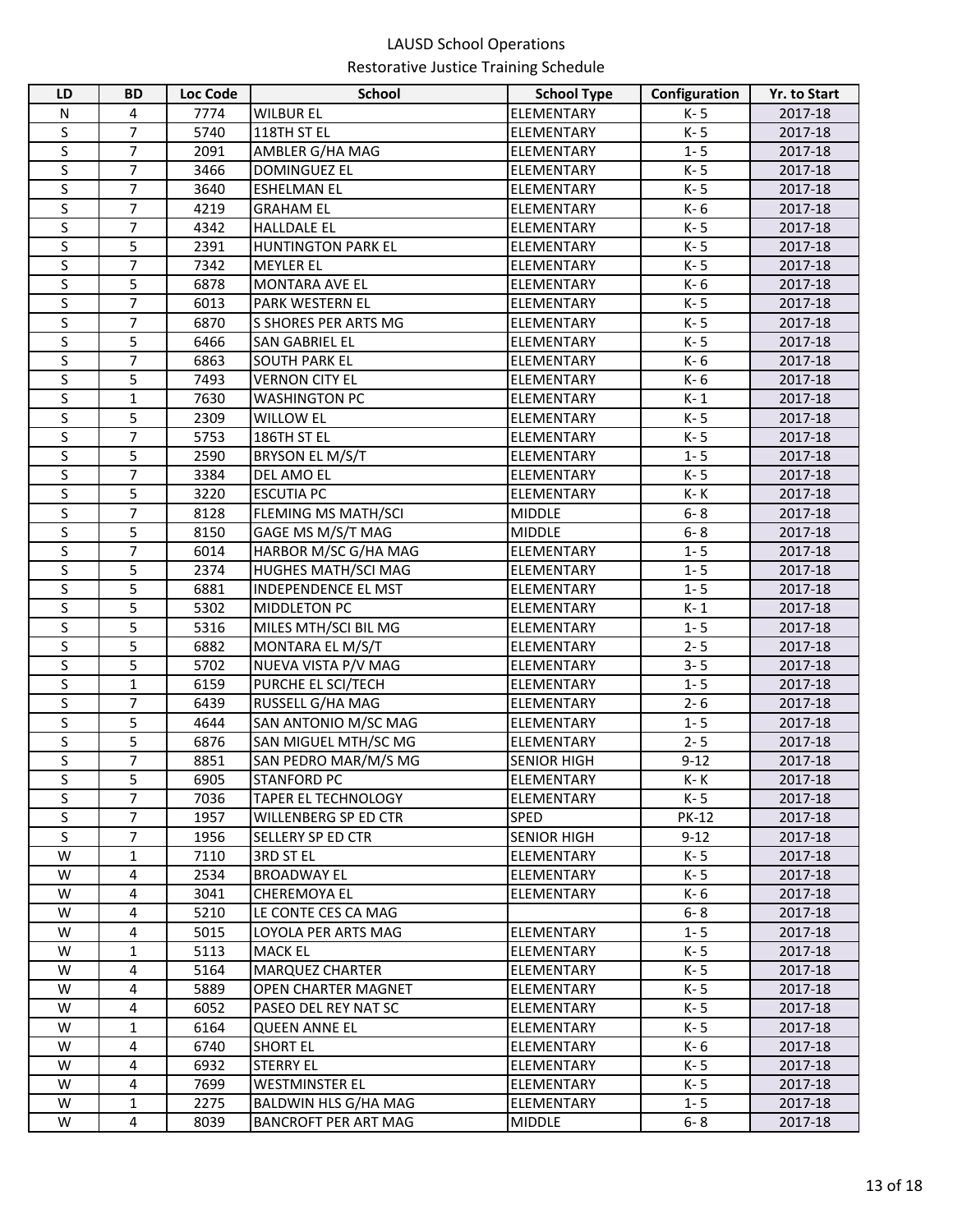| LD | <b>BD</b>      | Loc Code | <b>School</b>               | <b>School Type</b> | Configuration | Yr. to Start |
|----|----------------|----------|-----------------------------|--------------------|---------------|--------------|
| W  | 4              | 2342     | <b>BEETHOVEN EL</b>         | ELEMENTARY         | K-5           | 2017-18      |
| W  | 4              | 2480     | <b>BRADDOCK EL G/HG/HA</b>  | <b>ELEMENTARY</b>  | $2 - 5$       | 2017-18      |
| W  | 4              | 2795     | <b>CANYON EL</b>            | ELEMENTARY         | K-5           | 2017-18      |
| W  | 4              | 3260     | <b>COWAN EL</b>             | ELEMENTARY         | K-5           | 2017-18      |
| W  | $\mathbf{1}$   | 8687     | HAMILTON HUMAN MAG          | <b>SENIOR HIGH</b> | $9 - 12$      | 2017-18      |
| W  | 4              | 8694     | HOLLYWOOD PER ART MG        | <b>SENIOR HIGH</b> | $9 - 12$      | 2017-18      |
| W  | 4              | 4699     | <b>KENTER CANYON EL</b>     | ELEMENTARY         | K-5           | 2017-18      |
| W  | $\mathbf{1}$   | 8745     | LAUSD/USC MTH/SC MAG        | <b>SENIOR HIGH</b> | $6 - 12$      | 2017-18      |
| W  | 4              | 5192     | <b>MAR VISTA EL</b>         | ELEMENTARY         | K-5           | 2017-18      |
| W  | 4              | 8234     | MARINA DEL REY PA MG        | <b>MIDDLE</b>      | $6 - 8$       | 2017-18      |
| W  | 4              | 8357     | <b>REVERE MATH/SCI MAG</b>  | <b>MIDDLE</b>      | $6 - 8$       | 2017-18      |
| W  | 4              | 6260     | <b>RICHLAND EL</b>          | ELEMENTARY         | K- 6          | 2017-18      |
| W  | 4              | 7198     | <b>TOPANGA LEARN CHT EL</b> | ELEMENTARY         | K-5           | 2017-18      |
| W  | 4              | 8911     | <b>VENICE FOR LANG MAG</b>  | <b>SENIOR HIGH</b> | $9 - 12$      | 2017-18      |
| W  | 4              | 7647     | <b>VENICE SH STEMM MAG</b>  | <b>SENIOR HIGH</b> | $9 - 12$      | 2017-18      |
| W  | 4              | 7616     | <b>WARNER EL</b>            | ELEMENTARY         | K- 5          | 2017-18      |
| W  | $\overline{4}$ | 7740     | <b>WESTWOOD CHTR EL</b>     | ELEMENTARY         | K-5           | 2017-18      |
| W  | $\overline{2}$ | 2619     | <b>WILSHIRE PARK EL</b>     | ELEMENTARY         | K-5           | 2017-18      |
| W  | 4              | 7850     | WONDERLAND G/HA MAG         | ELEMENTARY         | $3 - 5$       | 2017-18      |
| XP | $\overline{7}$ | 5822     | 153RD ST EL                 | ELEMENTARY         | K-5           | 2017-18      |
| XP | $\overline{7}$ | 5534     | 99TH ST EL                  | ELEMENTARY         | K-6           | 2017-18      |
| XP | 7              | 5781     | <b>FLOURNOY EL</b>          | <b>ELEMENTARY</b>  | K-5           | 2017-18      |
| XP | $\overline{2}$ | 2385     | <b>GRATTS LA FOR YS</b>     | ELEMENTARY         | $2 - 6$       | 2017-18      |
| XP | $\overline{2}$ | 8070     | NAVA LA SCH ART&CULT        | <b>MIDDLE</b>      | $6 - 8$       | 2017-18      |
| XP | $\overline{2}$ | 2369     | RFK AMBSDR GLBL EDU         | ELEMENTARY         | K-5           | 2017-18      |
| XP | $\overline{7}$ | 7634     | <b>WEIGAND EL</b>           | ELEMENTARY         | K-5           | 2017-18      |
| XP | $\mathbf{1}$   | 7863     | <b>WOODCREST EL</b>         | ELEMENTARY         | K-5           | 2017-18      |
| XP | 7              | 5858     | 107TH ST MATH/SCI MG        | ELEMENTARY         | $3 - 5$       | 2017-18      |
| XP | 7              | 7657     | CARSON ACAD ED & EMP        | <b>SENIOR HIGH</b> | $9 - 12$      | 2017-18      |
| XP | $\overline{7}$ | 7656     | <b>CARSON ACAD MED ARTS</b> | <b>SENIOR HIGH</b> | $9 - 12$      | 2017-18      |
| XP | $\overline{7}$ | 8109     | DREW G/HA MAG               | <b>MIDDLE</b>      | $7 - 8$       | 2017-18      |
| XP | $\overline{2}$ | 8710     | EARLY COLLEGE ACAD          | <b>SENIOR HIGH</b> | $10 - 12$     | 2017-18      |
| XP | 5              | 4082     | <b>GARVANZA EL</b>          | ELEMENTARY         | K-6           | 2017-18      |
| XP | $\overline{2}$ | 8180     | <b>HOLLENBECK MS MTH MG</b> | <b>MIDDLE</b>      | $6 - 8$       | 2017-18      |
| XP | 1              | 8256     | MUIR MATH/SCI MAG           | <b>MIDDLE</b>      | $6 - 8$       | 2017-18      |
| XP | $\overline{c}$ | 8206     | RFK SCH VIS ARTS/HUM        | <b>SENIOR HIGH</b> | $9 - 12$      | 2017-18      |
| XP | 2              | 7780     | RFK UCLA COMM SCH           | SPAN               | $K-12$        | 2017-18      |
| XP | 1              | 8927     | WASHINGTON M/SC MAG         | <b>SENIOR HIGH</b> | $9 - 12$      | 2017-18      |
| XP | 5              | 7615     | <b>BOYLE HEIGHTS STEM</b>   | <b>SENIOR HIGH</b> | $9 - 10$      | 2017-18      |
| XP | 5              | 7614     | <b>NAVA COLL PREP ACAD</b>  | <b>SENIOR HIGH</b> | $9 - 9$       | 2017-18      |
| XS | 3              | 8726     | <b>ADDAMS HS</b>            | <b>OPTION</b>      | $9 - 12$      | 2017-18      |
| XS | $\overline{2}$ | 8777     | <b>KAHLO HS</b>             | <b>OPTION</b>      | $9 - 12$      | 2017-18      |
| XS | 2              | 1918     | MC ALISTER HS CYESIS        | <b>OPTION</b>      | $6 - 12$      | 2017-18      |
| XS | 5              | 8873     | <b>ODYSSEY HS</b>           | <b>OPTION</b>      | $9 - 12$      | 2017-18      |
| XS | 6              | 8895     | ROGERS HS                   | <b>OPTION</b>      | $9 - 12$      | 2017-18      |
| XS | 6              | 8770     | <b>EINSTEIN HS</b>          | <b>OPTION</b>      | $9 - 12$      | 2017-18      |
| XS | 3              | 2680     | <b>ELEMENTARY CDS</b>       | <b>OPTION</b>      | K-6           | 2017-18      |
| XS | $\mathbf{1}$   | 8930     | <b>ELLINGTON HS</b>         | <b>OPTION</b>      | $9 - 12$      | 2017-18      |
| XS | 6              | 8876     | <b>EVERGREEN HS</b>         | <b>OPTION</b>      | $9 - 12$      | 2017-18      |
| XS | 6              | 8845     | <b>MISSION HS</b>           | <b>OPTION</b>      | $9 - 12$      | 2017-18      |
| XS | $\overline{2}$ | 8677     | <b>MONTEREY HS</b>          | <b>OPTION</b>      | $9 - 12$      | 2017-18      |
| XS | 6              | 8916     | <b>MT LUKENS HS</b>         | <b>OPTION</b>      | $9 - 12$      | 2017-18      |
| XS | $\overline{2}$ | 8545     | <b>NEWMARK HS</b>           | <b>OPTION</b>      | $9-12$        | 2017-18      |
| XS | 3              | 8573     | <b>OWENSMOUTH HS</b>        | <b>OPTION</b>      | $9-12$        | 2017-18      |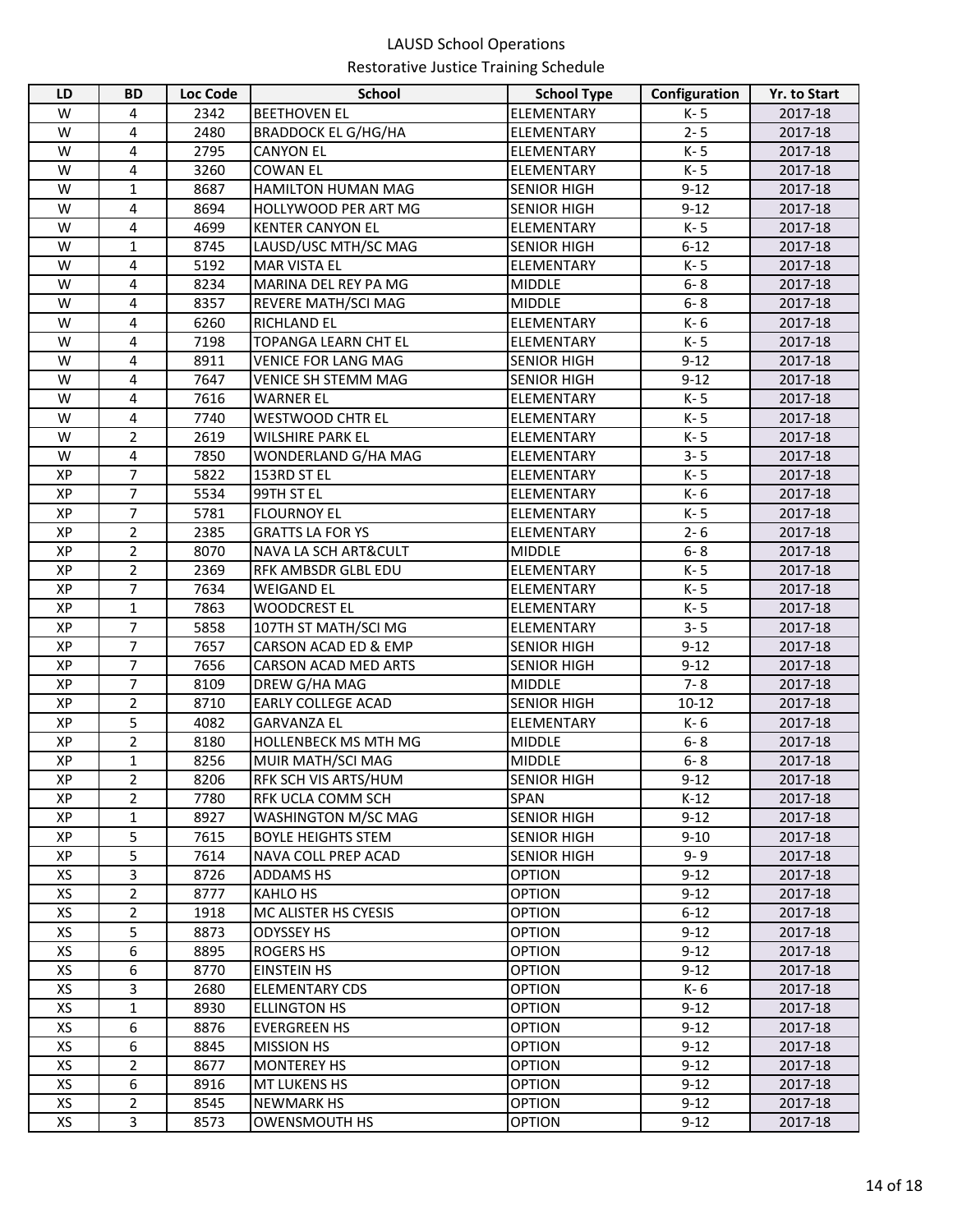| LD        | <b>BD</b>      | Loc Code | <b>School</b>               | <b>School Type</b> | Configuration | Yr. to Start |
|-----------|----------------|----------|-----------------------------|--------------------|---------------|--------------|
| XS        | 2              | 8731     | PUEBLO DE LA HS             | <b>OPTION</b>      | $9 - 12$      | 2017-18      |
| XS        | 4              | 8883     | THOREAU HS                  | <b>OPTION</b>      | $9 - 12$      | 2017-18      |
| E         | 5              | 2068     | ALLESANDRO EL               | ELEMENTARY         | K-5           | 2018-19      |
| E         | 5              | 2069     | ALLESNDRO COOP LR MG        | ELEMENTARY         | $1 - 6$       | 2018-19      |
| E         | $\overline{2}$ | 6426     | <b>AMANECER PC</b>          | ELEMENTARY         | K-2           | 2018-19      |
| Ε         | 5              | 2233     | <b>ATWATER EL</b>           | ELEMENTARY         | K- 6          | 2018-19      |
| E         | $\overline{2}$ | 2562     | <b>BROOKLYN AVE EL</b>      | <b>SPAN</b>        | K-8           | 2018-19      |
| E         | $\overline{2}$ | 3192     | <b>COMMONWEALTH EL</b>      | <b>ELEMENTARY</b>  | K-5           | 2018-19      |
| E         | 5              | 3329     | DAHLIA HTS EL               | <b>ELEMENTARY</b>  | K-6           | 2018-19      |
| E         | 5              | 3397     | DELEVAN DRIVE EL            | <b>ELEMENTARY</b>  | K-6           | 2018-19      |
| E         | 5              | 3479     | DORRIS PLACE EL             | <b>ELEMENTARY</b>  | K-6           | 2018-19      |
| Ε         | 5              | 4165     | EAGLE RCK G/HA EL MG        | <b>ELEMENTARY</b>  | $2 - 6$       | 2018-19      |
| Ε         | 5              | 3508     | EAGLE ROCK HG EL MAG        | <b>ELEMENTARY</b>  | $3 - 6$       | 2018-19      |
| Ε         | 5              | 3986     | <b>FRANKLIN EL</b>          | <b>ELEMENTARY</b>  | K-5           | 2018-19      |
| E         | $\overline{2}$ | 8167     | <b>GRIFFITH MATH/SCI MG</b> | <b>MIDDLE</b>      | $6 - 8$       | 2018-19      |
| E         | 5              | 4576     | <b>HOOPER PC</b>            | <b>ELEMENTARY</b>  | K- K          | 2018-19      |
| E         | 5              | 4671     | <b>IVANHOE EL</b>           | <b>ELEMENTARY</b>  | K-5           | 2018-19      |
| Ε         | 5              | 5171     | KING MS ENV STD MAG         | <b>MIDDLE</b>      | $6 - 8$       | 2018-19      |
| E         | $\overline{2}$ | 2543     | LAFAYETTE PARK PC           | <b>ELEMENTARY</b>  | K-K           | 2018-19      |
| E         | 5              | 4767     | <b>LANE EL</b>              | <b>ELEMENTARY</b>  | K-6           | 2018-19      |
| E         | $\overline{2}$ | 1919     | <b>LANTERMAN HS</b>         | <b>SPED</b>        | $7 - 12$      | 2018-19      |
| E         | $\overline{2}$ | 2307     | LEE MED HLTH MAG            | <b>ELEMENTARY</b>  | K-5           | 2018-19      |
| E         | 5              | 5170     | <b>LEXINGTON AVE PC</b>     | <b>ELEMENTARY</b>  | $K - 2$       | 2018-19      |
| E         | $\overline{2}$ | 7220     | <b>MAPLE PC</b>             | ELEMENTARY         | $K-1$         | 2018-19      |
| E         | $\overline{2}$ | 5137     | <b>MARIANNA EL</b>          | ELEMENTARY         | K-6           | 2018-19      |
| E         | $\overline{2}$ | 4983     | MARIPOSA-NABI PC            | ELEMENTARY         | K-2           | 2018-19      |
| E         | $\overline{2}$ | 5425     | <b>MULTNOMAH EL</b>         | ELEMENTARY         | K-5           | 2018-19      |
| E         | $\overline{2}$ | 5427     | MULTNOMAH ENV SC MAG        | <b>ELEMENTARY</b>  | $1 - 5$       | 2018-19      |
| E         | $\overline{2}$ | 5426     | MULTNOMAH HG MAG            | <b>ELEMENTARY</b>  | $2 - 5$       | 2018-19      |
| Ε         | 5              | 5466     | <b>NEVIN EL</b>             | <b>ELEMENTARY</b>  | K-5           | 2018-19      |
| E         | $\overline{2}$ | 2392     | <b>OLYMPIC PC</b>           | <b>ELEMENTARY</b>  | K- K          | 2018-19      |
| E         | $\overline{2}$ | 1953     | PEREZ SP ED CTR             | <b>SPED</b>        | <b>PK-12</b>  | 2018-19      |
| E         | $\overline{2}$ | 6080     | PLASENCIA MTH/SC MAG        | <b>ELEMENTARY</b>  | K-5           | 2018-19      |
| E         | 5              | 6329     | <b>ROCKDALE EL</b>          | <b>ELEMENTARY</b>  | K-6           | 2018-19      |
| Ε         | $\overline{2}$ | 1955     | SALVIN SP ED CTR            | <b>SPED</b>        | <b>PK-8</b>   | 2018-19      |
| E         | $\overline{5}$ | 6767     | <b>SIERRA VISTA EL</b>      | ELEMENTARY         | K- 6          | 2018-19      |
| E         | $\overline{2}$ | 6836     | SOLANO EL                   | <b>ELEMENTARY</b>  | K- 6          | 2018-19      |
| Е         | 2              | 7219     | TRINITY EL                  | <b>ELEMENTARY</b>  | $2 - 5$       | 2018-19      |
| N         | 3              | 2250     | <b>ACAD FOR ENRCH SCI</b>   | ELEMENTARY         | $1 - 5$       | 2018-19      |
| N         | 6              | 2110     | <b>ANATOLA EL</b>           | ELEMENTARY         | K-5           | 2018-19      |
| N         | 3              | 2117     | <b>ANDASOL EL</b>           | <b>ELEMENTARY</b>  | K-5           | 2018-19      |
| N         | 6              | 8609     | ARLETA SH                   | <b>SENIOR HIGH</b> | $9 - 12$      | 2018-19      |
| N         | 6              | 2205     | <b>ARMINTA EL</b>           | ELEMENTARY         | K-5           | 2018-19      |
| N         | 6              | 2438     | <b>BERTRAND EL</b>          | ELEMENTARY         | K- 5          | 2018-19      |
| N         | 6              | 8081     | BYRD MATH/SCI MAG           | <b>MIDDLE</b>      | $6 - 8$       | 2018-19      |
| N         | 3              | 2706     | CALAHAN COMMUNITY CH        | <b>ELEMENTARY</b>  | K-5           | 2018-19      |
| N         | 6              | 2782     | CANTERBURY G/HA MAG         | <b>ELEMENTARY</b>  | $1 - 5$       | 2018-19      |
| N         | 3              | 2822     | <b>CARPENTER COMM CHTR</b>  | <b>ELEMENTARY</b>  | K- 5          | 2018-19      |
| N         | 3              | 2881     | CASTLEBAY LN EL             | <b>ELEMENTARY</b>  | K-5           | 2018-19      |
| N         | 3              | 8593     | <b>CLEVELAND HUMAN MAG</b>  | <b>SENIOR HIGH</b> | $9 - 12$      | 2018-19      |
| N         | 3              | 3164     | <b>COLFAX CHARTER EL</b>    | <b>ELEMENTARY</b>  | K-5           | 2018-19      |
| N         | 3              | 3335     | DANUBE EL                   | ELEMENTARY         | K- 5          | 2018-19      |
| ${\sf N}$ | $\mathbf{3}$   | 3438     | DIXIE CYN COMM CHTR         | ELEMENTARY         | K-5           | 2018-19      |
| N         | $\overline{3}$ | 3545     | EL ORO WAY CHTR CES         | ELEMENTARY         | K- 5          | 2018-19      |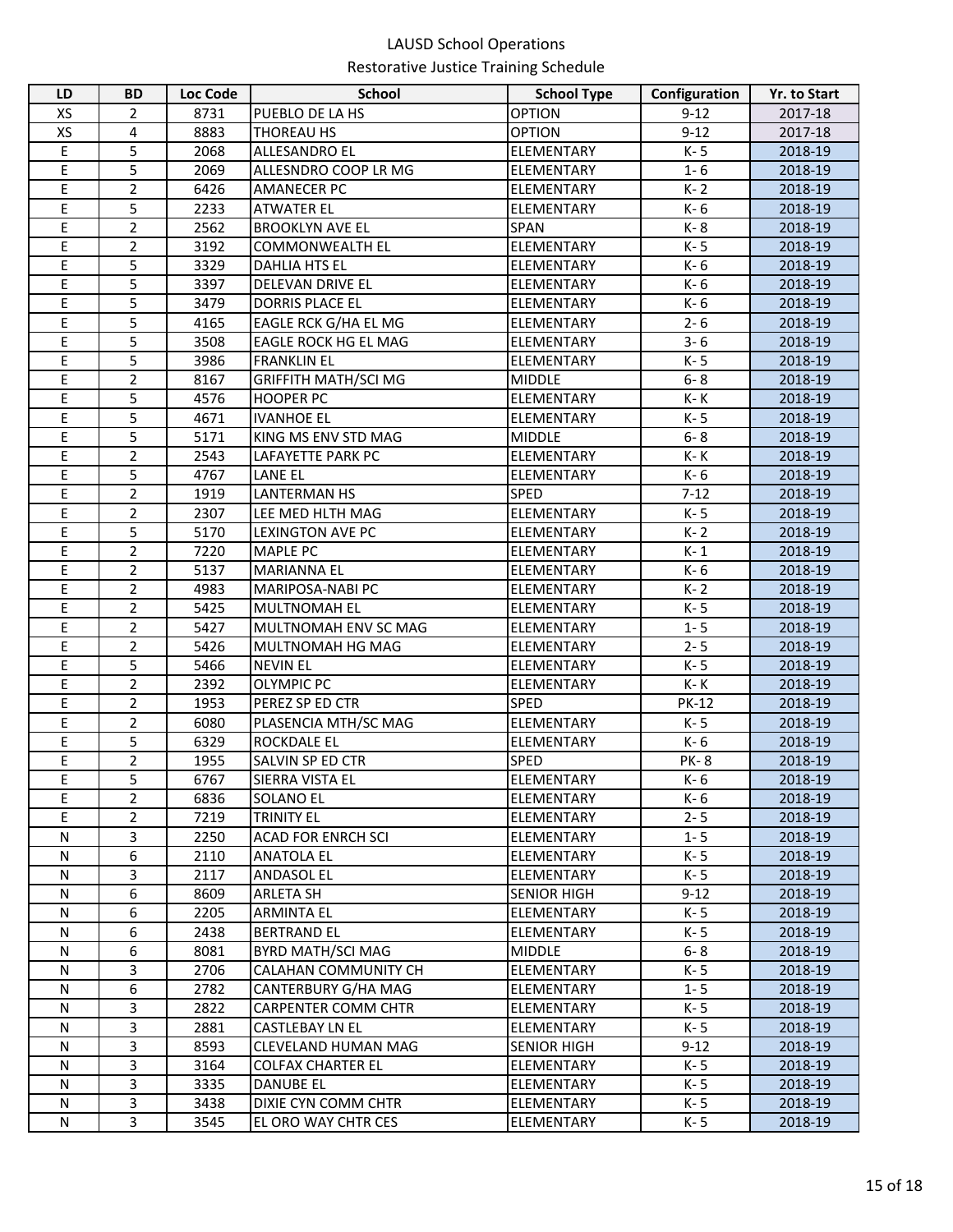| LD                      | <b>BD</b>      | <b>Loc Code</b> | <b>School</b>               | <b>School Type</b> | Configuration | <b>Yr. to Start</b> |
|-------------------------|----------------|-----------------|-----------------------------|--------------------|---------------|---------------------|
| N                       | 4              | 3616            | <b>ENCINO CHARTER EL</b>    | ELEMENTARY         | K-5           | 2018-19             |
| $\mathsf{N}$            | 6              | 3712            | <b>FAIR EL</b>              | ELEMENTARY         | K-5           | 2018-19             |
| N                       | 6              | 4055            | <b>GARDEN GROVE EL</b>      | <b>ELEMENTARY</b>  | K-5           | 2018-19             |
| N                       | 6              | 4132            | <b>GLEDHILL MATH/SCI MG</b> | <b>ELEMENTARY</b>  | $1 - 5$       | 2018-19             |
| N                       | 3              | 8684            | <b>GRANT COMM MAG</b>       | <b>SENIOR HIGH</b> | $9 - 12$      | 2018-19             |
| N                       | 3              | 4473            | <b>HAYNES CES</b>           | <b>ELEMENTARY</b>  | K-5           | 2018-19             |
| N                       | 6              | 4515            | <b>HERRICK EL</b>           | <b>ELEMENTARY</b>  | K-5           | 2018-19             |
| $\mathsf{N}$            | 6              | 4603            | <b>HUBBARD EL</b>           | <b>ELEMENTARY</b>  | K-5           | 2018-19             |
| $\mathsf{N}$            | 3              | 8724            | <b>KENNEDY HS ARCH/DIGT</b> | <b>SENIOR HIGH</b> | $9 - 12$      | 2018-19             |
| $\mathsf{N}$            | 3              | 4727            | <b>KESTER G/HA MAG</b>      | ELEMENTARY         | $1 - 5$       | 2018-19             |
| N                       | 4              | 4764            | <b>LANAI EL</b>             | <b>ELEMENTARY</b>  | K-5           | 2018-19             |
| N                       | 3              | 8218            | LAWRENCE MS G/HG/HA         | <b>MIDDLE</b>      | $6 - 8$       | 2018-19             |
| $\mathsf{N}$            | 3              | 4849            | <b>LEMAY EL</b>             | <b>ELEMENTARY</b>  | K-5           | 2018-19             |
| N                       | 3              | 1959            | LULL SP ED CTR              | <b>SPED</b>        | <b>PK-12</b>  | 2018-19             |
| N                       | 6              | 5397            | <b>MORNINGSIDE EL</b>       | <b>ELEMENTARY</b>  | K-5           | 2018-19             |
| N                       | 6              | 5479            | NEWCASTLE EL                | ELEMENTARY         | K-5           | 2018-19             |
| N                       | 3              | 8787            | NHHS/LA ZOO BIOL MAG        | <b>SENIOR HIGH</b> | $9 - 12$      | 2018-19             |
| N                       | 3              | 8785            | NO HOLLYWOOD HG MAG         | <b>SENIOR HIGH</b> | $9 - 12$      | 2018-19             |
| N                       | 6              | 5726            | O MELVENY EL                | <b>ELEMENTARY</b>  | K-5           | 2018-19             |
| $\mathsf{N}$            | 3              | 8360            | PORTER G/HA MAG             | <b>MIDDLE</b>      | $6 - 8$       | 2018-19             |
| $\mathsf{N}$            | 4              | 8108            | PORTOLA HG MAG              | <b>MIDDLE</b>      | $6 - 8$       | 2018-19             |
| $\mathsf{N}$            | 6              | 4776            | PRIMARY ACADEMY             | ELEMENTARY         | $K - 2$       | 2018-19             |
| $\mathsf{N}$            | 3              | 6315            | RIVERSIDE DR CS             | ELEMENTARY         | K-5           | 2018-19             |
| N                       | 6              | 6480            | SAN JOSE HG MAG             | ELEMENTARY         | $3 - 5$       | 2018-19             |
| $\mathsf{N}$            | 6              | 3574            | <b>SENDAK EL</b>            | ELEMENTARY         | K-5           | 2018-19             |
| $\mathsf{N}$            | $\overline{3}$ | 6712            | <b>SHIRLEY EL</b>           | ELEMENTARY         | K-5           | 2018-19             |
| $\mathsf{N}$            | 6              | 6890            | <b>STAGG EL</b>             | ELEMENTARY         | K-5           | 2018-19             |
| $\mathsf{N}$            | 6              | 6959            | <b>STRATHERN EL</b>         | ELEMENTARY         | K-5           | 2018-19             |
| $\mathsf{N}$            | 4              | 7192            | <b>TOLUCA LAKE EL</b>       | ELEMENTARY         | K-5           | 2018-19             |
| N                       | 3              | 7201            | <b>TOPEKA DR EL</b>         | <b>ELEMENTARY</b>  | K-5           | 2018-19             |
| N                       | 3              | 7422            | VAN GOGH EL                 | ELEMENTARY         | K-5           | 2018-19             |
| N                       | 3              | 7411            | <b>VANALDEN EL</b>          | <b>ELEMENTARY</b>  | K-5           | 2018-19             |
| $\mathsf{N}$            | 6              | 7466            | <b>VENA EL</b>              | <b>ELEMENTARY</b>  | K-5           | 2018-19             |
| $\mathsf{N}$            | 6              | 8913            | <b>VERDUGO HLS MEDIA MG</b> | <b>SENIOR HIGH</b> | $9 - 12$      | 2018-19             |
| N                       | 3              | 7562            | VINTAGE MATH/SCI MAG        | <b>ELEMENTARY</b>  | K-5           | 2018-19             |
| $\mathsf{N}$            | 3              | 7638            | WELBY WAY G/HA MAG          | <b>ELEMENTARY</b>  | $1 - 5$       | 2018-19             |
| N                       | 3              | 7836            | <b>WINNETKA EL</b>          | <b>ELEMENTARY</b>  | K- 5          | 2018-19             |
| N                       | 4              | 7890            | WOODLAND HILLS CES          | <b>ELEMENTARY</b>  | K- 5          | 2018-19             |
| S                       | $\overline{7}$ | 5863            | 116TH ST EL                 | <b>ELEMENTARY</b>  | K-5           | 2018-19             |
| S                       | $\overline{7}$ | 5808            | 156TH ST EL                 | <b>ELEMENTARY</b>  | K- 6          | 2018-19             |
| S                       | $\overline{7}$ | 7329            | 232ND PL EL                 | <b>ELEMENTARY</b>  | K-5           | 2018-19             |
| S                       | $\overline{7}$ | 6616            | 7TH ST EL                   | <b>ELEMENTARY</b>  | K-5           | 2018-19             |
| S                       | 7              | 5548            | 92ND ST EL                  | <b>ELEMENTARY</b>  | K-6           | 2018-19             |
| S                       | 7              | 2097            | AMESTOY TRILNGUAL MG        | <b>ELEMENTARY</b>  | $1 - 5$       | 2018-19             |
| S                       | $\overline{7}$ | 8061            | BETHUNE MS MATH/SCI         | <b>MIDDLE</b>      | $7 - 8$       | 2018-19             |
| S                       | $\overline{7}$ | 2473            | <b>BONITA EL</b>            | <b>ELEMENTARY</b>  | K-5           | 2018-19             |
| S                       | 7              | 6867            | <b>BRIDGES SCHOOL</b>       | SPAN               | K- 8          | 2018-19             |
| S                       | 5              | 2589            | <b>BRYSON EL</b>            | ELEMENTARY         | K-5           | 2018-19             |
| S                       | $\overline{7}$ | 2836            | <b>CARSON EL</b>            | <b>ELEMENTARY</b>  | K- 5          | 2018-19             |
| S                       | 7              | 3302            | <b>CRESTWOOD ST EL</b>      | ELEMENTARY         | K- 6          | 2018-19             |
| $\overline{\mathsf{S}}$ | $\overline{7}$ | 8105            | <b>CURTISS MATH/SCI MAG</b> | <b>MIDDLE</b>      | $6 - 8$       | 2018-19             |
| S                       | $\overline{7}$ | 3425            | <b>DENKER EL</b>            | <b>ELEMENTARY</b>  | K-5           | 2018-19             |
| S                       | $\overline{7}$ | 8111            | DODSON G/HA MAG             | <b>MIDDLE</b>      | $6 - 8$       | 2018-19             |
| S                       | $\overline{7}$ | 3452            | <b>DOLORES EL</b>           | ELEMENTARY         | K-5           | 2018-19             |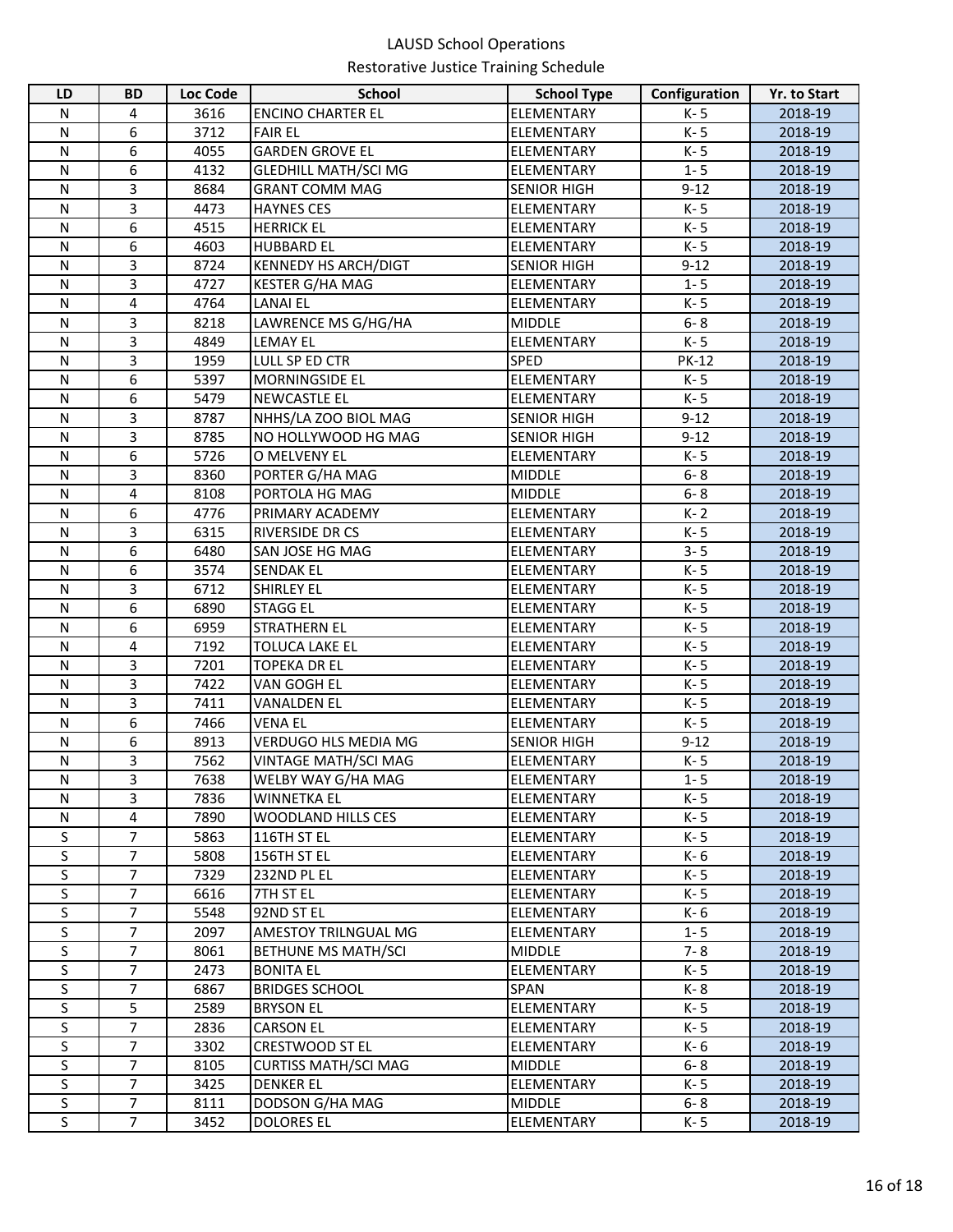| LD                      | <b>BD</b>         | Loc Code     | <b>School</b>                   | <b>School Type</b>       | Configuration | <b>Yr. to Start</b> |
|-------------------------|-------------------|--------------|---------------------------------|--------------------------|---------------|---------------------|
| S                       | 5                 | 6873         | <b>ESCALANTE EL</b>             | ELEMENTARY               | K- 6          | 2018-19             |
| S                       | $\overline{7}$    | 4041         | <b>GARDENA EL</b>               | ELEMENTARY               | K-5           | 2018-19             |
| S                       | 7                 | 4425         | <b>HARBOR CITY EL</b>           | ELEMENTARY               | K-5           | 2018-19             |
| S                       | 5                 | 6920         | <b>HOPE EL</b>                  | ELEMENTARY               | K-5           | 2018-19             |
| S                       | 5                 | 6880         | <b>INDEPENDENCE EL</b>          | ELEMENTARY               | K-5           | 2018-19             |
| S                       | 5                 | 4877         | <b>LILLIAN EL</b>               | ELEMENTARY               | K-6           | 2018-19             |
| S                       | 7                 | 4932         | LOMITA MATH/SCI MAG             | ELEMENTARY               | K-5           | 2018-19             |
| S                       | 5                 | 3210         | <b>MADISON EL</b>               | ELEMENTARY               | K-5           | 2018-19             |
| S                       | 5                 | 6005         | <b>PARK AVE EL</b>              | ELEMENTARY               | K-6           | 2018-19             |
| S                       | 5                 | 4641         | <b>SAN ANTONIO EL</b>           | ELEMENTARY               | K-5           | 2018-19             |
| S                       | 5                 | 8019         | SEHS TECH/MEDIA MAG             | <b>SENIOR HIGH</b>       | $9 - 12$      | 2018-19             |
| S                       | 5                 | 8382         | SO GATE MTH/SCI MAG             | <b>MIDDLE</b>            | $6 - 8$       | 2018-19             |
| S                       | $\overline{7}$    | 7035         | <b>TAPER EL</b>                 | ELEMENTARY               | K-5           | 2018-19             |
| S                       | 7                 | 7205         | <b>TOWNE EL</b>                 | ELEMENTARY               | K-5           | 2018-19             |
| S                       | 5                 | 7260         | <b>TWEEDY EL</b>                | ELEMENTARY               | K-5           | 2018-19             |
| S                       | 5                 | 7507         | <b>VICTORIA EL</b>              | ELEMENTARY               | K-5           | 2018-19             |
| S                       | 7                 | 7767         | WHITE POINT EL                  | ELEMENTARY               | K-6           | 2018-19             |
| S                       | 7                 | 6872         | <b>WISDOM EL</b>                | ELEMENTARY               | K-6           | 2018-19             |
| W                       | 4                 | 2479         | <b>BRADDOCK DRIVE EL</b>        | ELEMENTARY               | K-5           | 2018-19             |
| W                       | 4                 | 2548         | <b>BROCKTON EL</b>              | ELEMENTARY               | K-5           | 2018-19             |
| W                       | 1                 | 2740         | <b>CANFIELD EL</b>              | ELEMENTARY               | K-5           | 2018-19             |
| W                       | 1                 | 2877         | <b>CASTLE HTS EL</b>            | ELEMENTARY               | K-5           | 2018-19             |
| W                       | 1                 | 3123         | <b>CLOVER EL</b>                | ELEMENTARY               | K-5           | 2018-19             |
| W                       | 4                 | 6342         | <b>COEUR D ALENE EL</b>         | ELEMENTARY               | K-5           | 2018-19             |
| W                       | 4                 | 2741         | <b>COMMUNITY EL MAG CS</b>      | ELEMENTARY               | K-5           | 2018-19             |
| W                       | 4                 | 7950         | COWAN G/HA IN/HUM MG            | ELEMENTARY               | $1 - 6$       | 2018-19             |
| W                       | $\mathbf{1}$      | 3288         | CRESCENT HTS L/A/S/J            | ELEMENTARY               | K-5           | 2018-19             |
| W                       | 4                 | 3726         | <b>FAIRBURN EL</b>              | ELEMENTARY               | K-5           | 2018-19             |
| W                       | 4                 | 4068         | <b>GARDNER EL</b>               | ELEMENTARY               | K-6           | 2018-19             |
| W                       | 4                 | 4247         | <b>GRAND VIEW EL</b>            | ELEMENTARY               | K-5           | 2018-19             |
| W                       | 4                 | 4397         | <b>HANCOCK PARK EL</b>          | ELEMENTARY               | K-5           | 2018-19             |
| W<br>W                  | $\overline{2}$    | 2042         | <b>HARVARD EL</b>               | ELEMENTARY<br>ELEMENTARY | K-5           | 2018-19             |
| W                       | 4<br>$\mathbf{1}$ | 6549<br>5112 | HOLLYWOOD PC<br><b>JONES PC</b> | ELEMENTARY               | K-3<br>K-2    | 2018-19<br>2018-19  |
| W                       | 5                 | 6179         | <b>KINGSLEY EL</b>              | ELEMENTARY               | K-5           | 2018-19             |
| $\overline{\mathsf{W}}$ | $\mathbf 1$       | 5179         | MARVIN DUAL LANG MAG            | ELEMENTARY               | $1 - 5$       | 2018-19             |
| W                       | 4                 | 5219         | MELROSE M/S/T MAG               | ELEMENTARY               | K-5           | 2018-19             |
| W                       | $\mathbf{1}$      | 5904         | <b>OVERLAND EL</b>              | ELEMENTARY               | K- 5          | 2018-19             |
| W                       | 4                 | 5959         | <b>PALISADES CHARTER EL</b>     | ELEMENTARY               | K-5           | 2018-19             |
| W                       | 4                 | 6110         | PLAYA DEL REY EL                | ELEMENTARY               | K- 5          | 2018-19             |
| W                       | 4                 | 2306         | PLAYA VISTA EL                  | ELEMENTARY               | K- 5          | 2018-19             |
| W                       | 4                 | 6363         | ROSCOMARE EL                    | ELEMENTARY               | K- 5          | 2018-19             |
| W                       | 4                 | 6952         | <b>STONER EL</b>                | ELEMENTARY               | K- 5          | 2018-19             |
| W                       | 4                 | 7425         | <b>VAN NESS EL</b>              | ELEMENTARY               | K-5           | 2018-19             |
| W                       | 4                 | 7534         | VINE EL                         | ELEMENTARY               | K- 6          | 2018-19             |
| W                       | 4                 | 7649         | WEST HOLLYWOOD EL               | ELEMENTARY               | K- 5          | 2018-19             |
| W                       | 4                 | 7849         | <b>WONDERLAND EL</b>            | ELEMENTARY               | K- 5          | 2018-19             |
| XP                      | 3                 | 2269         | BALBOA G/HA MAG                 | ELEMENTARY               | $1 - 5$       | 2018-19             |
| XP                      | $\overline{2}$    | 8207         | <b>CONTRERAS LC ALC</b>         | SENIOR HIGH              | $9 - 12$      | 2018-19             |
| XP                      | $\overline{2}$    | 8527         | <b>CONTRERAS LC SOC JUS</b>     | <b>SENIOR HIGH</b>       | $9 - 12$      | 2018-19             |
| XP                      | $\overline{2}$    | 2944         | <b>HUERTA EL</b>                | ELEMENTARY               | K-5           | 2018-19             |
| XP                      | 5                 | 7725         | MARQUEZ SH LIBRA                | <b>SENIOR HIGH</b>       | $9 - 12$      | 2018-19             |
| XP                      | $\overline{7}$    | 8838         | NARBONNE SH HARTS LA            | <b>SENIOR HIGH</b>       | $9 - 12$      | 2018-19             |
| XP                      | $\overline{2}$    | 5173         | <b>NAVA LA BUS&amp;TECH SCH</b> | <b>MIDDLE</b>            | $6 - 8$       | 2018-19             |